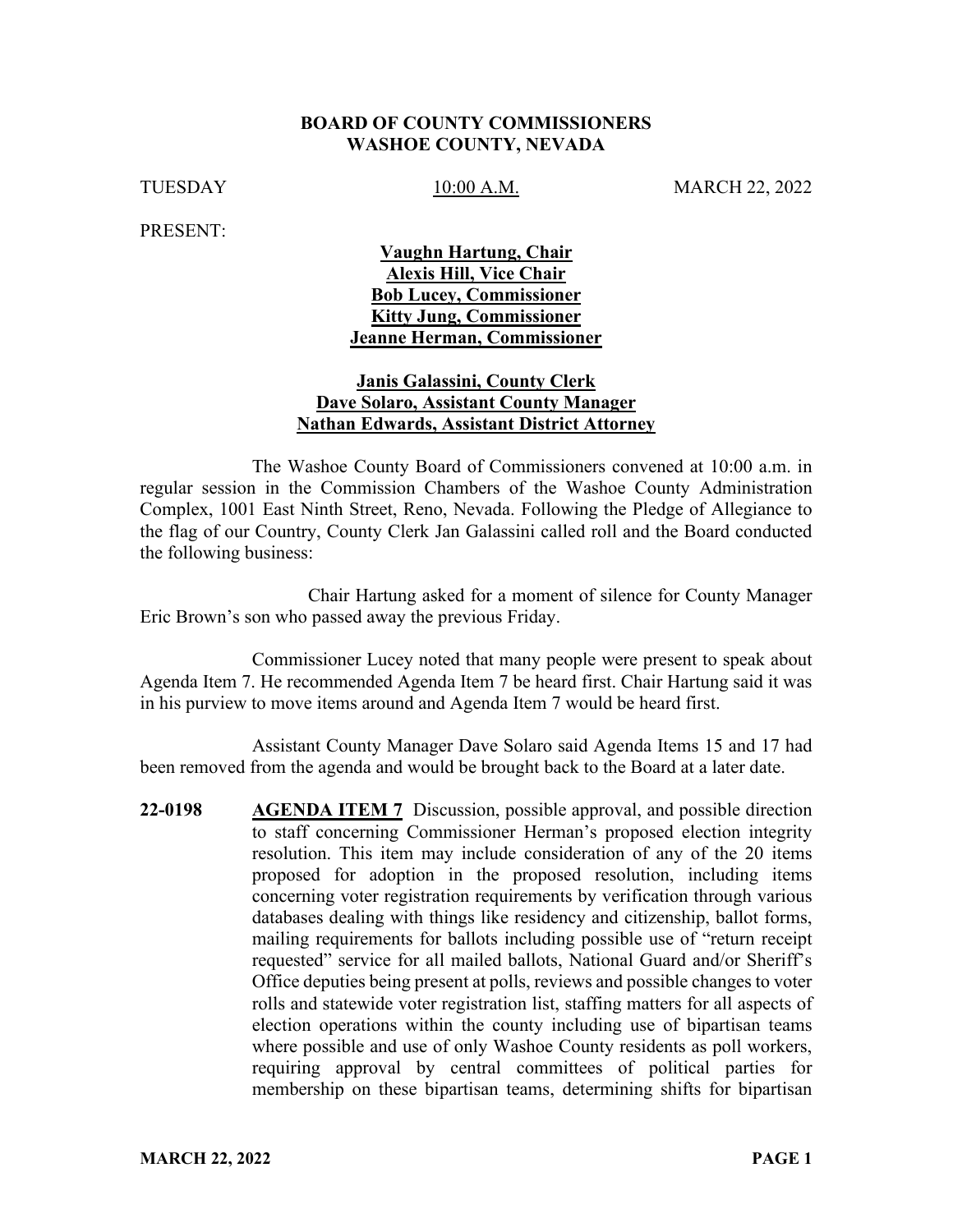teams and other workers in connection with elections, procedures and measures for scanning and entering mail ballots into the system upon receipt, use of different colors or watermarks for ballots, use of "stealth paper ballots" including use of carbon-copy paper for ballots, limiting the amount of private contributions that can be accepted by the county for use by the Registrar of Voters in connection with elections operations, quarterly reporting by the registrar on election security and related matters, ensuring ballot counting is public and continues unabated when counting starts and when polls are closed, requiring provisional ballots for same day voter registrations and/or possibly using different colors for those ballots, purging voter registration records by putting an expiration date on registrations 5 years after original registration, requiring renewal notices for registration records that are up for expiration if the previous item is adopted, setting a blanket 10 year retention requirement for election records, and other additional measures to ensure security in connection with the elections processes of the county. This discussion and possible action on this item will also involve consideration of the legal analysis and authorities for the county to address election matters, as well as limitations on the county's powers, and will involve consideration of factual, practical, and financial considerations connected with possible implementation of any of the proposed items in the resolution. Possible action may include approval or denial of the resolutions, with or without appropriate modifications, based on the information received during the item's presentation in the meeting. Manager's Office. (All Commission Districts.)

Chair Hartung asked for decorum during public comment and reminded everyone it was a business meeting. He noted Commissioner Herman asked for the item to be placed on the agenda, and he asked if she would like to speak about the merits of the resolution.

Commissioner Herman gave a history of her personal experiences regarding elections, which led her to question the integrity of the elections. She believed that elections should be fair, honest, transparent, and constitutional for every legal citizen in America; she opined it was her duty as a commissioner to provide this for her constituents. She noted that she had brought election questions, concerns, and complaints to the Board. She believed that during her seven and a half years as commissioner, she had yet to receive a complete answer regarding her election concerns.

Commissioner Herman said it had become apparent that citizens were not happy with the way the County was handling elections, so she worked with the District Attorney's (DA) Office and learned how to write a resolution. She worked with a friend who was knowledgeable about elections to perfect the resolution. While she was drafting the resolution, she met with Mr. Robert Beadles who had drafted his own 95-item resolution; however, she was unable to get Mr. Beadles' items included because of time constraints.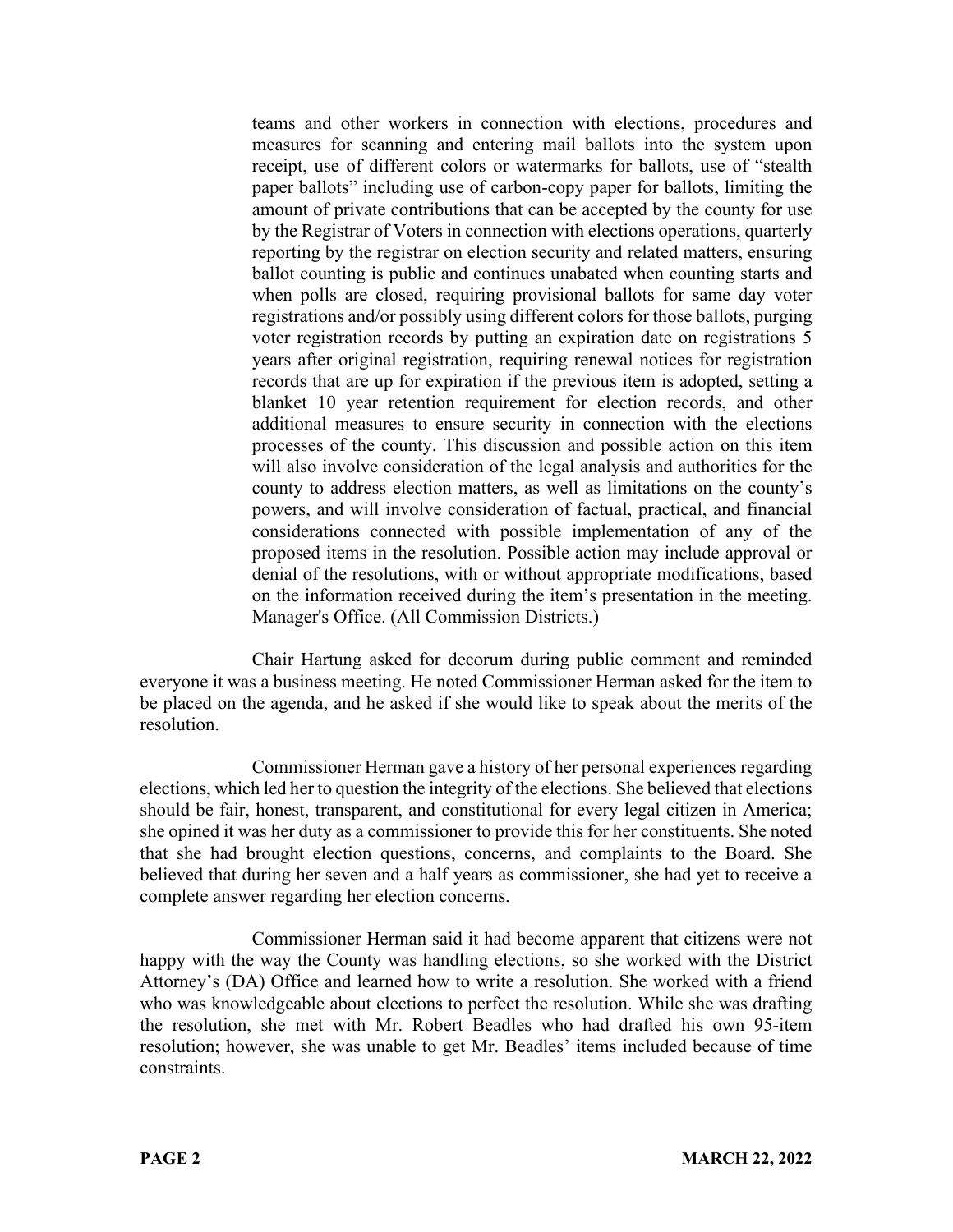On the call for public comment, Mr. Pablo Nava Duran said the government should be of the people, by the people, and for the people. He believed democracy would prevail. He said it was a sacred duty of every president to preserve the union. He expressed frustration with the incident at the U.S. Capitol on January 6, 2021. He noted he did not support Joey Gilbert for Governor. He opposed the resolution.

Mr. Edmond Buddy Miller stated he opposed the proposed changes to the election system, particularly item 15 regarding the hand counting of ballots. He did not believe it would be feasible to hand count all the ballots in Washoe County within the time frame to report the election results and certify the vote. He thought it would cause delays statewide and across the country. He noted the County would participate in a pilot risklimiting audit and he doubted the County would meet its deadlines if the ballots were handcounted. He said the research done by the DA's Office and the Research Division of the Legislative Counsel Bureau stated item 15 could conflict with the Nevada Voter Bill of Rights, which was part of the Nevada Constitution. The Voter Bill of Rights provided every voter with the right to have a uniform statewide standard for counting and recounting all votes accurately. He said the State used machines to count votes and Washoe County would be the only county that did not. He believed hand counts were prone to human error. He urged the Board to reject the proposed resolution, especially item 15.

Ms. Sara DeAngelo strongly opposed the resolution. She shared that her husband had Parkinson's, noting the proposed changes to the election system would place an undue burden on him. She believed the democratic process was meant to be a competition of ideas and not a means of putting up roadblocks to prevent people from voting. She thought people should be encouraged to vote and access to voting should be increased.

Ms. Val White requested the Board approve the resolution. She believed the Dominion voting machines were untrustworthy, and that this was proven in a Mesa County, Colorado report published by Mesa County Clerk Tina Peters, titled "Mesa County Forensic Report and Analysis." She quoted an article by Eryn Hurley, Director of Government Affairs for the National Association of Counties, titled "All Elections Are Local: The County Role in the Elections." According to the article, each state shaped its own election laws, which determined the roles counties played. She opined elections were a County issue and not a State issue. She thought the current election system was defective and urged the Board to fix it.

Mr. Marc Colosimo believed the resolution was based on false claims and misrepresented data. He urged the Board to honor its pledge and the Constitution and reject the resolution.

Ms. Karen Serink noted there were many new people in attendance. She opined there was no voter suppression problem in Washoe County. She believed the resolution intended to ensure elections were fair and just for all voters. She said the people wanted honesty and transparency in the electoral process. She urged the Board to support the resolution and restore trust in the election system.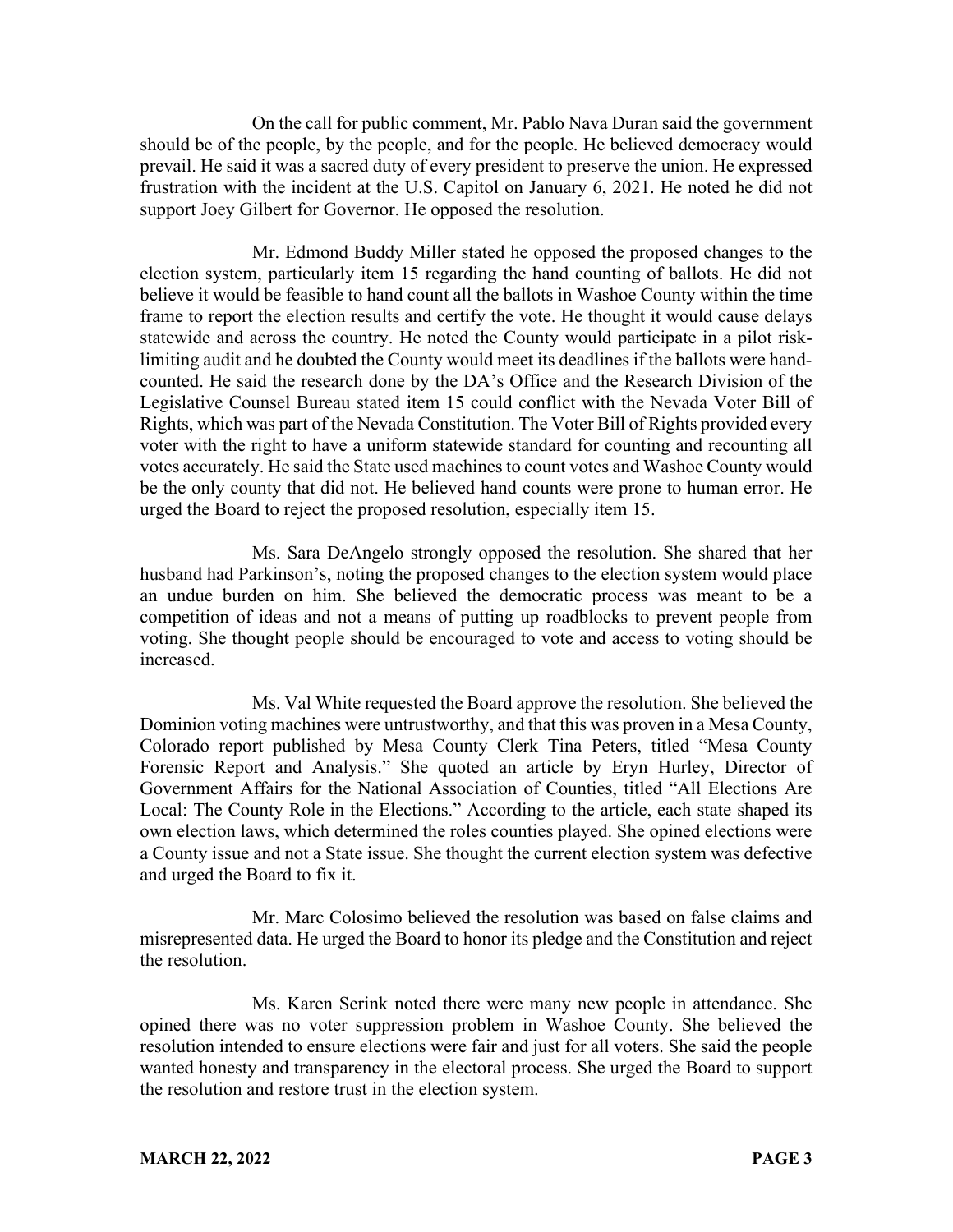Ms. Penny Brock displayed documents, copies of which were placed on file with the Clerk. She spoke about Dillon's Rule, noting home rule legislation in Senate Bill 29 was passed in 2015, which gave more power to the Board of County Commissioners (BCC). She referenced page eight of the Nevada County Commissioner Handbook. She believed Washoe County could decide to get rid of Dominion voting machines, vote by paper ballot, and hand count ballots. She urged the BCC to support the resolution and restore fair and honest elections to the County.

Dr. William E. Miller said he was in attendance to defend the right to vote because he believed it was under attack. He opined the former president could not win an election legitimately. He expressed frustration with the data presented by Mr. Beadles. He thought the resolution would create voter suppression.

Ms. Gail Anderson supported the resolution. She requested that fraudulent vote-counting systems be removed from the County. She believed everyone should live honestly.

Ms. Margo Piscevich stated everyone was entitled to their opinion, but she thought they should have facts to support those opinions. She noted she had worked as a poll watcher and did not think there were many issues with the current voting system. She believed it would cost \$4.9 million to make all the changes proposed in the resolution, and that was without court appeals. She referenced the report provided by the DA's Office, which stated most of the items in the resolution were not matters of local concern. She said she had to go through training to be a poll watcher.

Ms. Deborah Achtenberg opined the resolution was a voter suppression proposal not a voter integrity proposal. She believed its two goals were to make voting more difficult and to intimidate people by having armed guards at each polling location. She said voting was sacred and should be for everyone. She urged the Board to vote against the resolution.

Ms. Nancy Podewils-Baba said she was impressed with how the election process worked. She thought the resolution was unrealistic and would cause voter disenfranchisement. She believed there should be additional machines at polling locations to avoid long lines. She opined having armed guards at locations would be intimidating and hand-counting votes would be time-consuming. She asked the BCC to reject the resolution.

Ms. Natalie Handler stated she opposed the resolution. She believed it would cause voter suppression and lead to lawsuits. She asked the Board to reject the resolution and protect the people's freedom to vote.

Ms. Kris Engstrom said she worked as an election employee in 2020 and was impressed with how the election was run. She spoke about her assignment working the dropbox. She opined there was no evidence of election fraud, and she believed her ballot was counted and received.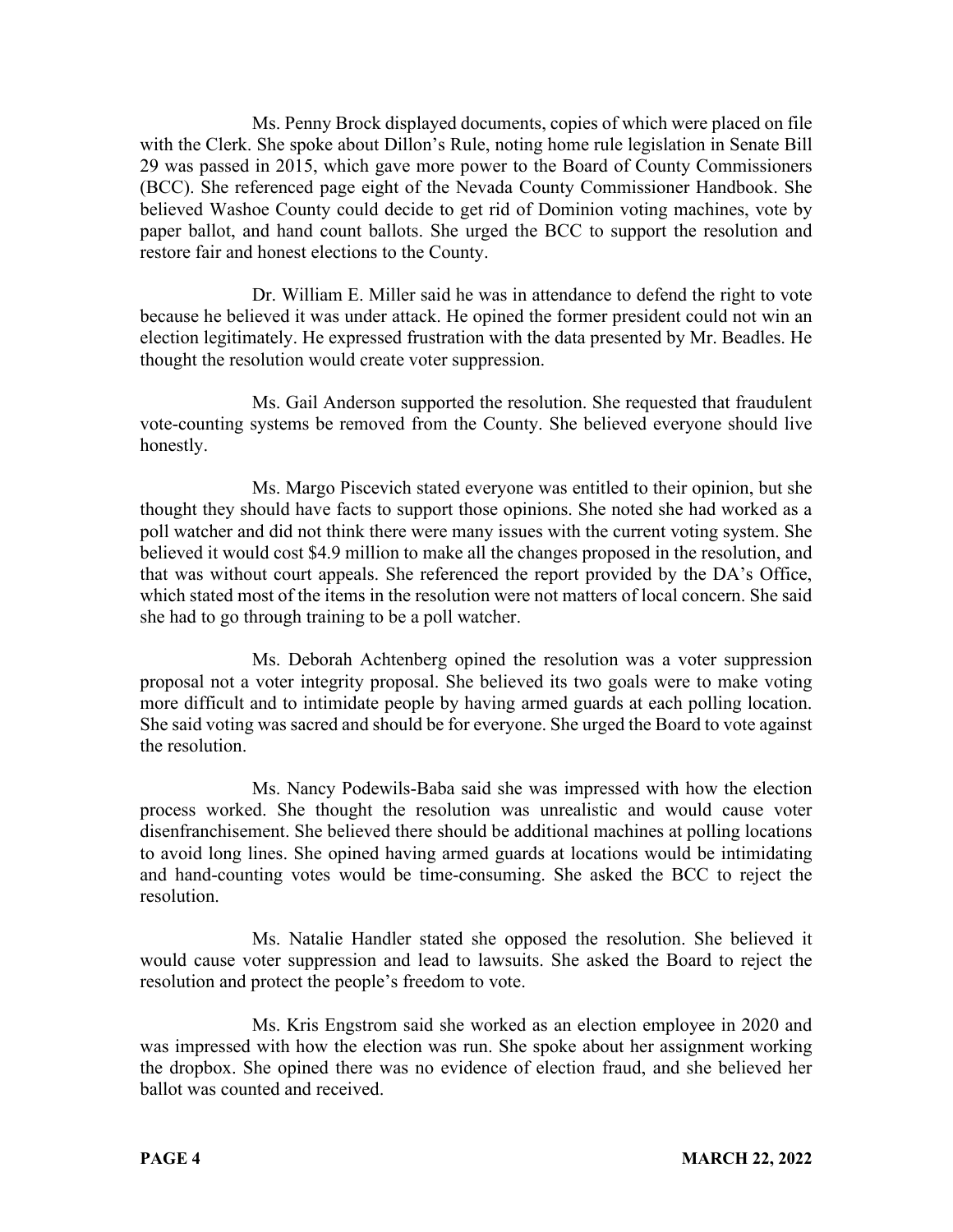Mr. Nicholas St. Jon referenced Dillon's Rule and wondered about the definition of a "significant impact." He believed many people had lost faith in the election process, noting they had been asking for a forensic audit of the election for 16 months. He opined there was overwhelming evidence of voter fraud, but a hearing had not been conducted.

Mr. Richard Smith shared that he was a 40-year transplant to the State of Nevada and had voted in every election. He supported the resolution and thought it was fair, reasonable, just, and right. He said he was a minister of the gospel and ministered to individuals of all backgrounds and statuses. He remarked no one had expressed frustration to him about their inability to vote in Washoe County. He thanked Commissioner Herman for her proposal.

Ms. Sequila Angkratok opposed the resolution. She voiced concern about the direction of the County and the country. She believed the resolution would cause voter suppression. She said the Nevada Legislature passed Assembly Bill (AB) 431 in 2019 to re-enfranchise approximately 70,000 formerly incarcerated voters. She thought the resolution would deter these individuals from exercising their fundamental right to vote. She opined the items proposed in the resolution would be time-consuming, costly, and illegal. She urged the BCC to reject the resolution.

Ms. Betty Thiessen shared that she had been working with Mr. Beadles for five months and believed she had seen fraud. She asked the Board to support the resolution.

Ms. Tracey Hilton-Thomas quoted James 1:12 from the Bible. She said she had worked as an election employee for 20 years and believed she had witnessed fraud. She opined she had more knowledge of elections than anyone else in the room or currently employed by Washoe County, and voiced frustration that no one had reached out to her regarding the resolution. She said the resolution was not intended to create law, but to provide direction to staff. She encouraged the Board to support at least some of the measures included in the resolution.

Ms. Kathleen Bohall urged the BCC to reject the resolution. She thought having armed guards at polling locations would intimidate voters. She believed the concerns regarding duplicate votes should be resolved by the Registrar of Voters (ROV) Office. She opined standard auditing procedures could be implemented to ensure the integrity of the vote. She again urged the Board to reject the resolution.

Ms. Jan Hilton displayed documents, copies of which were placed on file with the Clerk. She thought each of the 20 items in the resolution should be reviewed and taken into consideration individually. She spoke about the United States Citizenship and Immigration Services (USCIS) Systematic Alien Verification for Entitlements (SAVE) program, noting it did provide verification of citizenship. She said six states used USCIS to verify voter registrations. She opined the resolution was not about creating laws or mandates, but about providing direction to staff. She urged the BCC to direct staff to clean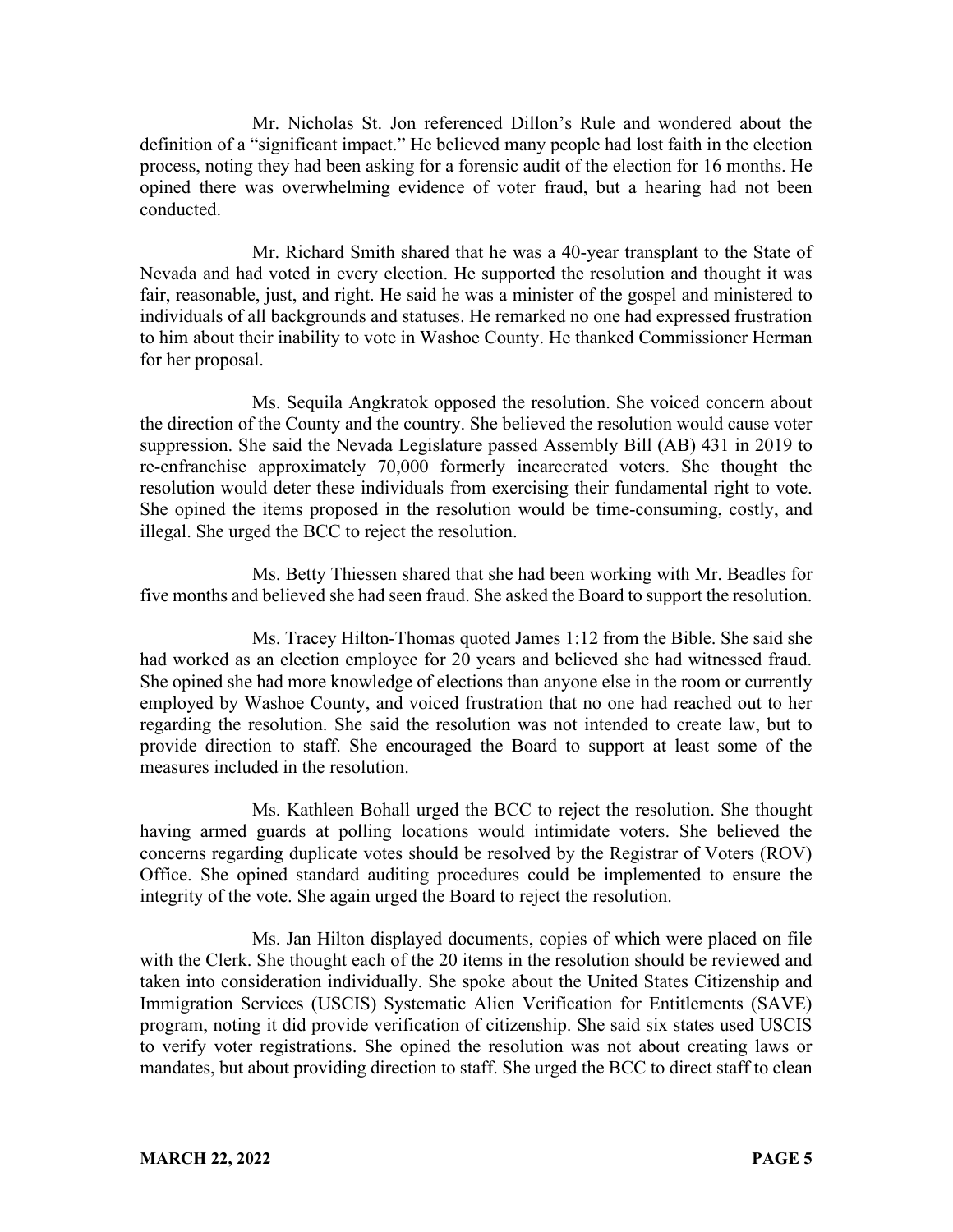up the voter rolls. She requested that the ROV send data daily to the Secretary of State (SOS) and certify that it was accurate and complied with State and federal laws.

Ms. Katie Freeman thought Agenda Item 7 should not have made it as far as it did and believed it would cause voter suppression. She opined it would disenfranchise the poor, the disabled, and the elderly. She opposed the resolution.

Mr. William McLean said he had not missed an election in the past 48 years, noting he took the obligation to vote seriously. He believed the ROV was professional, timely, and secure. He thought the resolution would undermine the work of the ROV. He opined there was no fraud in the last election and thought hand-counting of ballots was outdated and prone to error. He believed having the Washoe County Sheriff's Office (WCSO) at polling locations would be intimidating. He expressed frustration with the resolution, noting it would require him to re-register to vote.

Ms. Jasmin Margarita Tobon opposed the resolution. She thought it was an attempt to suppress voters and contained illegal and unconstitutional measures. She said there was no evidence of election fraud according to the SOS. She opined minorities would be disenfranchised by the resolution and urged the BCC to vote against it.

Ms. Briana Escamilla opposed the resolution. She believed it was unlawful and violated State and federal laws and the U.S. Constitution. She said the Board lacked the authority to implement most of the measures in the resolution. She spoke about item 7 of the resolution regarding stealth voting. She opined stealth paper ballots would make voting more difficult for voters, stating they were time-consuming and waiting in line was not feasible for all voters. She thought hand-counting would result in later election results and electronic voting machines ensured accuracy. She referenced an article in the Reno Gazette-Journal which addressed claims of vote inaccuracies and believed this was due to a data file error. She urged the Board to vote no on the resolution.

Ms. Hailey Lindsley agreed with many of the speakers and opposed the resolution. She supported the statements of the SOS that there was no evidence of voter fraud during the last election. She believed several components of the resolution were unconstitutional and unnecessary. She spoke about the certification of ballots via the United States Postal Service (USPS), noting that those who benefit from mail-in ballots were often not able to sign for certified mail. She believed it would be costly and would disenfranchise individuals.

Ms. Lindsey Harmon opposed the resolution. She expressed frustration with several items proposed in the resolution: certification of mail-in ballots, requiring taxpayers to cover the cost of mail certification, armed guards at polling locations, and expiration dates for voter registration. She encouraged the Board and the attendees to read the numerous reports that stated there was no evidence of voter fraud in Nevada. She urged the BCC to vote against the resolution.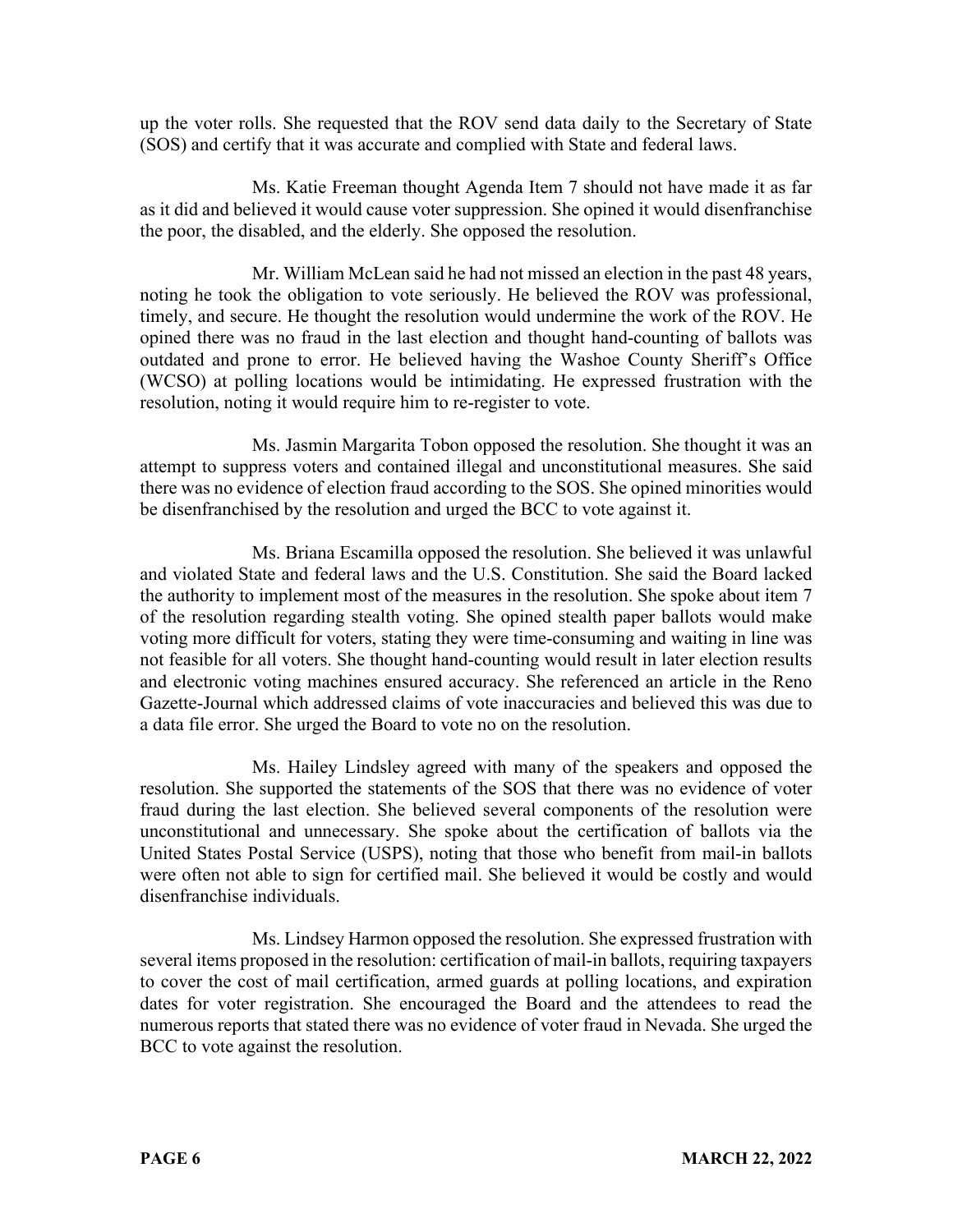Ms. Daela Gibson believed that voting evolved because good governance required participation in electoral and democratic processes. She thought the BCC should work to remove barriers to voting. She opposed the resolution and opined its measures would lead to voter suppression. She remarked steps should be taken to increase access and ensure individuals were able to exercise their right to vote.

Mr. Doug Jalen supported the resolution. He said that Nevada was ranked 50th in voter integrity. He stated that polls showed most people supported voter identification. He did not believe the resolution would lead to voter suppression. He noted the WCSO was present at the meeting, and no one appeared to be intimidated. He urged the Board to support the resolution.

Mr. Bill Sims did not believe the election system was an issue and trying to fix it would be a waste of taxpayer money. He thought having the National Guard or the WCSO at polling locations would intimidate voters. He said people could not pick and choose which candidates were decertified in an election. He voiced concern that the resolution would disenfranchise voters and asked the Board to vote no.

Ms. Barbara Twitchell remarked that over 60 state and federal lawsuits alleging election fraud had been dismissed due to a lack of evidence. She noted recounts and audits had occurred in several states, but no evidence of fraud had been identified. She said Nevada's SOS and ROV had certified the election as fair and accurate. She believed the resolution was inconvenient and expensive and opined it was a solution to a nonexistent problem.

Ms. Jennifer Parlane said she had voted many ways over 33 years and never had any issues. She noted she had also served as a poll worker. She shared that her father was a resident of the new veteran's hospital facility along with 94 other veterans. She believed the resolution would have unintended consequences, such as the removal of her father's right to vote. She did not think mailed ballots should have to be signed for.

Ms. Laurie Owen opposed the resolution. She believed more people should be encouraged to vote. She did not think the National Guard or the WCSO should be present at polling locations. She noted that voting by mail was done in several states and had been done that way for decades. She urged the BCC to vote no on the resolution.

Ms. Mary Anne Galperin opposed the resolution and thought it was a smokescreen. She did not think it would help the people and believed it would suppress voters. She thought the resolution was a poor attempt to fix a problem that did not exist, and she urged the Board to vote no.

Mr. Tom Daly disclosed that he was a candidate for Nevada Assembly District 26. He wanted the voter rolls to be accurate. He urged the Board to engage a forensic audit firm to conduct a point-in-time random sample audit of the voter rolls. He believed it would be the first step in restoring the credibility of the BCC.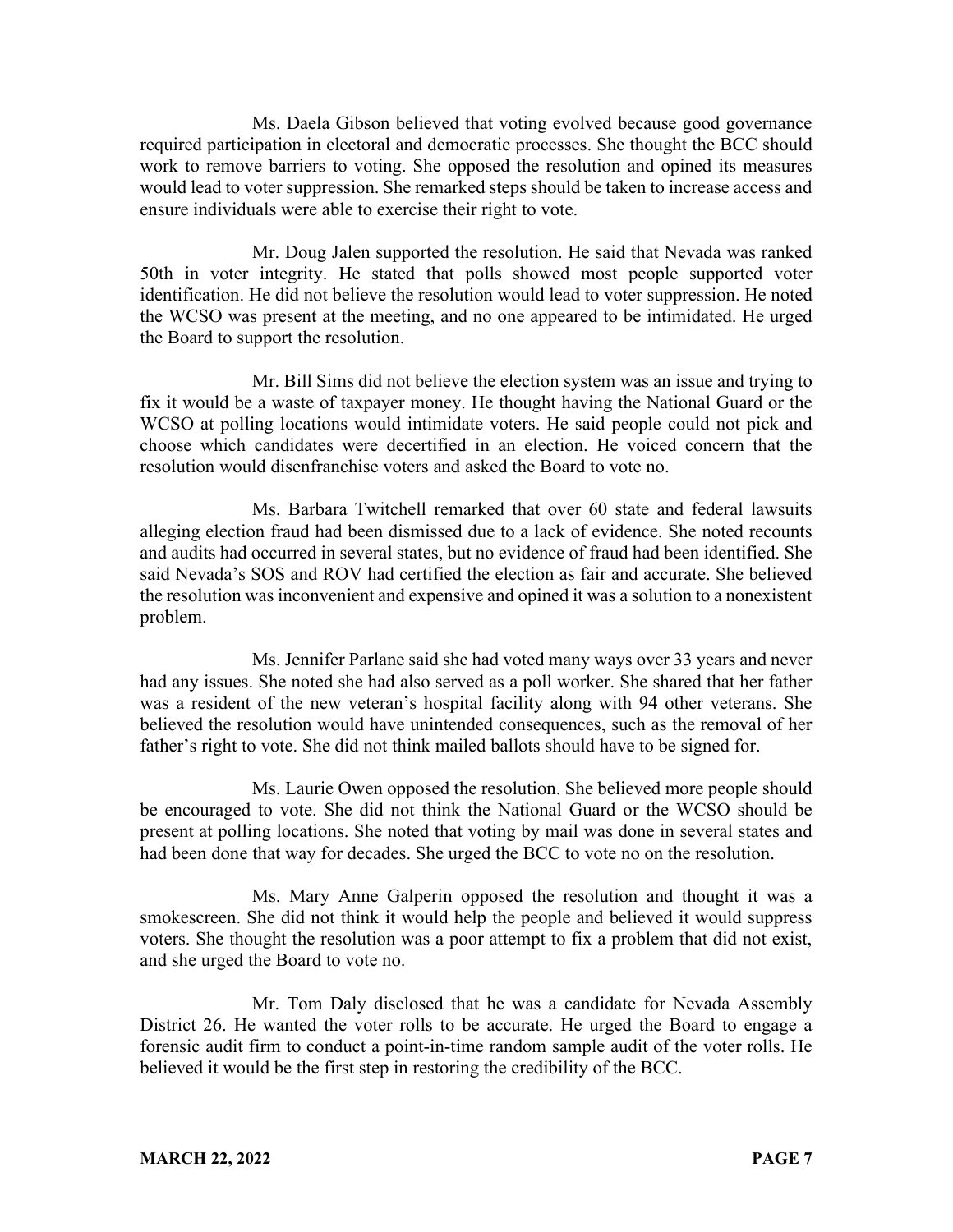Ms. Christiane Brown opposed the resolution and did not believe there was any evidence of voter fraud in Washoe County in the 2020 election. She thought the allegations were debunked and the 2020 election was the most secure in history. She expressed frustration with the claims of voter fraud. She demanded the Board oppose the resolution.

Ms. Pam Roberts believed every eligible voter should be able to vote and that every lawful vote should be counted. She opposed the resolution and thought it created barriers to voting. She spoke about the U.S. Constitution and the history of the right to vote. She requested that Commissioner Herman withdraw the resolution and urged the other members of the Board to vote no.

Mr. Robert Beadles displayed documents, copies of which were placed on file with the Clerk. He referred to information from the ROV. He noted that Ms. Hilton-Thomas had tried to report activity she believed to be fraudulent to both law enforcement and the BCC, but nothing had been done. He opined the changes proposed in the resolution would only cost \$1.5 to \$2.5 million. He wondered about the voter data from the 2020 election. He believed there was a lack of transparency in the election system.

Ms. Janet Butcher displayed documents, copies of which were placed on file with the Clerk. She reminded everyone that the U.S. was a constitutional republic, not a democracy. She shared that she was a poll watcher and believed she had witnessed fraud. She thought paper ballots were important and were not susceptible to being hacked like voting machines. She said she was placed on an inactive voter roll during the last election.

Mr. Tom Lenz supported the resolution. He opined there were two groups of people present at the meeting, and one group believed lies. He thought most people wanted former President Donald Trump to win the 2020 election. He asked the Board not to spend money on lies.

## **12:00 p.m. The Board recessed.**

## **12:45 p.m. The Board reconvened with all members present.**

Ms. Kimberly Clark requested the Board support the resolution. She opined that voter fraud had gone on for a long time. She asked the Board to seek another way to make elections fair if it voted no on the resolution.

Mr. Alan Jordan wanted a fair, equitable, safe, and accurate election, but did not believe the resolution was the way to go about it. He urged the Board to vote no. He thought the resolution was an attempt to fix a problem that did not exist. He opined the cost of the changes was not being taken into consideration. He claimed he did not see evidence that the resolution would have a positive impact on the community.

Mr. Ed Goodrich encouraged the BCC to oppose the resolution. He believed the resolution would undermine the voting system and lead to voter suppression. He said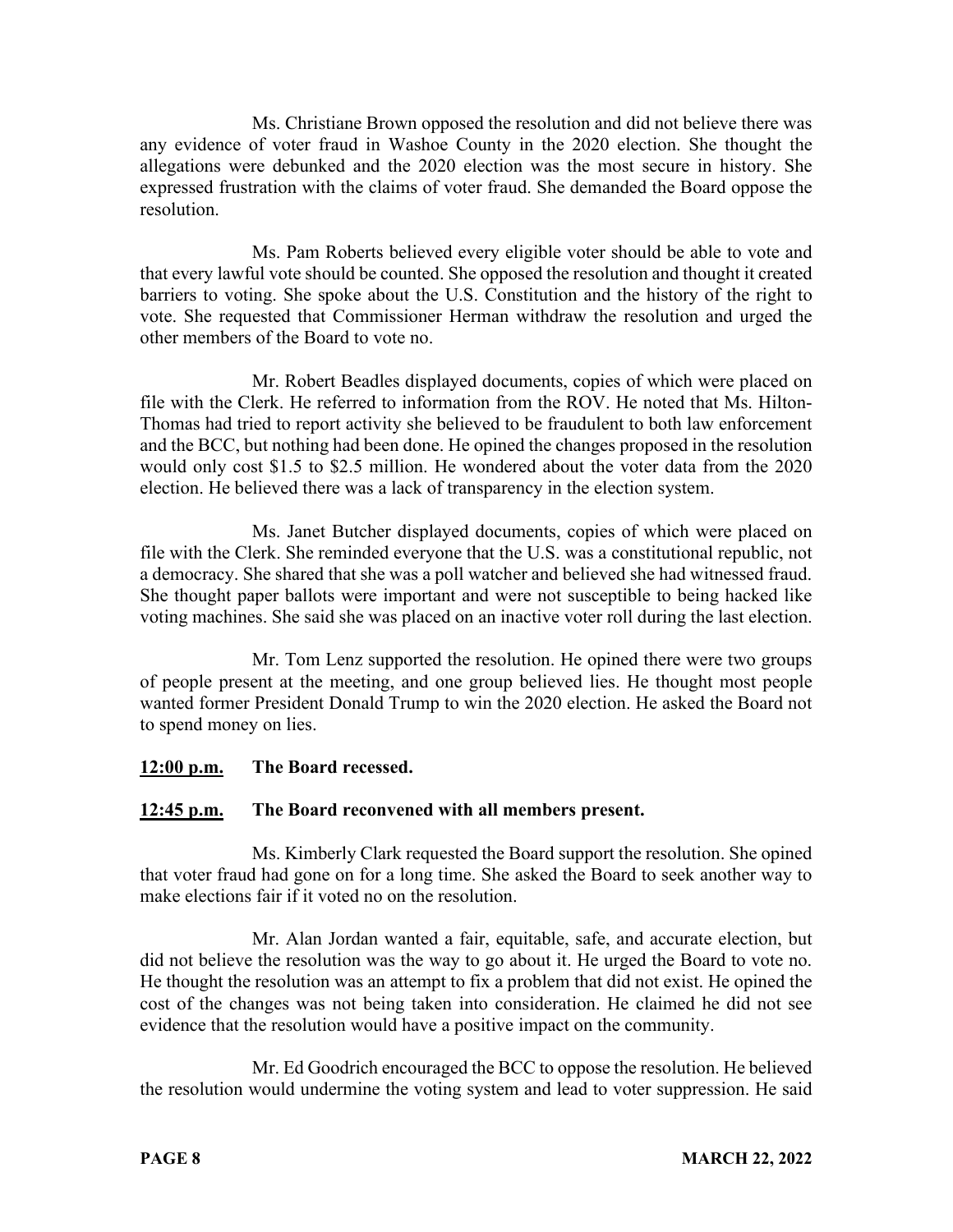he had participated as a partisan observer of elections in Nevada for the past 25 years and opined he had not witnessed any illegal behavior. He remarked that the Washoe County election system was not broken. He again asked the Board to oppose the resolution.

Ms. Amy Akao opposed the resolution and thought it would be harmful to her and other Asian American and Pacific Islanders (AAPI) in Washoe County. She shared that the right to vote was important to her and her family. She spoke about the USCIS SAVE program, noting it was not a real-time database and USCIS did not consider it appropriate for the identification of U.S. citizens. She believed AAPI individuals would be disproportionately affected by the resolution. She thanked Washoe County Registrar of Voters, Deanna Spikula, for her commitment to the community. She urged the Board to vote no on the resolution.

Ms. Tina Nappe was not present when called to speak.

Ms. Janice Jones asked the BCC to support the resolution. She wanted a fair election system the people could trust. She said she no longer trusted the Board's vote and thought Commissioner Herman was the only member of the Board who listened to the constituents. She noted she met with two BCC candidates over the weekend. She asked the Board to do something good for the people and secure elections.

Mr. Derreck Sadjoeri opposed the resolution. He shared that he was from South America and had experienced voter suppression and intimidation. He voiced concern about the proposal to have armed guards at polling locations.

Ms. Lilith Baran noted everyone in attendance was passionate and applauded them for coming out to protect their rights. She believed the voting machines were secure and efficient. She opined the resolution would disenfranchise many Washoe County residents and would be costly to taxpayers. She urged the BCC to reject the resolution.

Ms. Sarah Mahler shared that she was the volunteer Chair of the Democratic Party of Washoe County. She believed the resolution was costly and would lead to voter suppression. She spoke about item 11 of the resolution, noting the Democratic Party of Washoe County believed the election process should be nonpartisan. She remarked that she respected the work of Ms. Spikula. She opined item 11 would disenfranchise voters. She asked the Board to reject the resolution.

Ms. Pam Alvey shared that she was a 30-year veteran teacher at the Washoe County School District (WCSD) and a retired special education teacher. She thought that for an election to be fair it required fairness for every person who was eligible to vote. She opined the resolution could have a negative impact on many individuals. She said it was up to the people to make sure every eligible voter had the access to vote.

Mr. Michael Phillips opposed the resolution. He referenced the Heritage Foundation, a conservative think tank, which found that only one person had been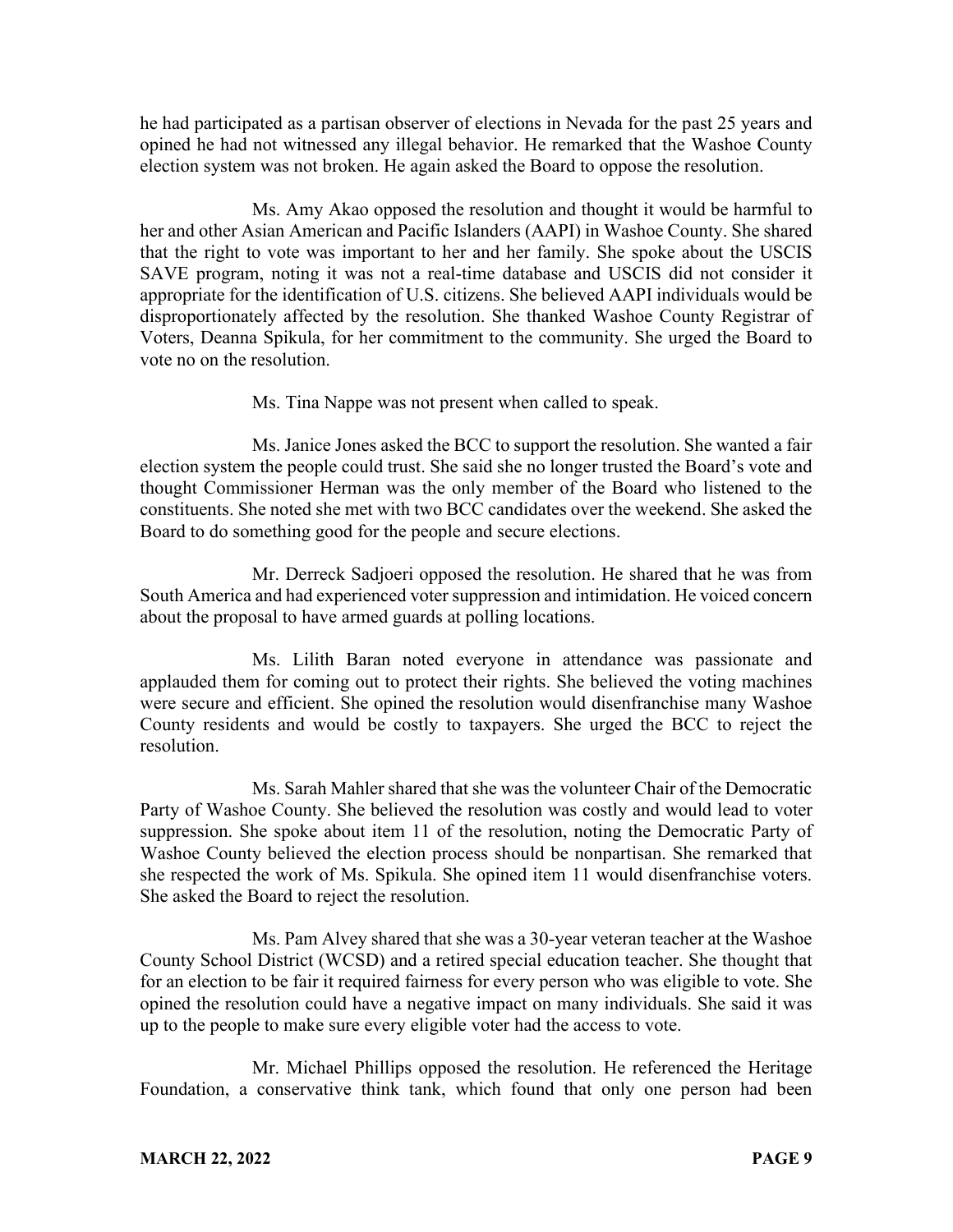convicted of voter fraud in Washoe County in the last 40 years. He said Washoe County had conducted a financial impact study, and he believed the expenditures in the resolution were proposed to solve a problem that did not exist. He discussed each of the expenditures and noted they would be a waste of taxpayer money.

Mr. Johnnie McGee asked the BCC to reject the resolution. He thought the Board should focus on increasing voter access. He shared that he was not comfortable with the presence of armed security at the meeting and would be uncomfortable with the National Guard or the WCSO being present at polling locations. He said County and State laws already provided functional election protections. He again urged the Board to reject the resolution.

Ms. Jill Dobbs agreed with the previous speakers in opposition to the resolution. She asked the Board to listen to facts, not fears. She believed the resolution would disenfranchise many voters and be a waste of money. She asked the Board to uphold the State and federal constitutions and vote no on the resolution.

Ms. Cynthia Strand-Smart opposed the resolution. She believed it was built on lies and did not think significant voter fraud had occurred throughout the country. She opined the resolution would increase barriers to voting. She shared that her children were unable to vote due to voter suppression. She urged the Board to vote no on the resolution.

Mr. Adrian Lawry opposed the resolution. He thought the measures in the resolution were based on false claims that the 2020 election was stolen. He voiced concern that the resolution would suppress the rights of minorities. He spoke about the Jim Crow era. He said people should be encouraged to vote. He opined the presence of law enforcement or the National Guard at polling locations could intimidate individuals and deter them from voting.

Ms. Susan Hansen referred to a study conducted by the Heritage Foundation. She displayed a document, a copy of which was placed on file with the Clerk. She spoke about the document, noting it was an election integrity scorecard. She said the red states on the card had experienced the most election fraud, and Nevada was one of those states. She encouraged the Board to do something to get Nevada out of the red zone. She urged the Board to support the resolution and protect her vote.

Ms. Gaia Brown said she had been voting since 1968 and could not think of a primary or general election she had missed. She thanked the Board members for their service. She thought the resolution would disenfranchise voters of all political parties. She believed it would decrease access and intimidate voters. She opined there was no evidence of election fraud. She shared that she was a poll watcher for the 2020 election and believed the process was professional and the results were reliable.

Ms. Denise Miller was not present when called to speak.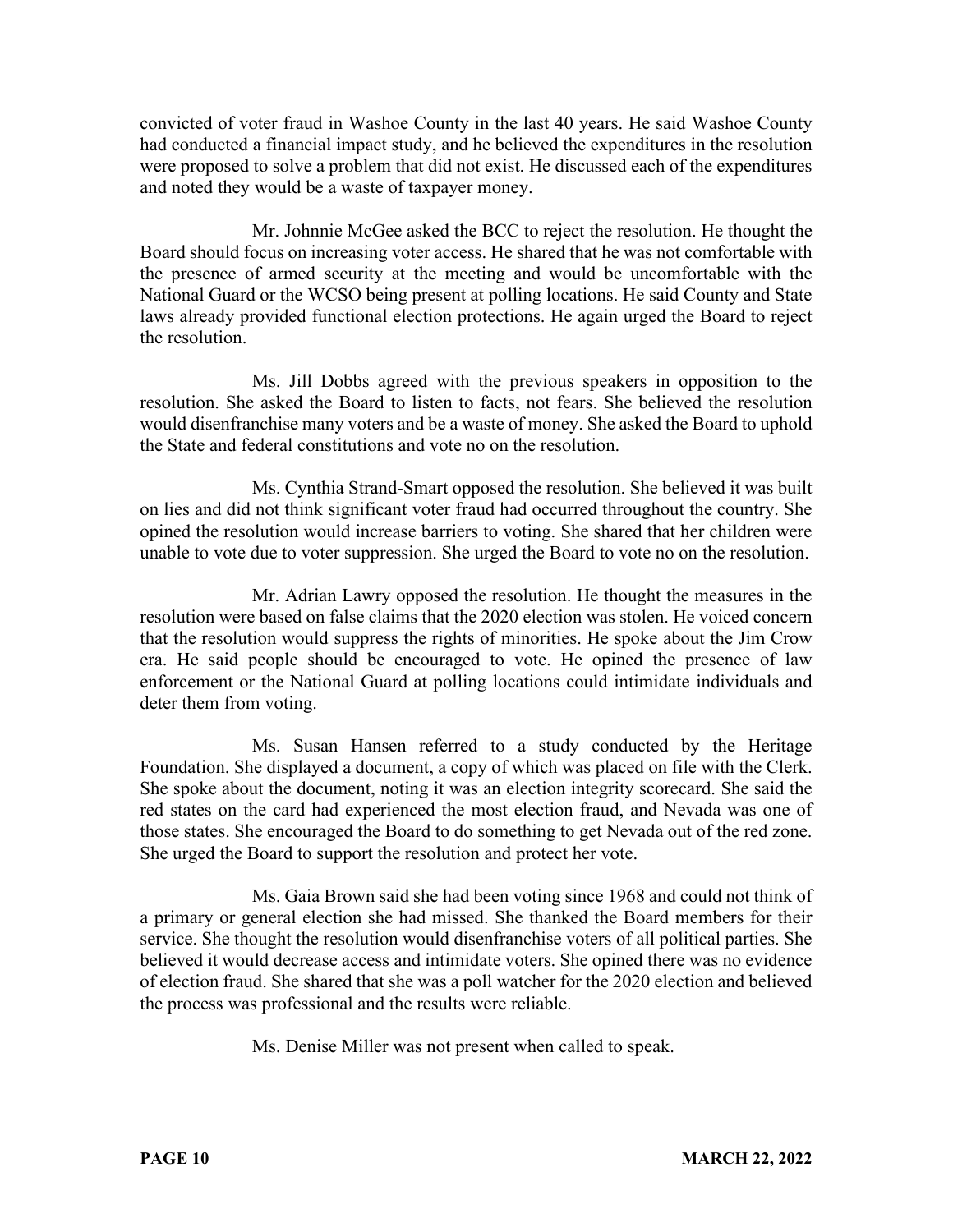Ms. Diana Berlin-Smith thought the resolution would lead to voter suppression. She said she listened to Mr. Beadles' podcast the night before, noting he said people would not vote if the process was too difficult. She opined that Mr. Beadles wanted to suppress the vote. She voiced concern about several items proposed in the resolution, particularly the use of the USCIS SAVE program and change of address forms. She urged the Board to vote no on the resolution.

Ms. Marianne Denton opposed the resolution. She believed it was based on misinformation, fraud, and manipulated data. She thought the resolution was an attempt to suppress voters. She voiced concern with the proposed measure to have the National Guard or law enforcement present at polling locations. She urged the Board to reject the resolution and ensure voting in Washoe County remained free and fair.

Mr. Eric Denton requested that the Board reject the resolution. He did not believe any voter fraud occurred during the 2020 election. He opined the allegations were based on conspiracy theories. He said the SOS found ten possible cases of mail-in votes from deceased individuals and ten possible cases of double voting. He noted there was only one confirmed case of voter fraud in Nevada and the individual was convicted. He again asked the BCC to vote no on the resolution.

Mr. Edwin Lyngar expressed frustration with the resolution. He believed the allegations of voter fraud had been debunked. He disclosed that he had filed candidacy for the BCC in District 5.

Ms. Mary Richardson displayed a document, copies of which were placed on file with the Clerk. She shared that she was a member of Indivisible Northern Nevada, a nonpartisan grassroots group. She referred to the document, stating it was a white paper on the election process in Washoe County, created by Indivisible. She stated she had participated in training to be an election worker. She believed the voting system did have integrity and was a nonpartisan process. She voiced concern about the resolution and asked the Board to vote no.

Ms. Laynette Evans opposed the resolution. She displayed a document, copies of which were placed on file with the Clerk. She referred to the document mentioned by Ms. Richardson, noting she had also worked with Indivisible Northern Nevada. She thought all citizens wanted fair elections. She said Indivisible took months to review public information and interview elected officials from both parties. She opined the election system in Nevada was among the most secure in the country, and there were no credible reports of voter fraud in the midterm elections. She believed the resolution would suppress voters. She asked the Board to vote no.

Mr. Chip Evans thanked the BCC and the DA's Office. He referred to the memo from the DA, noting it questioned the Board's authority to pass several items within the resolution. He believed the resolution would affect local, State, and federal elections. He opined it would lead to litigation and would be costly to taxpayers within the County. He urged the Board to reject the resolution and focus on problems that needed to be solved.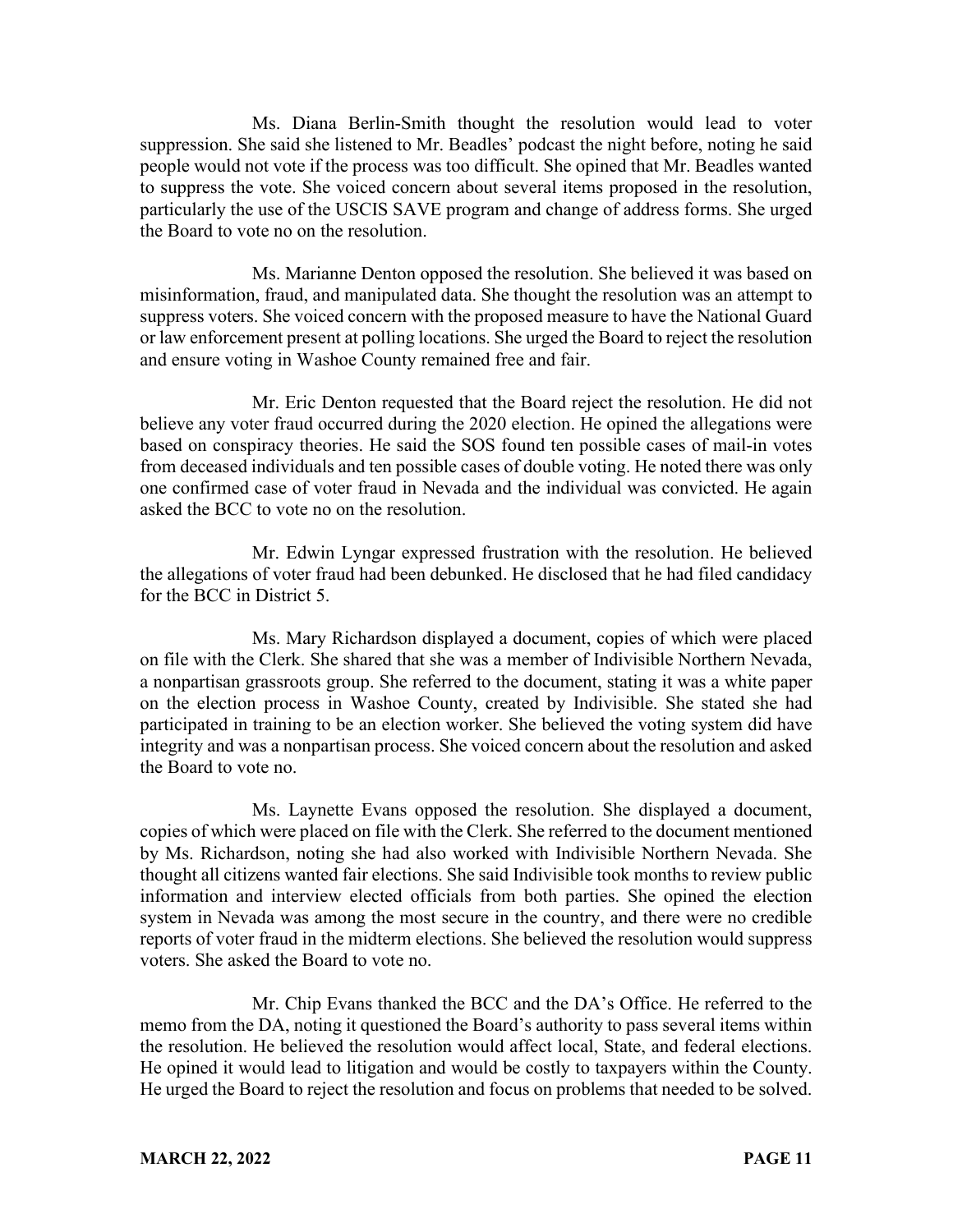Mr. Thomas E. Wicker was not present when called to speak.

Ms. Robbin Palmer was not present when called to speak.

Ms. Renee Rezentes displayed a document, copies of which were placed on file with the Clerk. She said she had called Chair Hartung's office and the DA to ask questions about the meeting processes and procedures. She expressed frustration about the way the last meeting had been conducted. She believed Mr. Beadles and others had provided facts regarding election integrity and thanked them for their work. She noted Ms. Spikula had been asked if she received money from private companies during the last meeting and she responded that she did receive money from non-profits. Ms. Rezentes noted the names of the non-profits were not provided and she would like that information. She thought the Dominion voting machines were a problem and a waste of money.

Mr. Clint Fries thought the ROV and the poll workers did an excellent job. He believed parts of the resolution were questionable, particularly having law enforcement or the National Guard at polling locations and requiring return receipt requests for mail-in ballots. He noted the paper in the voting machines was there for backup. He urged the Board to vote no on the resolution.

Ms. April L. Sovey believed the voting machines were unreliable and led to corrupt elections. She said election integrity was not a party issue. She referenced the Heritage Foundation study, stating Nevada was ranked last in the country for voter integrity. She spoke about Dominion and opined it had been involved in fraud. She voiced concern about mass mail-in ballots and Nevada's voter rolls. She thought Washoe County residents should be hired to clean up and maintain the rolls.

Ms. Amy Powell stated she was a poll observer and a resident of California. She noted she had observed the voting process in five different states and seven different counties within Nevada. She opined she did not see anything suspicious while she observed. She asked the BCC to vote no on the resolution.

Ms. Monica Jaye displayed an image on her phone. She said she had dealt with the issue of voter fraud for approximately 20 years. She informed that Washoe County used to have an ordinance that disallowed voting for individuals who had just moved to the area. She said she wanted her taxpayer dollars to go towards election integrity. She did not believe Mr. Beadles or Commissioner Herman were spreading lies. She thought the Board should vote for individual items proposed in the resolution, particularly voter identification. She asked the BCC to make a difference.

Ms. Heather Carpenter said she was not concerned about voter fraud. She thought it was attempted by less than 1 in 1 million registered voters. She did not believe it posed a significant enough threat to the voting process to justify the expenditures within the resolution. She opined it was a voter suppression resolution. She expressed frustration about having to attend the meeting in person to voice her concerns. She asked the members of the Board to vote no on the resolution and to resign.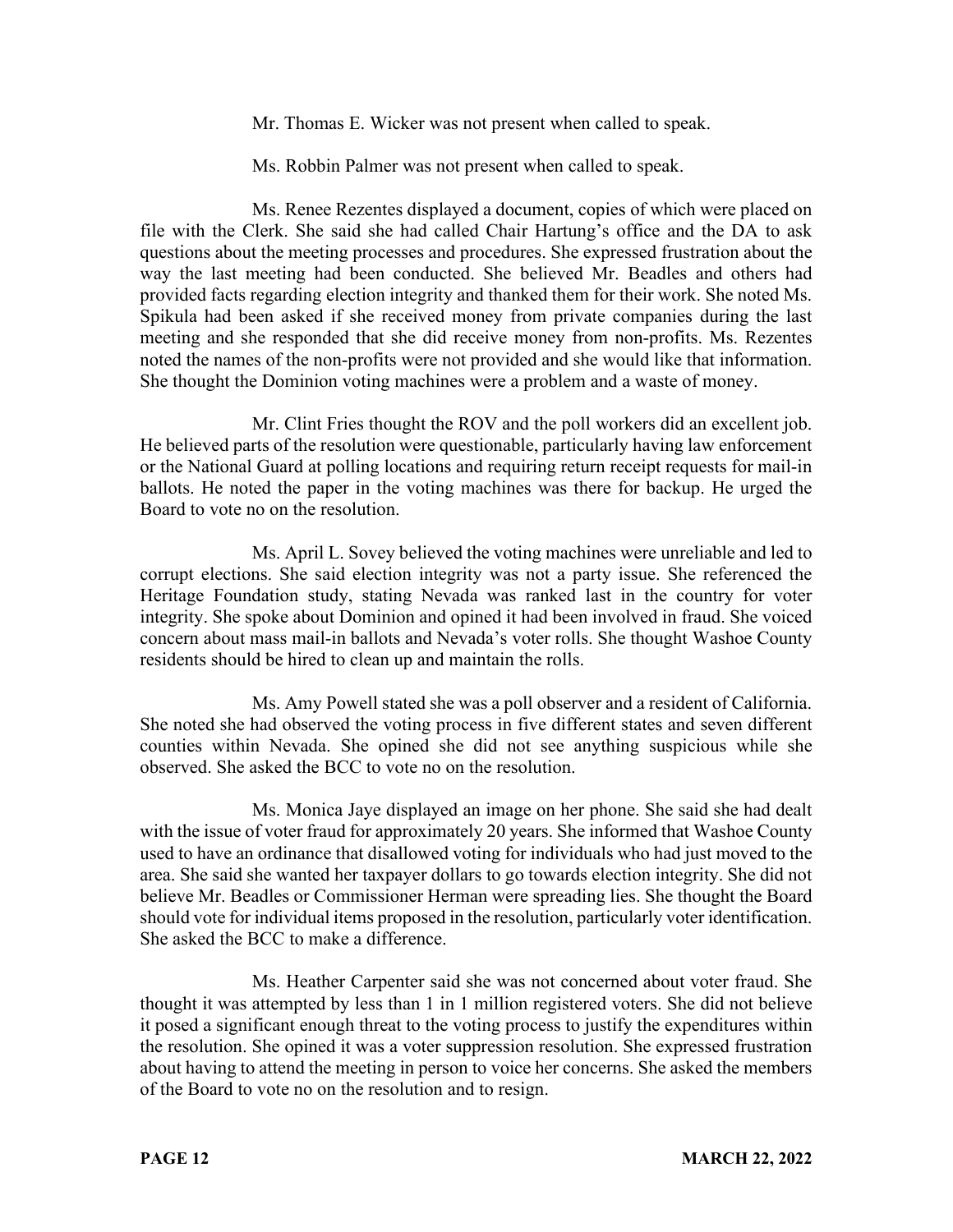#### Ms. Maureen Kane was not present when called to speak.

Ms. Elvira Diaz shared that she was the Senior Civic Engagement Organizer for the Progressive Leadership Alliance of Nevada (PLAN). She said PLAN believed everyone's voice was valuable and every eligible voter should have the opportunity to participate. She opined the resolution was dangerous and would lead to voter suppression. She thought the claims of voter fraud were false. She voiced concern about several of the measures in the resolution and believed they would create barriers to voting for seniors, the disabled, and people of color. She thought having the National Guard or law enforcement at polling locations would intimidate voters. She urged the Board to vote no on the resolution.

Mr. Matthew Fonken said he was the Executive Director of the Nevada State Democratic Party. He opposed the resolution and asked the Board to vote no. He believed the resolution would make elections less accessible, less accurate, and less neutral. He noted the resolution eliminated nonpartisan oversight of ballot collection and result counting, electronic voting machines, placed law enforcement at polling locations, and allowed for the correction of voting records outside current parameters. He thought the resolution would be costly to taxpayers and lead to intimidation and disenfranchisement. He opined it would not protect democracy and urged the BCC to vote no.

Mr. Dan Landon thought everyone at the meeting wanted free and fair elections and did not want to disenfranchise anyone from voting. He believed the system and Dominion were the problems, noting he did not think any individuals were responsible for committing voter fraud. He thought the voter rolls needed to be cleaned up and the machines should be eliminated. He opined that if a few of the items in the resolution were approved it would show the people that something was being done about the issue of election integrity. He urged the Board to consider each of the items in the resolution individually and rate a score for each item.

Mr. Robert (Nick) Martin remarked that there were two distinct groups present at the meeting, those for the resolution and those against. He opined that the individuals against the resolution would not attend any other meetings. He supported the resolution and thought it contained reasonable checks and balances on the election system. He wanted every legal citizen to be able to vote.

Ms. Arlene Wasserman opposed the resolution. She thought it was a good faith effort to improve the security, accuracy, and integrity of the election system. She supported voter identification and asked that it be made clear to the public which types of identification would be accepted and thought they should be easy to obtain for eligible individuals who did not already have them. She requested that polling locations have more than one electronic voting kiosk for ADA-qualified voters. She thought that if the presence of the National Guard was necessary, they should receive training to avoid intimidation of voters. She believed it would be difficult for some voters to receive their ballots by certified mail and that mail-in ballots be counted three to four days before the official day of the election to keep the timeline on track.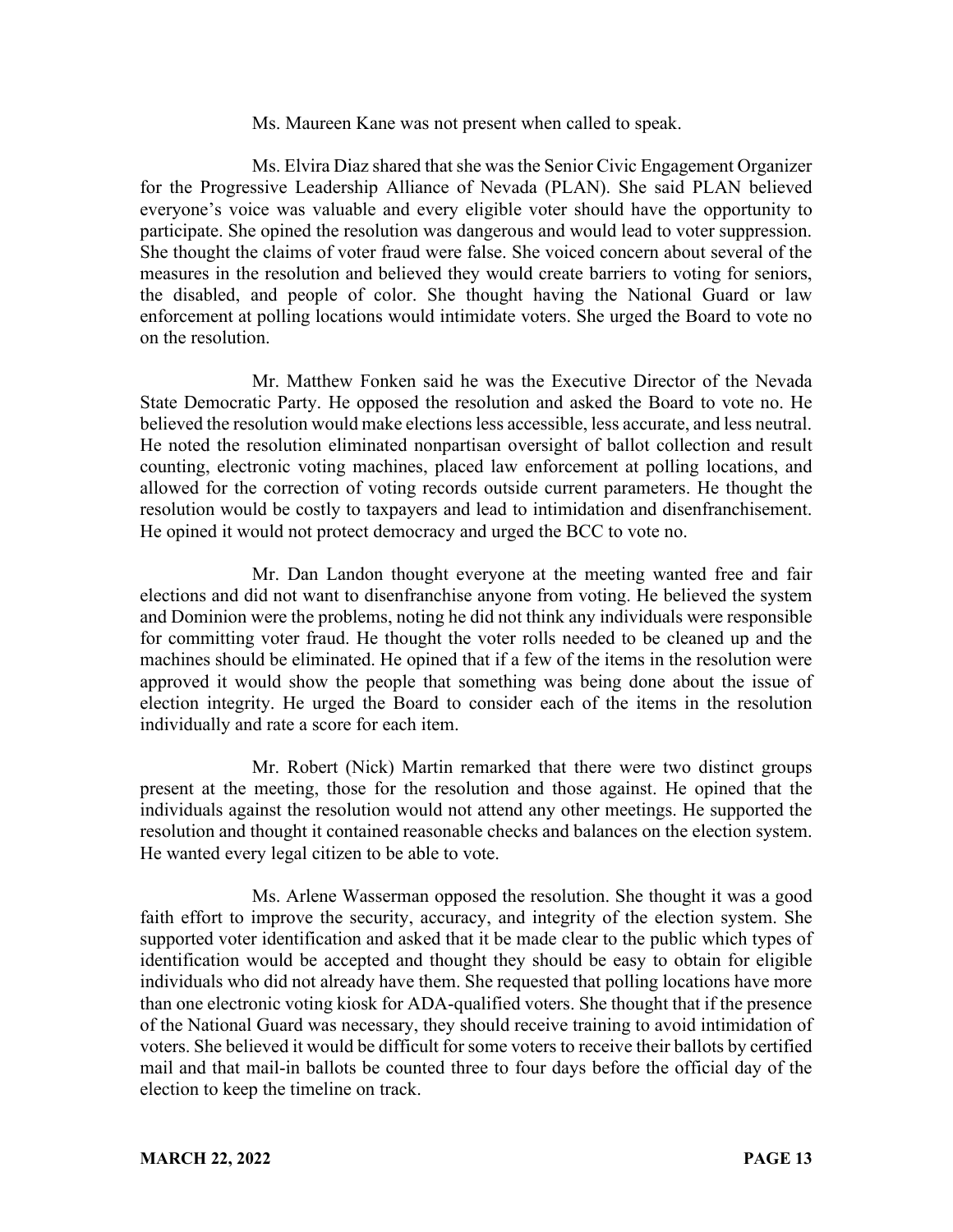Ms. Mary Anderson believed it should be one vote per citizen and voter identification should be required. She wondered about the purchase of new Dominion voting machines and thought they could be hacked. She questioned why the voter rolls were not cleaned every year. She thought same-day registration should be eliminated.

Ms. Debbie Tayler was not present when called to speak.

Ms. Amber Falgout shared that she was the Northern Nevada Manager with Institute for a Progressive Nevada, and she opposed the resolution. She expressed frustration about the claims of voter fraud and did not believe it had occurred. She believed it should be easy for all eligible Washoe County voters to exercise their right to vote. She thought the resolution was a solution to a problem that did not exist and opined it would create barriers to voting. She urged the Board to vote no.

Ms. Meghan Archambault stated she was in attendance on behalf of the Nnedi for Nevada Campaign, and she opposed the resolution. She shared that she had voted in every election in Washoe County since 2014. She believed the resolution was costly, would disenfranchise voters, and was written based on false allegations of voter fraud. She thought it violated State law and the Voting Rights Act. She said a mail-in ballot was a paper ballot. She thanked Vice Chair Hill and other elected officials, on behalf of Nnedi for Nevada, for speaking out against the resolution.

Ms. Caryn Neidhold shared she was a teacher and was in attendance on behalf of her students' future voting rights. She asked the Board to vote no on the resolution. She quoted Commissioner Herman, that the people needed to have a voice to be heard. Ms. Neidhold said the Board needed to listen to all the constituents, not just those who had the time to attend meetings at 10:00 a.m. She thought the term "purity" in the resolution implied racism and staffing polling locations with law enforcement would intimidate voters. She opined the expenditures in the resolution were wasteful and should be put towards education instead. She urged the Board to vote no.

Ms. Maxine Bradshaw believed voter fraud was real and that it had been going on even before the 2020 election. She said that was why a recall had been started against Governor Steve Sisolak in 2019. She claimed the group Fight for Nevada had presented documents that Governor Sisolak had lost by 80,000 votes in Clark County but were told the information had been provided too late. She believed Commissioner Herman was the only one standing up for the people of Washoe County. She asked the Board to discuss the resolution.

Mr. Eugene Gerscovich wondered if anyone present knew of a country in which people could vote without identification. He did not think the resolution was costly and claimed it paled in comparison to the budgets of the City of Reno and Washoe County. He said police protection made him feel safe and not threatened. He encouraged the Board to pass the resolution.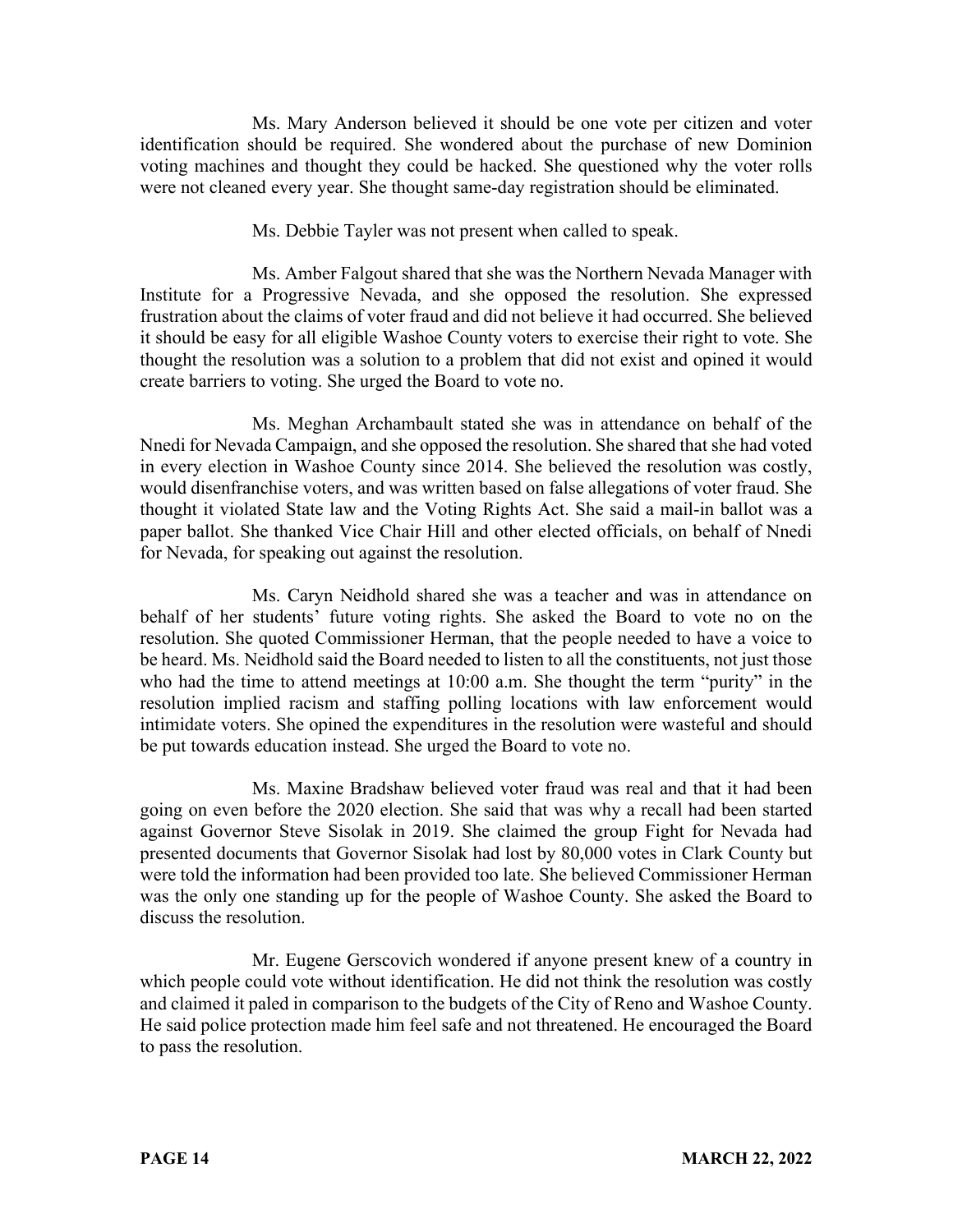Mr. Al Pixton shared that he moved to Washoe County approximately four years ago from California. He did not think he had a voice in California and did not believe his vote counted. He requested hand-counted paper ballots. He said he did not trust electronic voting machines and believed they could be hacked and connected to the internet. He opined voter fraud occurred during the 2020 election. He supported voter identification and wanted voting to be safe and secure for every legal citizen. He believed trust in the election system should be the first priority.

Ms. Candy Halbig opposed the resolution. She noted that she had been a poll worker in many capacities. She said she became an absentee or mail-in ballot tracker once the COVID-19 pandemic began. She remarked that people had to show identification and proof of residency to register to vote in Washoe County. She believed the ROV already checked signatures, identification, and residency for registration. She noted four people reviewed ballots that were rejected by electronic voting machines, and the individuals were bipartisan. She did not believe voter fraud had occurred.

Ms. Holly Welborn stated she was the Policy Director for the American Civil Liberties Union (ACLU) of Nevada, and she opposed the resolution. She said the ACLU submitted a letter with its legal analysis of the resolution. She displayed the letter, copies of which were placed on file with the Clerk. She noted the ACLU ran an election protection program every election cycle and assisted voters in accessing the polls. She remarked the ACLU had disagreed with Ms. Spikula on several occasions but believed she was a dedicated servant who upheld the rule of law. Ms. Welborn thought items in the resolution were redundant, unnecessary, or illegal. She opined the Board had no authority to implement most of the measures proposed in the resolution. She urged the Board to reject the resolution.

Dr. Layne Linebaugh quoted the Bible. She requested the Board consider the individual items in the resolution separately and vote yes on items such as the requirement for voter identification. She said the presence of law enforcement at the meeting made her feel secure. She said everyone knew when election day was and could plan for childcare and other accommodations as necessary. She asked the Board to do what was right.

Ms. Erin Massengale was not present when called to speak.

Mr. Benjamin Challinor was not present when called to speak.

Ms. Pauline Gerscovich shared that she came to the U.S. from Latin America where she had seen many elections but had never seen one that did not require voter identification. She remarked that people in Haiti who did not have voter identification had to have their fingers dipped in paint when they voted so they could not vote more than once. She voiced concern about electronic voting machines. She urged the Board to vote yes on the resolution.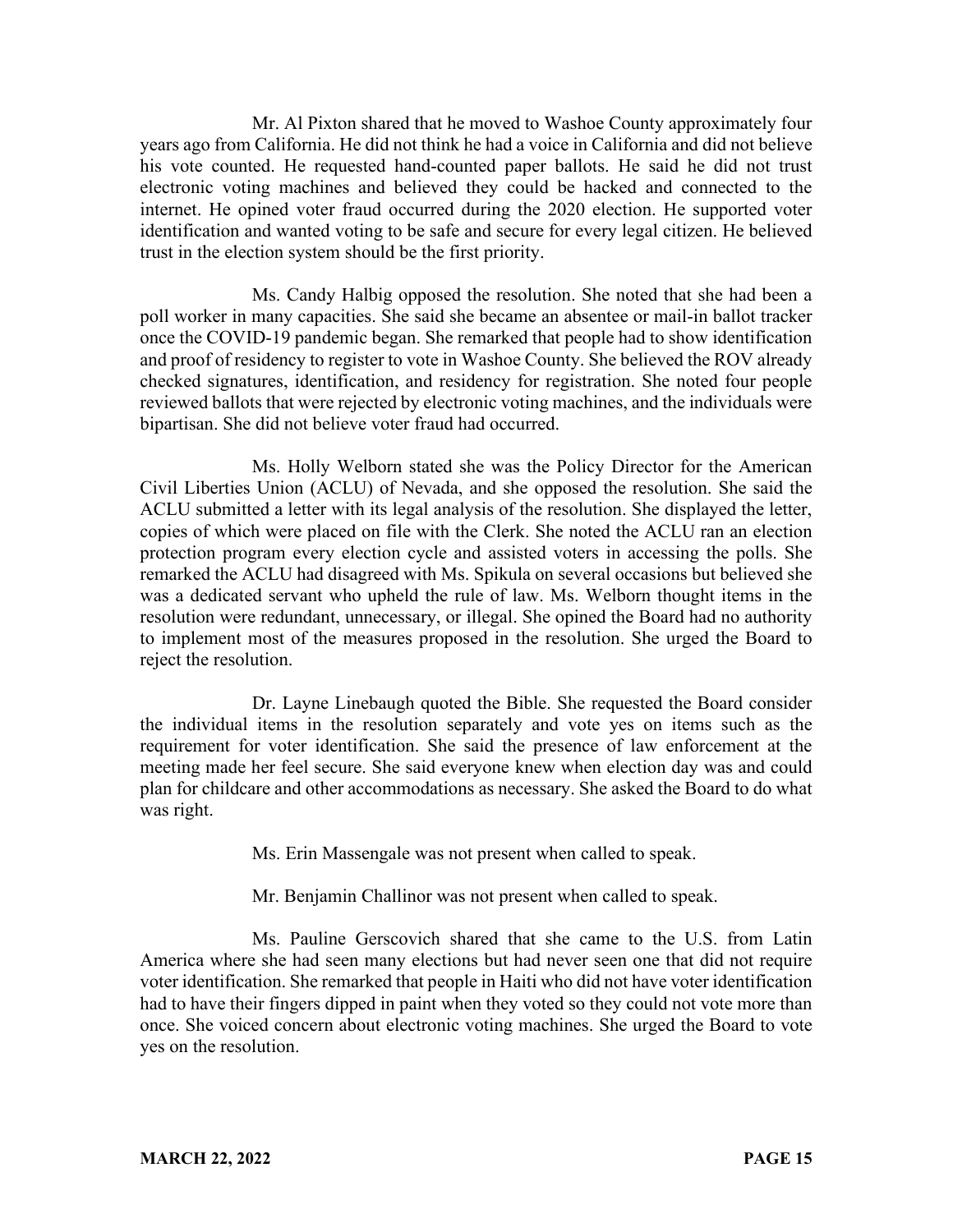Ms. Selena La Rue Hatch opposed the resolution. She thought the last election was legitimate and widespread voter fraud did not occur. She noted the SOS certified the election results and had continued to stand by them. She believed the items proposed in the resolution were costly, unlawful, and would be dangerous to the future of democracy. She demanded the BCC reject the proposal.

Mr. Dwight George opposed the resolution. He believed the measures in the resolution were proposed due to fear. He said fear should never be used as a replacement for freedom. He thought the 2020 election was the safest in U.S. history. He opined the resolution would lead to voter suppression. He stated true freedom was participation for every American.

Ms. Karen Stephens thanked Commissioner Herman for standing up for the people. She supported the resolution. She thought Nevadans should know their votes counted, and it should be one vote per person. She believed the voter rolls were a mess which led to fraud. She voiced concern about mail-in ballots. She urged the Board to vote yes on the resolution.

Mr. David Chamberlain supported the resolution. He urged the Board to publish the voter data provided by the ROV. He opined Washoe County elections had been corrupt for decades. He opposed the use of electronic voting machines, mail-in ballots, outof-state poll workers, acceptance of money from Mark Zuckerberg, drop-boxes, and ballotharvesting. He supported citizen-only voter identification. He played a video about a man who had not voted but it appeared that he had. He urged the Board to vote yes on the resolution.

Mr. Mark Leonard was not present when called to speak.

Ms. Mary Lamb suggested the individuals who did not believe voter fraud occurred should do a ride-along with those who had been out canvassing. She expressed frustration that there was only one metal detector present at the meeting despite the number of attendees. She wondered if the people who said they did not have issues with electronic voting machines had ever tracked their votes. She said the ROV could not tell her who she voted for. She asked the Board to vote yes on the resolution.

Ms. Erika Minaberry stated she was present on behalf of Care in Action, an organization dedicated to amplifying the voices of women of color. She opposed the resolution and thought it would silence and disenfranchise women of color. She opined the resolution was not a matter of local concern and therefore violated Dillon's Rule. She spoke about Jim Crow laws and Black Springs, Nevada. She expressed frustration about the current election system in Nevada and urged for fair and equitable elections. She asked the Board to vote no on the resolution.

Mr. Pete Todoroff thanked Commissioner Herman for bringing up the issue of election integrity. He shared that he had to show identification to check out a book from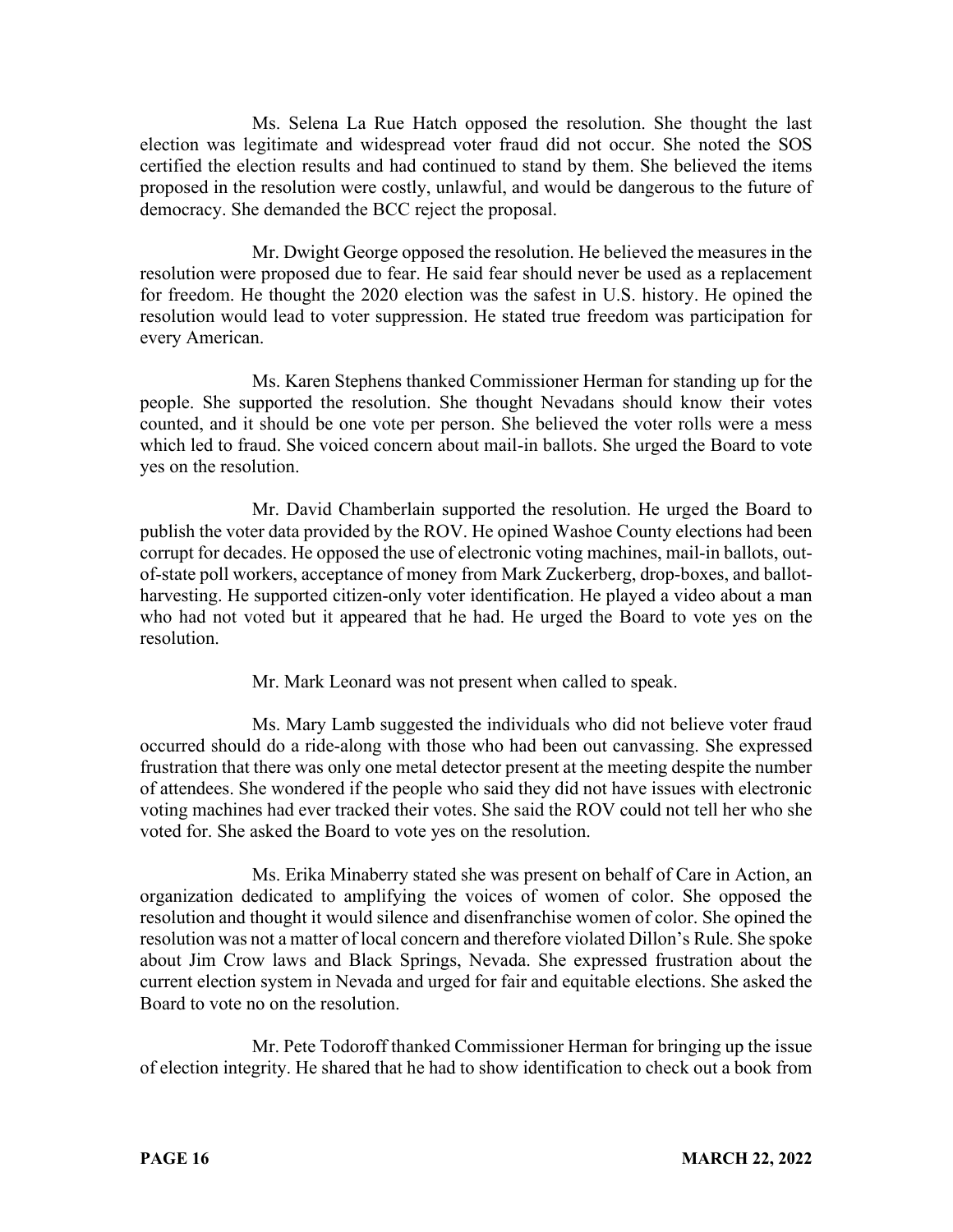the library and he believed people should have to show identification to vote. He asked the Board to support the resolution.

Mr. Alex Flangas believed hand-counted elections would produce more errors than voting machines. He opposed having armed guards at polling locations and purging voter rolls every five years.

Ms. Lindsey Moser said she supported most of the resolution but thought the individual measures should be considered separately. She spoke about item 13 of the resolution, noting she did not believe it was voter intimidation. She thought it would ensure safety and was a necessary safety precaution. She referred to the legal analysis from Deputy District Attorney Nathan Edwards, stating it was lawful to have law enforcement at polling locations.

Ms. Julie Osburn expressed pleasure regarding the work Commissioner Herman had done. She shared that she was a retired firefighter paramedic and was happy to have law enforcement at polling locations to ensure safety. She thought everyone should take the issue of election integrity seriously and believed everyone in the room wanted fair and free elections. She said she did not have confidence in voting machines. She requested the Board discuss each item in the resolution individually and then vote yes. She said she wanted her vote to count.

Ms. Kim Brant was not present when called to speak.

Ms. Julia Uren was not present when called to speak.

Ms. Karen Lind was not present when called to speak.

Mr. George Lee wondered about the chain of custody of ballots. He opined that sending out mail-in ballots was equivalent to losing the chain of custody. He suggested that people be required to apply for a mail-in ballot if they needed the accommodation. He did not think the resolution would suppress voters. He asked whether individuals who sent in emails as opposed to attending in-person received the same hearing.

Mr. John Hervey was not present when called to speak.

Ms. Darla Lee was not present when called to speak.

**3:29 p.m. The Board recessed.**

### **3:45 p.m. The Board reconvened with all members present.**

Mr. Jim Bratcher apologized for referring to the members of the Board as snakes during the last meeting. He shared a story about his time as a paramedic in the City of Reno when he and his partner witnessed a man go into cardiac arrest. He said his partner had questions about why the man went into cardiac arrest, and Mr. Bratcher told him all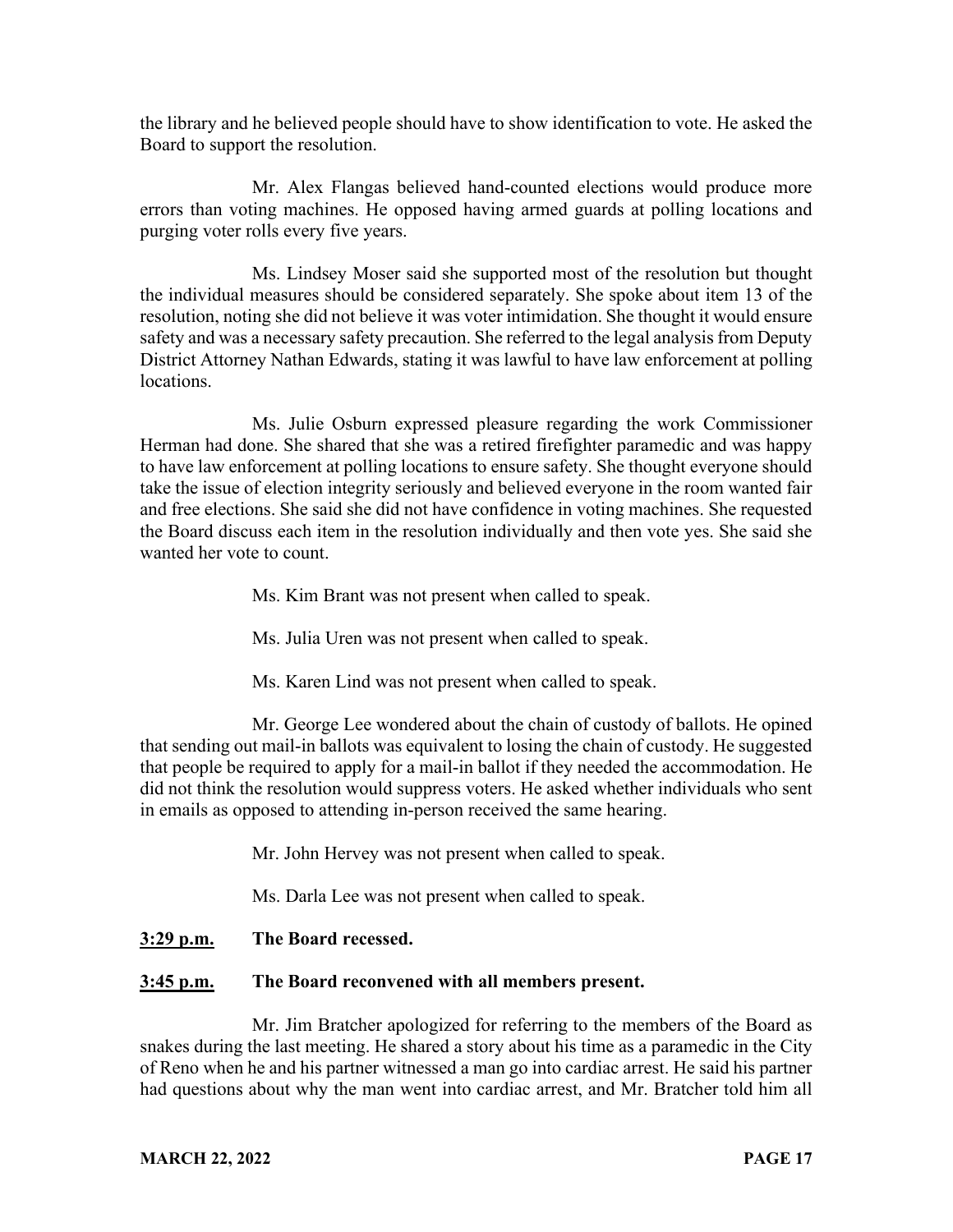that was needed at that time was to give the man CPR. He related the story to the election system and the resolution. He wanted the BCC to require voter identification, limit private contributions, scan ballots when submitted, require ballot counting in public view, handcounting of ballots, and ensure there were discernible differences in provisional ballots.

Ms. Karen Bennett was not present when called to speak.

Mr. Grant McBeth opposed the resolution. He believed it would lead to voter suppression. He urged the Board to vote no.

Mr. Roger Scime spoke about item 8 in the proposed resolution related to certified mail. He thought it was ill-conceived and the numbers provided by Mr. Beadles were inaccurate. He noted certified mail was restricted delivery and if a person was not home to accept the mail a slip would be left for them to pick up the ballot. He thought this would involve many steps and would be time-consuming.

Mr. William Newhall stated integrity of elections was critical but believed the election processes were already accurate and secure. He opined there was no credible evidence that voter fraud had occurred. He thought imposing new strict guidelines was unnecessary, and that the resolution would have a negative impact on many voters. He asked the Board to preserve democracy and the constitutional right to vote by rejecting the resolution.

Dr. Ingrid Lubbers voiced concern about the voter rolls and the mass mailing of unrequested ballots. She believed voter fraud was rarely prosecuted. She supported voter identification and thought absentee ballots should be sent out only upon request. She did not think the items in the resolution would cause voter suppression or negatively impact minorities. She supported accommodations for individuals in need.

Mr. Tom Dunn believed elections in Washoe County were fair and secure. He opposed the resolution and thought it would disenfranchise many voters, including his parents who were disabled. He thought the item regarding certified mail would place an undue burden on the County's citizens. He opined the budget figure was inaccurate and did not include legal fees due to potential litigation. He asked the Board to vote no.

Ms. Kelly Hill said she was at the meeting because she had the ability to do so. She asked the BCC to vote no on the resolution. She thought many people did not have the time or the ability to attend the meetings, wait in lines to vote, or wait for certified mail to be delivered.

Ms. Diane Craig supported the resolution. She noted it was not perfect, but she thought something needed to change. She believed the Board was wasting money on the issue of homelessness and it would be better used on the issue of election integrity. She did not think the resolution would suppress anyone's right to vote. She supported voter identification and the presence of law enforcement at polling locations to ensure safe and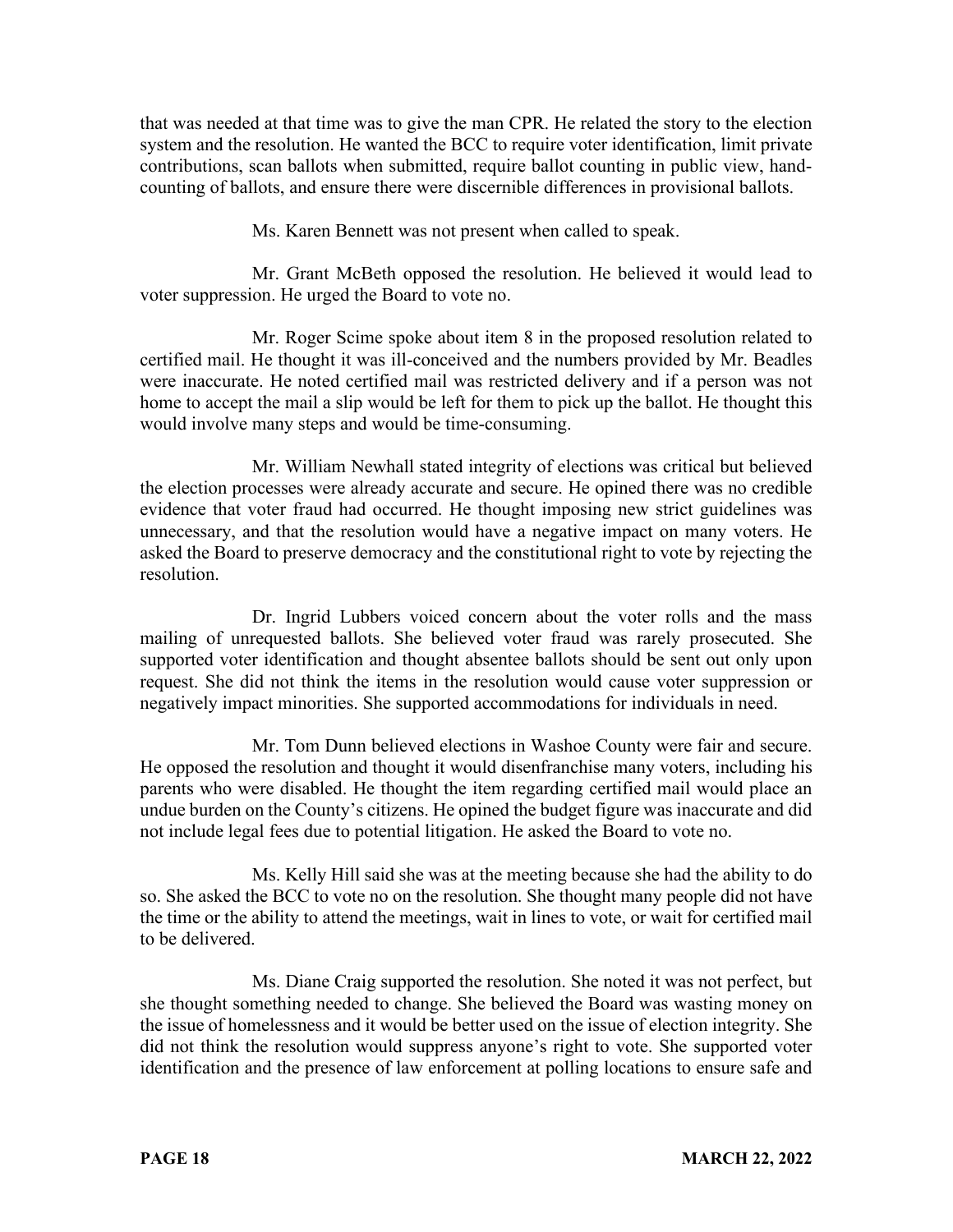fair elections. She wanted the voter rolls to be cleaned up, noting her deceased father-inlaw had received a ballot.

Ms. Victoria Myer wondered why some of those in attendance did not want the voter rolls to be cleaned up. She thought the voter rolls should be cleaned and an audit should be conducted. She commented that she and the other supporters of the resolution wanted free and fair elections. She asked the Board to open up the resolution for discussion.

Mr. Kenneth Hansen displayed a document, copies of which were placed on file with the Clerk. The document listed 24 things that required identification. He believed the primary issue was how to determine who was a valid voter, noting proof of identification should be required to vote. He referred to the document, stating having an ID was a basic requirement to live in the County and the country. He asked the BCC to require voter identification even if it voted no on the resolution.

Mr. Paul Larson opined that no one in support of the resolution wanted to dilute democracy, rather they wanted to secure it for all people. He believed every person's vote was suppressed when voter fraud existed. He stated America was an outlier because it did not require voter identification. He did not think it was a barrier to voting. He believed people needed to prove citizenship to vote. He opined there was nothing more important than securing democracy so the cost should not be an issue.

Mr. William Mantle said he agreed with the ACLU. He encouraged the Board to advocate for public elections, which he believed was a more critical issue than the resolution. He stated no one wanted to be disenfranchised. He wondered if there was anything the Board could do to respond to those who wrote in regarding the resolution. He wondered where the money would come from to pay for the proposed expenditures. He urged the BCC to vote no on the resolution.

Mr. Bill Neill stated anger did not accomplish anything. He noted he was curious about some of the things he had heard from the opposition and would do research and give thought to them. He agreed that the item in the resolution regarding certified mail was a waste of money. He did not think supporters of the resolution wanted to disenfranchise or suppress voters, rather they were looking for accountability in the election system. He expressed frustration about the inconveniences people had spoken about such as lack of transportation or the ability to take time off to vote in person. He believed people had advanced knowledge of elections and should be able to plan accordingly.

Ms. Susan M. Sanders said she had been an absentee ballot voter for approximately 20 years. She stated she could call the ROV and was able to receive confirmation that her ballot was received. She remarked that there was a barcode receipt on mail-in-ballots that served as a paper trail. She displayed the receipt and her Nevada registered voter card. She said everyone on the voter rolls had provided identification.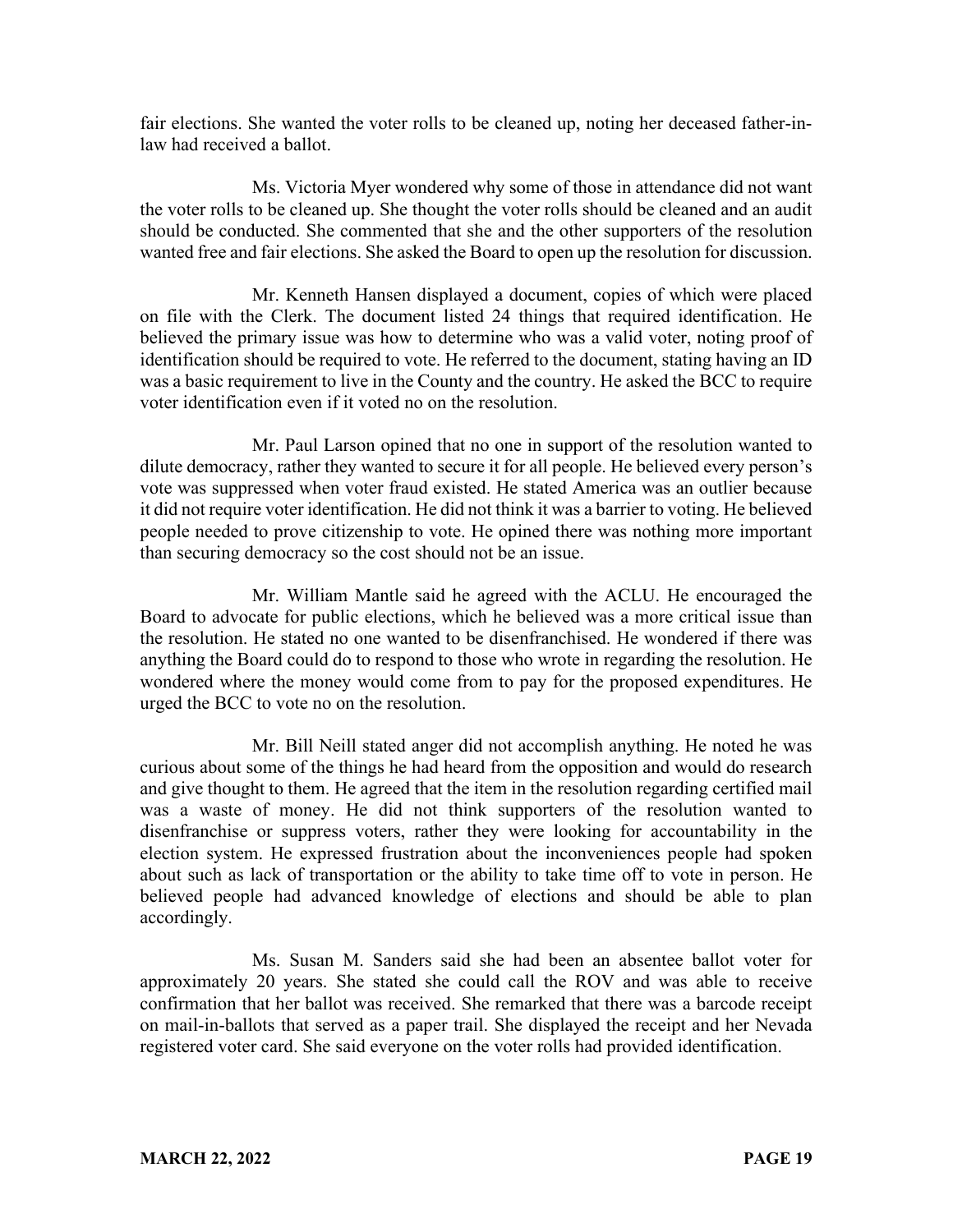Mr. Ethan Pettipiece opposed the resolution and urged the Board to vote against it.

Mr. Nathan Noble shared that he was a student senator at the University of Nevada, Reno, and he opposed the resolution. He said he voted for the first time in the 2020 election. He believed the allegations of voter fraud were inaccurate. He stated the people had been taught that their vote was their voice, and he did not think anyone's voice should be silenced. He opined students already struggled to vote and it was more complex to cast a ballot now than it had ever been before. He asked the Board to oppose the resolution if it valued the people's voices.

Ms. Jeanne Quintana was not present when called to speak.

Mr. Donald Fossum wondered about those in opposition to the resolution who were present at the meeting. He displayed a document, a copy of which was placed on file with the Clerk. He opined the pandemic was fake and was created to send out mail-in ballots and destroy the order of elections. He noted the Emergency Order was still in place. He asked the Board to support the resolution.

Ms. Joy Trushenski said she agreed with Commissioner Herman and everyone who supported the resolution. She opined there was massive voter fraud in the 2020 election and voting machines could be hacked and reprogrammed to change votes. She wondered why forensic audits of the voting machines were not allowed in Nevada and expressed concern about the voter rolls. She said many of those present at the meeting supported voter integrity and asked the Board to investigate.

Ms. Ariel Van Cleve was not present when called to speak.

Mr. Gary Schmidt disclosed he was a candidate for Nevada Assembly District 40. He stated there were multiple violations of the Open Meeting Law during the meeting, including the restriction of applause. He referred to Schmidt vs. Larkin (2008), noting applause was a form of public comment. He said the security guards had restricted people from bringing in signs but not buttons, stating it was a violation of the Open Meeting Law as well as the 14th Amendment. He shared that a friend of his in California found out his parents had voted for President Joe Biden in the election but were deceased and had been Republicans throughout their lives. He supported suppressing the votes of noncitizens, deceased individuals, felons who had not had their voting rights restored, and non-Nevada residents. He urged the Board to support the resolution and asked that it discuss and vote on each proposed item separately.

Ms. Cindy Martinez noted there was significant opposition to the resolution. She supported discussion and debate on the item even if she did not agree with the opinions of others. She believed the primary issue was election management corruption. She asked the Board to consider voter identification and banning outside monetary contributions.

Ms. Mary Barrett was not present when called to speak.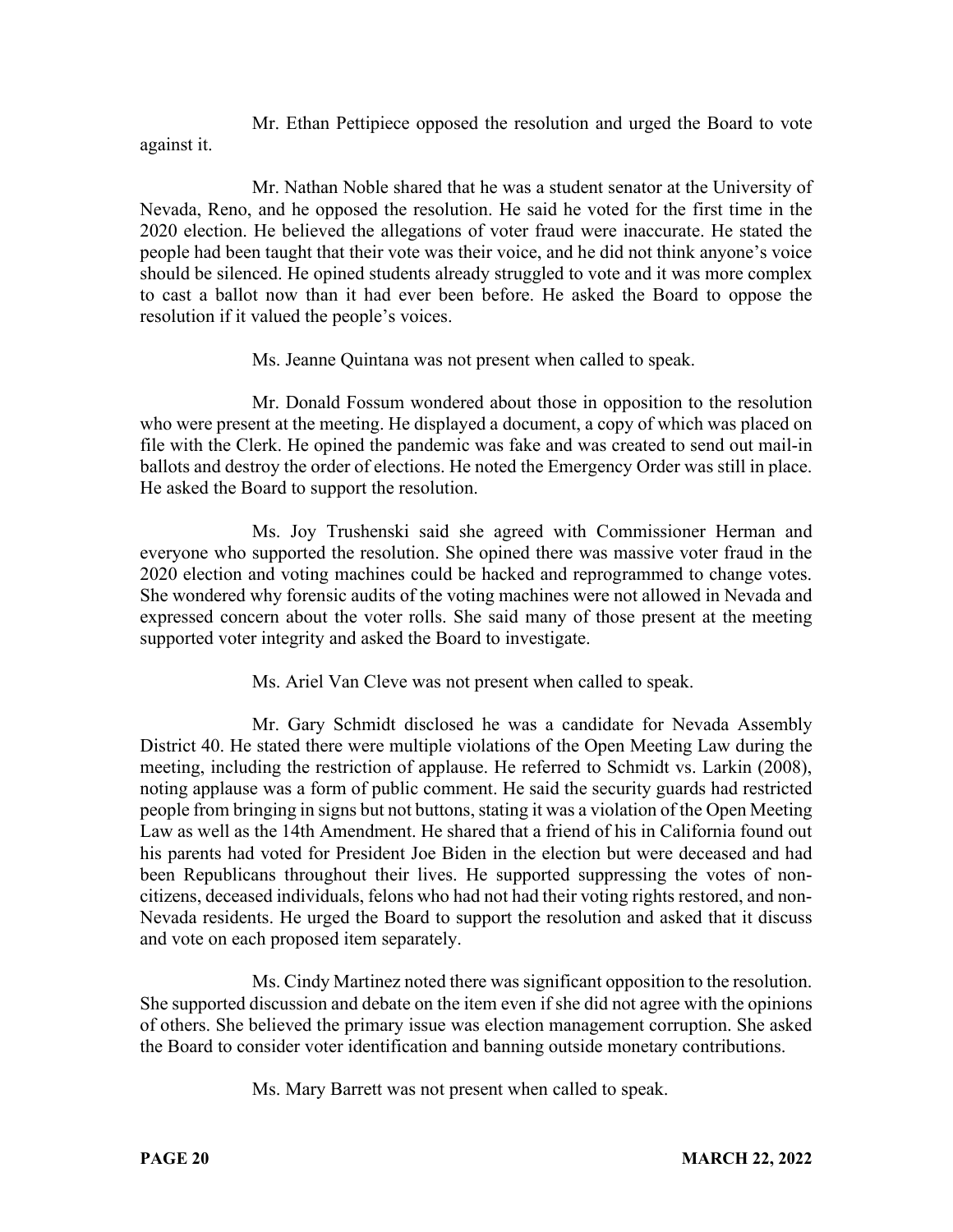Ms. Anne Buja opposed the resolution and thought it was brought about based on a lie. She believed the election system worked and there was no voter fraud. She noted that voter disenfranchisement was real. She shared a story about her Navajo heritage, stating her relatives would not disclose their ancestry because they feared losing their right to vote. She urged the Board to vote no on the resolution.

Mr. Oscar Williams thanked Commissioner Herman for bringing the resolution forward. He said there were two systems of voting in Nevada, in-person and remotely. He believed many people wanted to return to in-person voting because a ballot could not be hacked. He shared that in 2008 the Supreme Court determined it was not a substantial burden to the voter to ask for identification. He thought it would be sufficient to have one drop-box outside the County offices with 24-hour video surveillance. In relation to the reapportionment of districts, he proposed that there be a citizens' committee. He supported the resolution.

Mr. John Davis supported the resolution and thought it was the best thing for the people. He agreed with the items regarding voter identification and the presence of law enforcement or the National Guard at polling locations. He noted he was the subcommittee chairman for his district, and he often had meetings with individuals in his community. He said he would drive people to polling locations if needed. He did not think he was disenfranchised. He requested the use of paper ballots.

Mr. James M. Benthin was not present when called to speak.

Ms. Hope Backman wondered about all the people present at the meeting who she had never seen before. She believed they represented the National Domestic Workers Alliance and took on voting issues throughout the country. She said the organization was owned by Alexander Soros and was related to Care in Action. She voiced concern about the organization and its travel requirement for employees. She believed the Colorado Secretary of State was found guilty of election crimes. She did not think requiring voter identification was racist.

Ms. Cathy Reyes expressed appreciation for Commissioner Herman and law enforcement. She supported the resolution and thought its individual items should be considered separately. She agreed with the item that would require voter identification. She opined if people did not make time to vote then they did not care. She believed voting was sacred. She noted she was working on the recall for Chair Hartung.

Mr. Kevin Dixon shared that his family had lived in Northern Nevada since 1873. He said that just because something was on the internet did not make it true. He believed taxation was theft, every citizen should be armed and proficient in the use of firearms, and there was no voter fraud. He thought the resolution would cause voter disenfranchisement.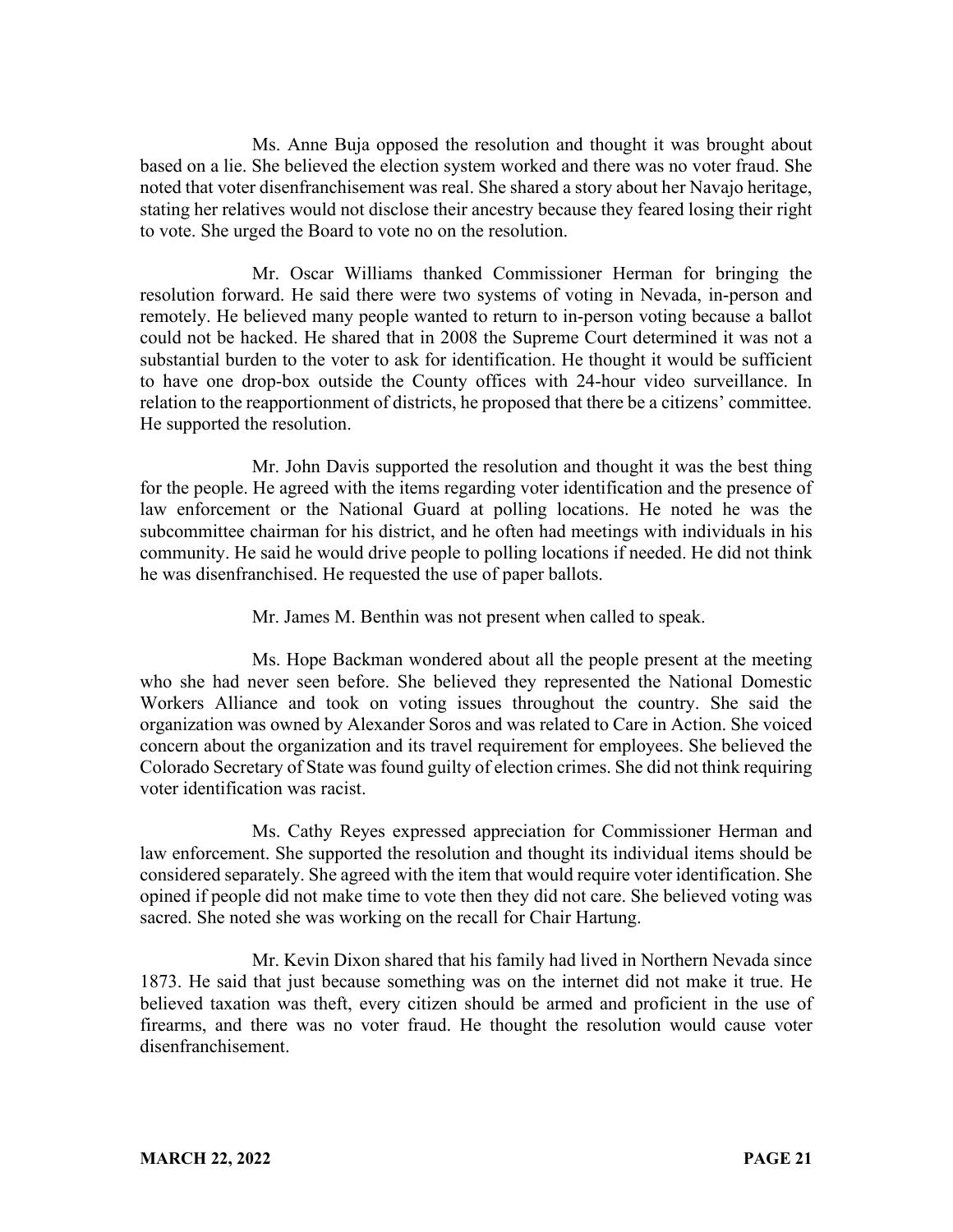Mr. Derek Sonderfan opposed the resolution and thought it would suppress voters. He shared that more than 50 cases of alleged election fraud had been dismissed due to a lack of evidence. He believed the State had disproved that voter fraud had occurred in Washoe County. He agreed some changes could be made to improve the election system, but he thought the resolution was proposed to solve a problem that did not exist. He asked the Board to follow the facts.

Ms. Valerie Fiannaca said the U.S. had sent soldiers to foreign countries to guard elections and wondered why anyone would have a problem with law enforcement at polling locations in this country. She thanked everyone for attending the meeting and speaking up. She said all Americans had to have faith in the election system. She referenced Jesus' last words. She said the people were the checks and balances and they had the power to abolish a government that had become tyrannical. She thanked Commissioner Herman for bringing the resolution forward.

County Clerk Jan Galassini stated 292 emails were received, noting 291 opposed the resolution and 1 was in support.

Commissioner Herman said voter identification was at the top of her list of concerns, but it had been removed because it was illegal for the County to ask voters for identification. She informed that one of the biggest concerns people had regarding the resolution was the National Guard's presence at the polling locations. Due to this, she changed the resolution to have deputies from the Washoe County Sheriff's Office (WCSO) at the polling location instead of the National Guard. She noted the WCSO was shortstaffed; however, a previous conversation with Sheriff Darin Balaam indicated a special unit could be available to go to the different polling sites if there was a problem. She explained she had many people call her over the years and say they were mistreated at the polls. Commissioner Herman insisted there was a reason for every item in the resolution and the items were a result of information she had collected throughout the years.

Vice Chair Hill stated she was ready to make a motion to deny the resolution. She believed the items in the resolution would put the election in jeopardy. The Board's job was to assist the Registrar of Voters (ROV) Office with the resources needed to conduct a fair and safe election. She believed the resolution would limit access to voting, create chaos, and put the voting tallies into question.

Commissioner Lucey thanked the public for their participation and passion regarding the agenda item. He believed that every election should be fair, transparent, and equitable. He noted there were items in the resolution that were outside the power of the Board. He opined faith in the integrity and fairness of elections was critical to everything the government did. He was prepared to use his seat on the Board to ensure elections were as fair and secure as they could be. He noted a group of passionate people had used their time and money to push for change; he believed that to be democracy in action.

Commissioner Lucey thought Commissioner Herman's heart was in the right place in her drive for clear and resolute elections for the people who felt there was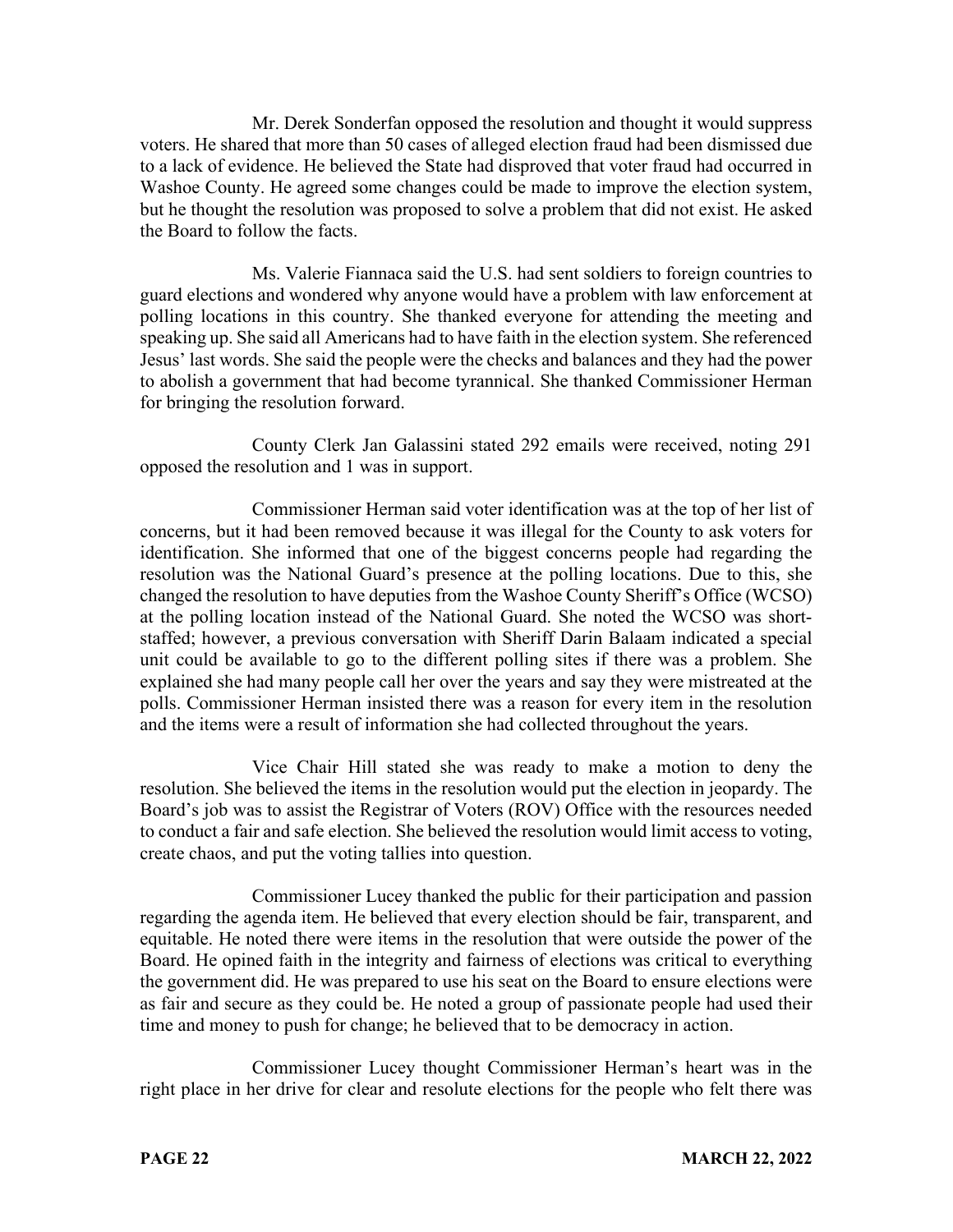fraudulent activity; however, he felt the way the matter was constructed was inappropriate. He believed Commissioner Herman had the opportunity to work with the Board and the County to put forth an initiative that was legal, moral, and fiscally sound. He opined the resolution had many flaws and challenges.

Commissioner Lucey stated ballot harvesting was corrupt and should be a crime; however, those laws were put forth by the Legislature. He said political forcefeeding to make radical negative changes to the State election laws in the middle of a pandemic was wrong because the actions could not be properly checked. The Board represented the people of Washoe County and had worked together to deal with many critical issues, sometimes with disagreements. He noted that Commissioner Herman had not discussed the election issues with him, and he believed she had not discussed them with any other member of the Board.

Commissioner Lucey opined the way Commissioner Herman presented the resolution had not given elected officials and advisors an adequate opportunity to provide advice and counsel on the impacts and measures. Any changes to the election system that the County could legally make had to be rigorously vetted, debated, and decided; this was the process other important issues had gone through in the past. He was in favor of having discussions with any member of the Board and staff regarding election staffing, colors of ballots, and poll worker scheduling. He supported having a discussion with the Board and staff regarding those issues to create a fair and vetted resolution. He noted he had never seen as much public comment and passion on one issue as he had seen that day; consequently, he believed the issue needed to be fully and adequately vetted. He stated he would have to vote to deny the resolution in its current form.

Commissioner Lucey said he would like to discuss voter rolls and maintaining an accurate record of eligible voters if the Board was to move forward with any type of resolution. He noted that voter identification was not part of the proposed resolution, and a change would need to be enacted by the State Legislature before the Board could discuss it. He mentioned he would like to have further discussions regarding poll workers, polling location managers, poll shifts, the chain of custody, and machine audits. After looking at the numbers in the last two elections, he could not see that a tremendous amount of fraud had occurred. He was willing to look at data that showed election fraud if it was provided to him.

Assistant County Manager Dave Solaro read a letter from Washoe County Sheriff Darin Balaam, a copy of which was placed on file with the Clerk.

Chair Hartung commented Sheriff Balaam had said the WCSO was unable to assist at polling locations and Mr. Solaro replied that was correct. Chair Hartung asked if Sheriff Balaam was in Chambers and Mr. Solaro said he was not.

Chair Hartung believed the resolution contained some items that were not unreasonable, such as the cleaning of voter rolls. He opined the voter rolls should be cleaned constantly. He discussed a personal story in which his father had passed away and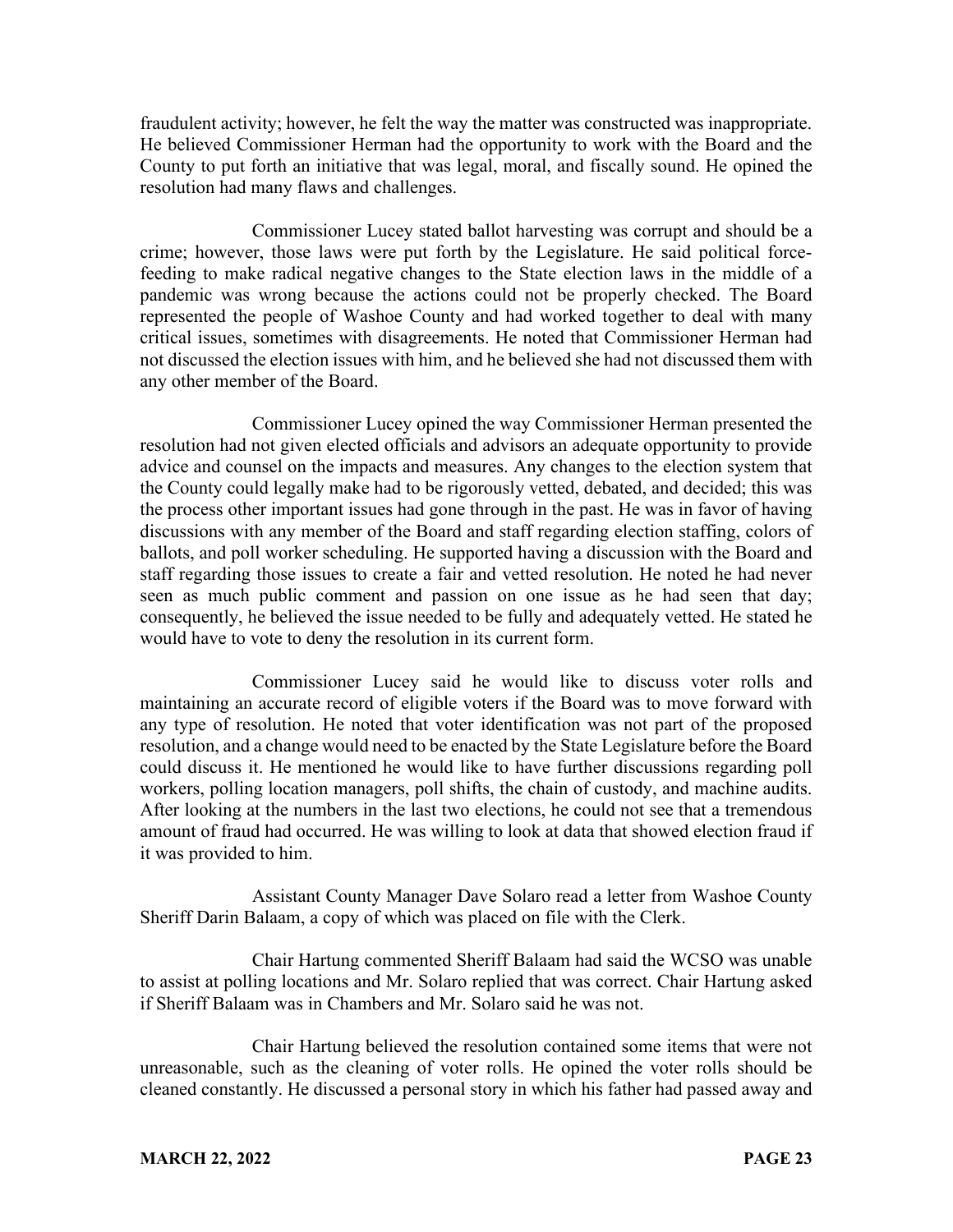was removed from the voter rolls after the ROV was contacted. He noted that was his personal experience and he heard from some public commenters about people who had passed away and not been purged from the voter rolls. He believed the cleansing of the voter rolls could be done better and thought it was paramount for fair elections. He wanted to understand how the process of cleansing voter rolls worked and asked to hear from staff.

Government Affairs Liaison Jamie Rodriguez asked whether Chair Hartung wanted her to get Deputy Secretary of State for Elections Mark Wlaschin on the phone. Chair Hartung said yes.

Ms. Rodriguez said the voter rolls were updated daily and there was a multitude of sources and ways to get data to update the rolls. She said people went to the ROV to update information or inform of a family member that had passed away. The ROV received death records from the State Vital Statistics Office. The ROV regularly sent out mailers to ensure people still lived where they were registered. She explained when someone got a new driver's license, registration cards were sent to them. She said registration drives were held by different political parties. The ROV also received information from the National Change of Address Program and the Electronic Registration Information Center (ERIC) Program.

Deputy Secretary of State for Elections Mark Wlaschin gave his consent to be recorded.

Assistant ROV Heather Carmen said voter list maintenance was done every day and the voting rolls were uploaded to the SOS every night to be cross-checked for duplications, errors, and people who had passed away. In addition to that process, the ROV's participation in the ERIC Program allowed for cross-checking voter registration with other states. She noted that address confirmation cards were sent to registered voters. If the ROV did not receive those cards back, the voters became inactive. If the ROV sent mail and it came back as undeliverable, they took action. She said a voter notification card was sent out if someone changed their voter registration record at the Department of Motor Vehicles (DMV). She explained these were all actions the ROV did to ensure the voting list was in the best shape it could be in.

Chair Hartung asked for an explanation of the ERIC Program. Mr. Wlaschin explained the ERIC Program was a multi-state collaboration that allowed for voter registration information to be shared in a secured manner. Normally, states did not collaborate with other states to share voter registration data; however, if a voter moved from one state to another, the ERIC Program would allow a duplicate registration to be caught. The intent behind the ERIC Program was to support cleaner voter rolls across the country. At that point, the Clerk or Registrar in both states reached out to the individual to confirm where they were located. He noted there were approximately 33 states involved in the ERIC Program.

Chair Hartung asked how the State ensured someone who registered to vote was a legal citizen. Mr. Wlaschin said the voter registration form asked the individual to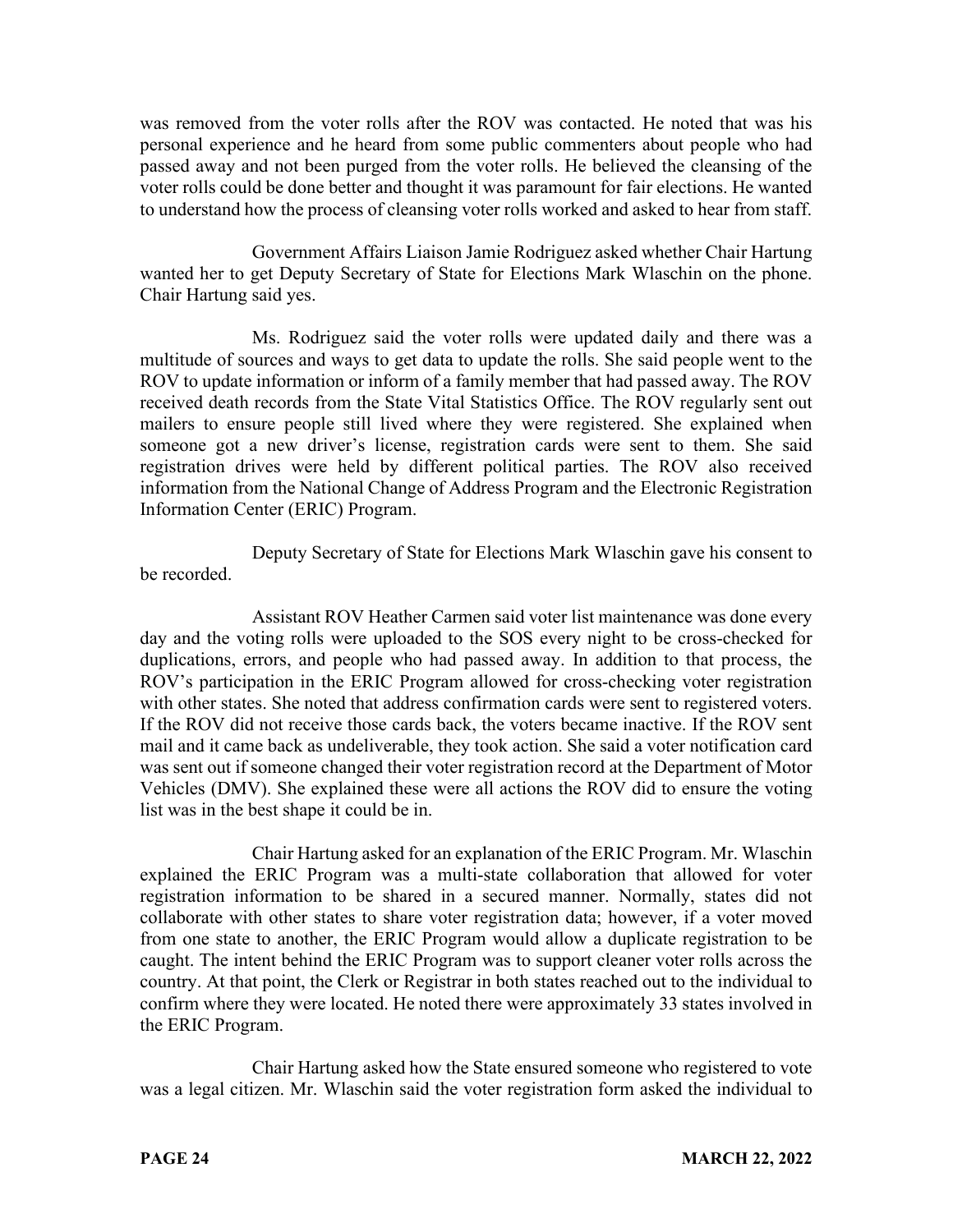identify and confirm, under penalty of perjury, that they were a U.S. citizen. He acknowledged that many people had expressed concerns regarding that self-opting process; however, it was what they were able to do under existing federal and State law. He explained there was a process to challenge voter registration if a person suspected a voter registration was invalid and had information to prove the registrant was not a citizen.

Mr. Wlaschin stated that after every election, there was an investigation process that was done to ensure that only eligible voters voted. During the process, information was gathered from the DMV to identify individuals who had gone through the Automatic Voter Registration Process and used an immigration document. If anomalies were found, the information was gathered and referred to law enforcement for investigation.

Chair Hartung said he was uncomfortable with that process. He noted the ROV used the USCIS and the SAVE Program for verifications. He asked if USCIS and SAVE were approved through the SOS.

Mr. Wlaschin noted he had gotten nothing but negative feedback regarding the SAVE Program from his counterparts in other states. He said SAVE was well run and intended to do certain things regarding entitlements but was not a tool that could be used for day-to-day verification of citizenship. He explained the SAVE database was not updated frequently and tended to create false positives. He commented that in some cases it did not capture individuals who had received citizenship through their parents or other adoption naturalization processes. Due to these issues, SAVE was not considered a reputable method for validating citizenship for election officials across the country.

Commissioner Herman addressed Commissioner Lucey's comments and said she had brought election information to the Board for the past seven years. She explained there was a lack of interest in the information she took to the Board, which caused her to proceed with the resolution the way she did. She said the Board directions were that a commissioner could go through the County Manager or through the Chair. She said she did not appreciate being told she did something illegal because she had not.

Vice Chair Hill noted there were additional agenda items to discuss and said she was making a motion to deny the resolution. Chair Hartung responded that there were other commissioners signed in to speak. Commissioner Jung commented that the issue had been fully vetted over two years and there was zero evidence of the claim of voter fraud in Washoe County. She believed it was time to move on with County business and called for a vote on the matter. Chair Hartung noted there was a motion and a second.

Commissioner Lucey said that his previous statements had not said Commissioner Herman had broken the law, but simply that some of the items were not in the purview of the Board. He explained the Board could advocate at the State Legislature regarding the items in the resolution; however, the changes in the resolution could not be made by the Board. He stated that he would work with Commissioner Herman regarding the three items in the resolution that he felt were adequate to work with.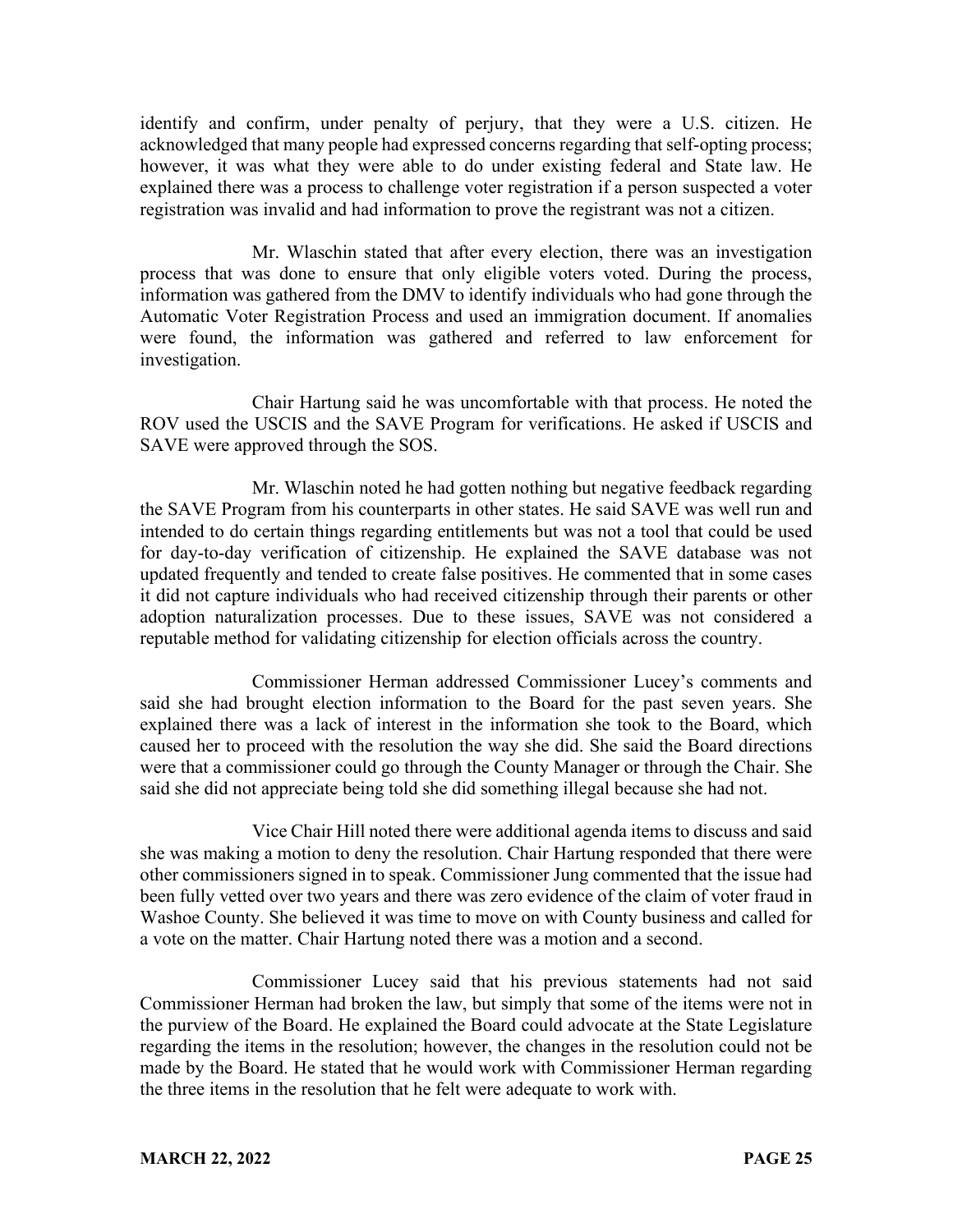Chair Hartung said many of the citizens were seeking legislative changes at the commission level. He noted that he agreed with many of the comments against sameday registration but explained that was not a law the Board could change. He said there were items in the resolution that he could support; however, he could not support the resolution as a whole.

On motion by Vice Chair Hill, seconded by Commissioner Jung, which motion duly carried on a 4-1 vote with Commissioner Herman voting no, it was ordered that Agenda Item 7 be denied.

| 5:51 p.m.   | The Board recessed.                                 |
|-------------|-----------------------------------------------------|
| $6:30$ p.m. | The Board reconvened with Commissioner Jung absent. |

**22-0199 AGENDA ITEM 4** Announcements/Reports.

Assistant County Manager Dave Solaro read an email from County Manager Eric Brown, a copy of which was placed on file with the Clerk.

Chair Hartung noted the day had been difficult and stressed his desire for decorum. He thanked the public for their participation and their conscientious behavior.

**22-0200 AGENDA ITEM 5** Recommendation to accept a donation of two Commander 3400 Mobile Surveillance Trailers valued at [\$163,238.00] from the Washoe County Honorary Deputies Association through a gracious donation from the E. L. Wiegand Foundation to the Washoe County Sheriff's Office Special Operations Division. Sheriff. (All Commission Districts.)

There was no response to the call for public comment.

On motion by Vice Chair Hill, seconded by Commissioner Lucey, which motion duly carried on a 4-0 vote with Commissioner Jung absent, it was ordered that Agenda Item 5 be accepted.

## **CONSENT AGENDA ITEMS** – **6A1 THROUGH 6H1**

- **22-0201 6A1** Approval of minutes for the Board of County Commissioners' regular meetings of February 8, 2022; February 15, 2022; and February 22, 2022. Clerk. (All Commission Districts.)
- **22-0202 6A2** Acknowledge and approve correction to the Board of County Commissioners meeting minutes of December 14, 2021 to include the approval of Agenda Item 9. Clerk . (All Commission Districts.)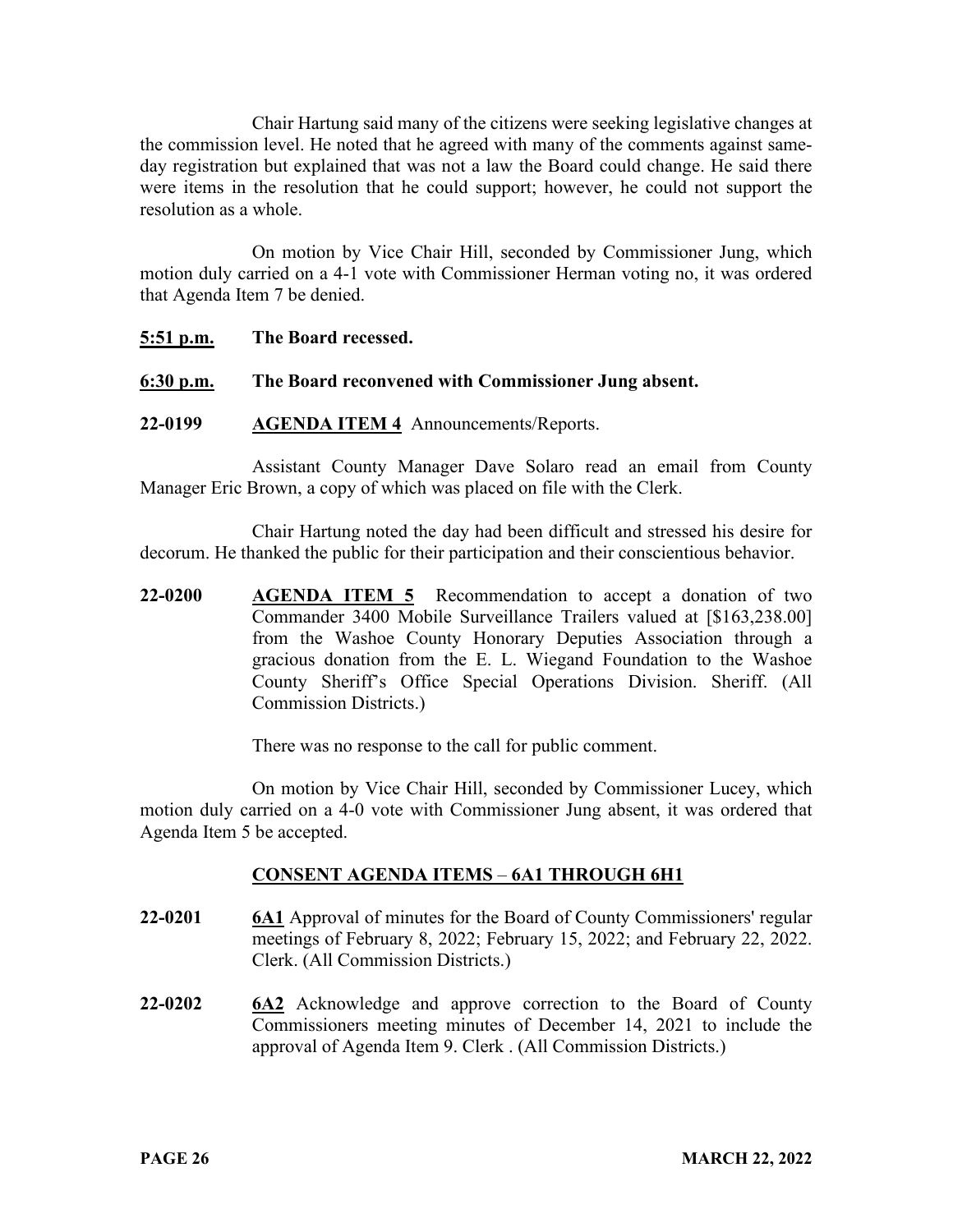- **22-0203 6B1** Recommendation to 1) approve roll change requests, pursuant to NRS 361.765 and/or NRS 361.768, for errors discovered on the 2020/2021 and 2021/2022 secured and unsecured tax rolls 2) authorize Chair to execute the changes described in Exhibits A and B and 3) direct the Washoe County Treasurer to correct the error(s). [cumulative amount of decrease to all taxing entities \$61,273.40]. Assessor. (All Commission Districts.)
- **22-0204 6C1** Recommendation to: (1) adopt a Resolution of Intent (R22-47) to execute the following right-of-way acquisition deeds and easement deeds between Washoe County and the Regional Transportation Commission to support the Sky Vista Widening Project: a right-of-way acquisition totaling  $\pm 18$  square feet and a temporary construction easement totaling  $\pm 445$  square feet on APN 550-020-19; a temporary construction easement totaling  $\pm 48,364$  square feet, a drainage easement totaling  $\pm 2,553$  square feet, and a public use easement totaling  $\pm 276$  square feet on APN 550-020-21; a rightof-way acquisition totaling  $\pm 14,458$  square feet, a temporary construction easement totaling  $\pm 22,549$  square feet, a drainage easement totaling  $\pm 10,770$  square feet, and a public use easement totaling  $\pm 2,737$  square feet on APN 550-020-22, part of North Valleys Regional Park [at the appraised value of \$38,980.00 or through a transfer of land valued equal to or greater than the appraised value that meets Land and Water Conservation Fund grant criteria and is approved by Community Services Department staff]; and (2) set a public hearing on the matter for ps April 12, 2022. Community Services. (Commission District 5.)
- **22-0205 6D1** Recommendation to approve budget amendments totaling an increase of [\$101,635.00; \$11,874.00 county match] in both revenue and expense to the FY22 Centers for Disease Control and Prevention (CDC) Public Health Preparedness BP2 Carryover Program Grant Subaward retroactive to July 1, 2021 through June 30, 2022 and direct the Comptroller's Office to make the appropriate budget amendments. Health District. (All Commission Districts.)
- **22-0206 6E1** Recommendation to approve a Public Service Intern classification to be titled Public Service Intern (M) (salary range: \$15.00 - \$18.00) effective retroactively to February 23, 2022 - March 27, 2024 to respond to the current labor market, to provide the flexibility for Washoe County departments to attract top talent for Public Service Intern positions; and authorize Human Resources to make the necessary changes. [No fiscal impact] Human Resources. (All Commission Districts.)
- **22-0207 6F1** Recommendation to approve the appointment of Charlene R. Hart on the Washoe County Internal Audit Committee to fill a vacancy for a remaining term starting on March 22, 2022 and ending on June 30, 2024 or until such time as a successor is appointed. Manager's Office. (All Commission Districts.)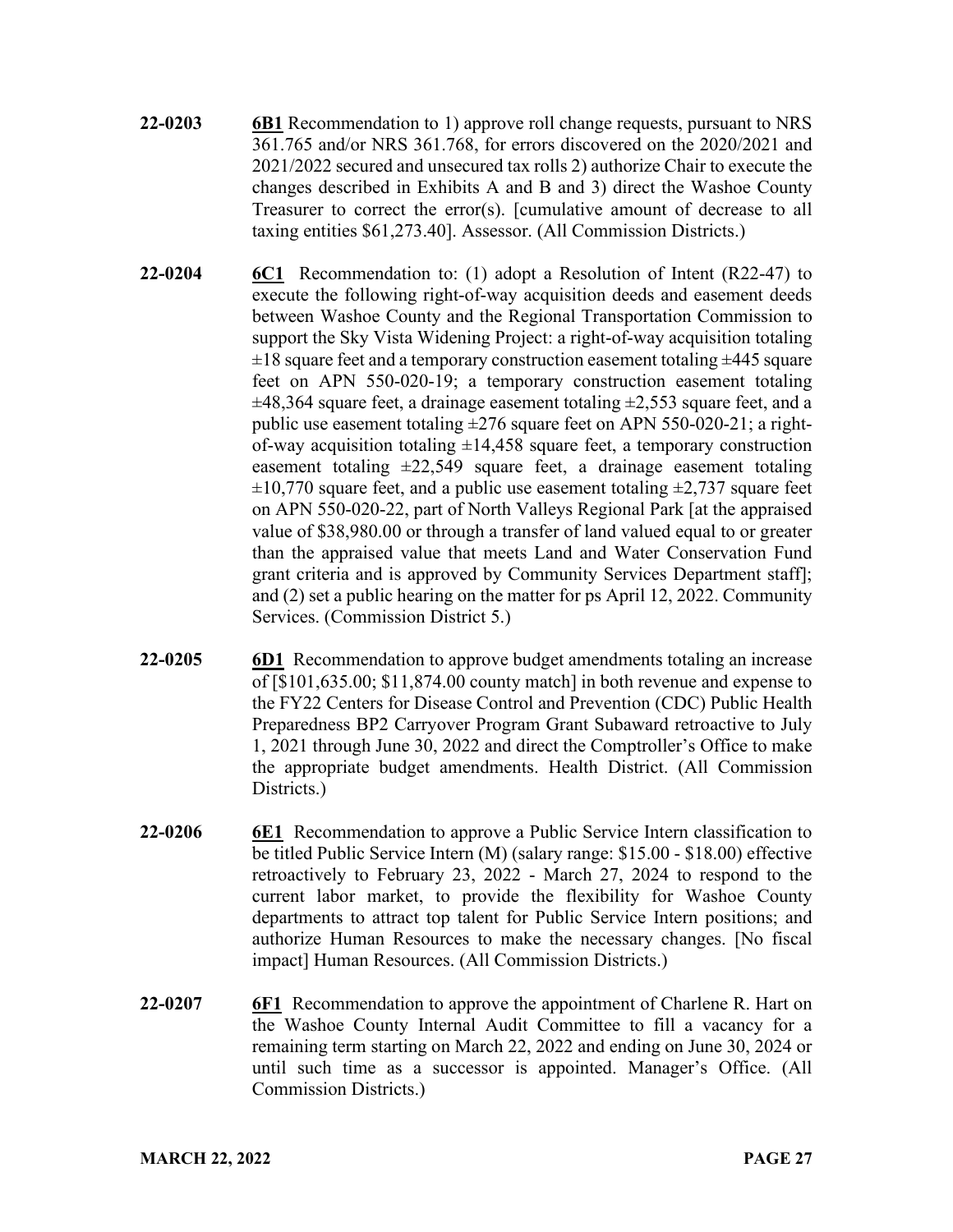- **22-0208 6F2** Recommendation to approve, pursuant to NRS 244.1505, a Community Support grant award to Artown, a nonprofit corporation organized for charitable, religious, or educational purposes, in the amount of \$25,000 to support the month-long summer arts festival, approve the resolution necessary for same; and direct Comptroller's Office to make the appropriate disbursement. Manager's Office. (All Commission Districts.)
- **22-0209 6G1** Recommendation to approve acceptance of the 2020 High Intensity Drug Trafficking Areas (HIDTA) Northern Nevada Major Crimes/Regional Narcotics Unit funding G20NV0001A [amount not to exceed \$110,000.00, no County match required] for the retroactive period of January 1, 2020 to June 30, 2022 to be used for overtime, and investigative expenses from HIDTA as administered through Las Vegas Metro Police Department, and direct Comptroller's Office to make the necessary budget amendments. Sheriff. (All Commission Districts.)
- **22-0210 6H1** Recommendation to accept a FY22 Nutrition Services Incentive Program (NSIP) subgrant award from the State of Nevada, Aging and Disability Services Division (ADSD) in the amount of [\$129,515.00; no county match] retroactive from October 1, 2021 to September 30, 2022 to supplement food costs for the Older Americans Act Title III congregate and home-delivered meal programs; and authorize the Director of Human Services Agency to retroactively execute the grant subaward and related documents; and direct the Comptroller's Office to make the necessary budget amendments. Human Services Agency. (All Commission Districts.)

There was no response to the call for public comment on the Consent Agenda Items listed above.

On motion by Vice Chair Hill, seconded by Commissioner Lucey, which motion duly carried on a 4-0 vote with Commissioner Jung absent, it was ordered that Consent Agenda Items 6A1 through 6H1 be approved. Any and all Resolutions pertinent to Consent Agenda Items 6A1 through 6H1 are attached hereto and made a part of the minutes thereof.

## **22-0211 AGENDA ITEM 3** Public Comment.

Ms. Cindy Martinez spoke about the 740-day State of Emergency. She voiced concern that the Washoe County Health District was still pushing vaccines and COVID-19 (C19) testing and Anthony Fauci had spoken about a new variant that would lead to shutdowns. She demanded the Board ban mask mandates, vaccine mandates for employees, vaccine mandates to engage in travel and commerce, and vaccine passports. She believed the Board needed to take action to protect the citizens of Washoe County. She displayed a document, a copy of which was placed on file with the Clerk.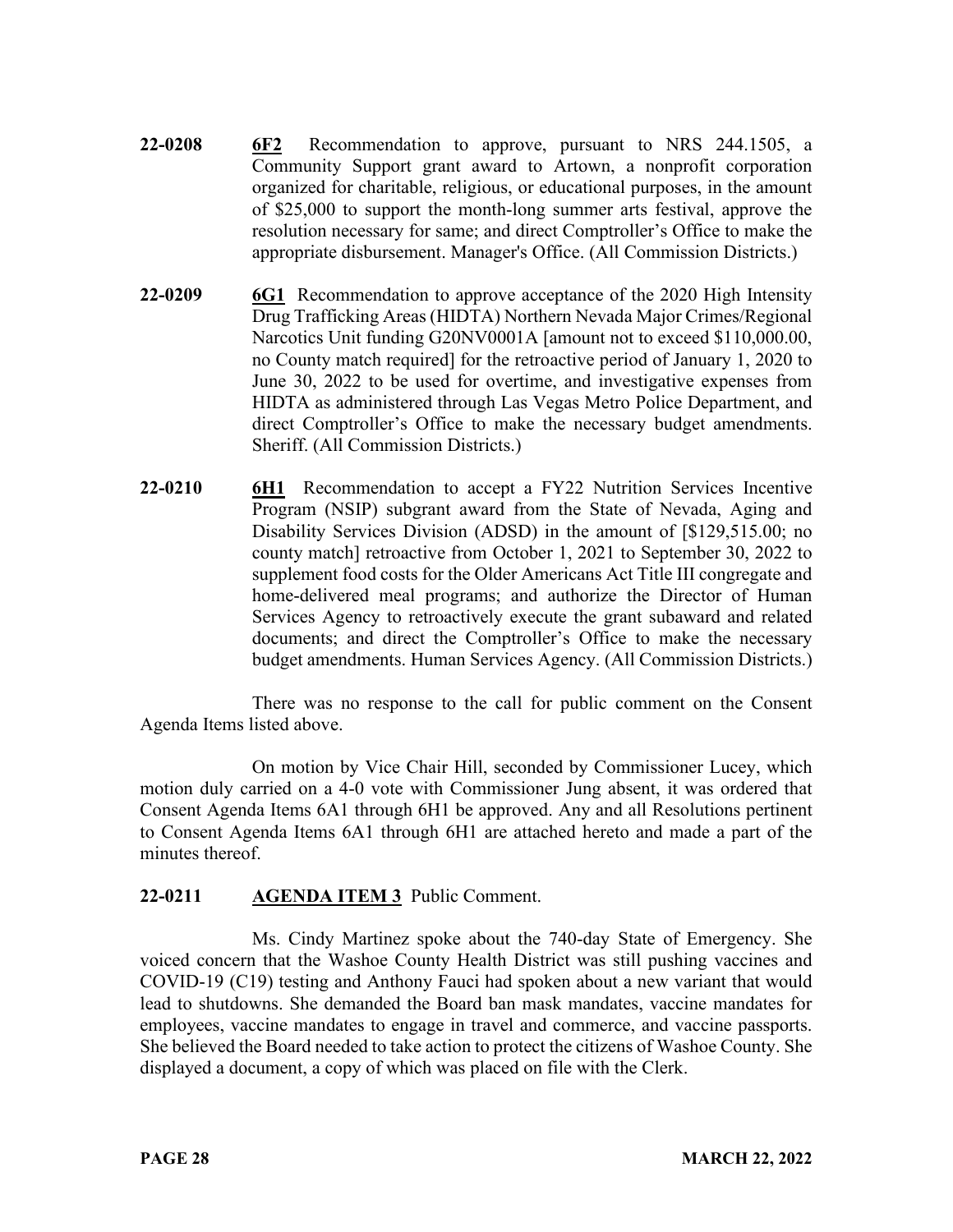Ms. Janet Butcher stated the U.S. was not a democracy, it was a constitutional republic. She wondered about hand-counting ballots. She opined that she had witnessed election fraud and it did exist despite allegations being dismissed in courts across the country. She displayed documents, copies of which were placed on file with the Clerk.

Ms. Karen Serink shared that she was not asked to prove citizenship when she registered to vote; all she needed to provide was her driver's license and social security card. She believed it was the Board's job to uphold the Constitution. She supported Ms. Martinez's comments regarding C19, noting it was time for the State of Emergency to be over. She wanted the children to stop suffering.

Ms. Betty Thiessen read the definition of "integrity" and believed only Commissioner Herman understood its meaning. She thought the meeting had been attended by many people who were offended by Chair Hartung, and she supported the recall efforts.

Ms. Susie Van Ness voiced concern about the armed security present at the meeting. She believed they were there to intimidate the public and had been hired by outof-state meeting attendees. She supported the presence of law enforcement at meetings and polling locations to ensure the safety of the people. She referenced Operation Sunlight. She wondered about the number of people registered to vote in Chair Hartung's district. She wanted the voter rolls to be cleaned up.

Ms. Julie Osborn expressed disappointment that Agenda Item 7 was not approved. She believed four members of the Board had decided election integrity was not important. She opined the people who opposed the resolution had not presented factual statements. She asked the Board to call for a forensic audit of the 2020 election.

### **BLOCK VOTE – 8 THROUGH 13**

**22-0212 AGENDA ITEM 8** Recommendation to approve the creation of one new full-time Facility Technician position, pay grade K; and one new full-time Maintenance Worker-Facilities, pay grade C (Community Services Department - Facility Operations) as reviewed and evaluated by the Job Evaluation Committee (JEC); and authorize Human Resources to make the necessary changes. [Total fiscal impact \$ 164,379.00 annually.] Community Services. (All Commission Districts.)

There was no response to the call for public comment.

On motion by Vice Chair Hill, seconded by Commissioner Lucey, which motion duly carried on a 4-0 vote with Commissioner Jung absent, it was ordered that Agenda Item 8 be approved and authorized.

**22-0213 AGENDA ITEM 9** Recommendation to: (1) approve a Boundary Line Adjustment (BLA) Purchase and Sale Agreement outlining the terms of a Boundary Line Adjustment between Washoe County and River Bend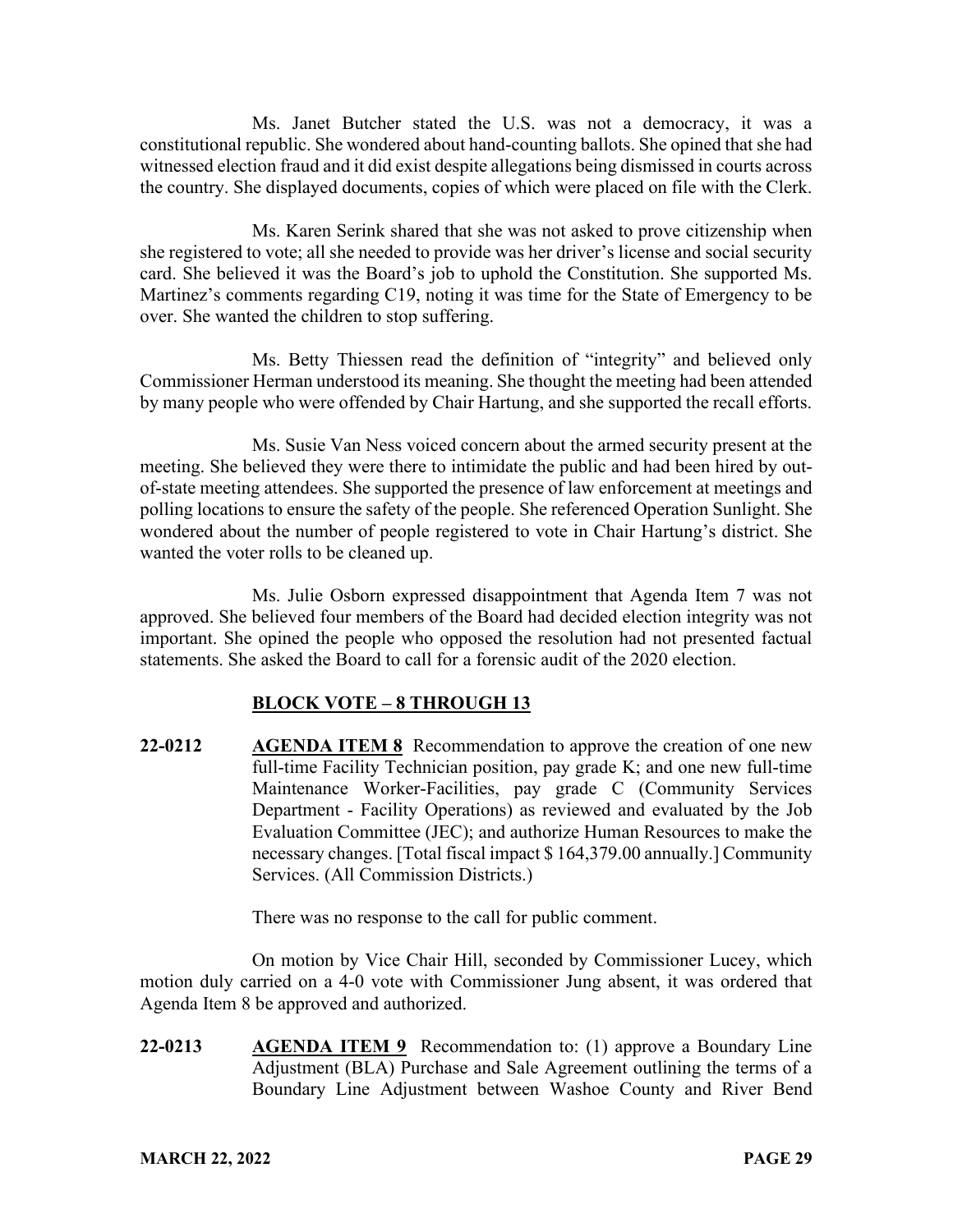Mobile Home Park and Storage, LLC, to exchange the inland portion of a Washoe County property (currently identified as Assessor's Parcel Number 038-100-34 and commonly known as the Riverbend Property) located along old US Hwy 40 in Verdi, NV for the riverfront portion of the adjacent properties (currently identified as Assessor's Parcel Numbers 038-112-01, 038-112-02, 038-112-03, 038-112-04, and 038-112-12) owned by River Bend Mobile Home Park and Storage, LLC; (2) approve the associated BLA Deed; (3) approve a Declaration of Restrictive and Affirmative Covenants ensuring that the County's new parcel resulting from the BLA would be managed pursuant to Washoe County Code and only open for public use during daylight hours; (4) approve a Utilities, Drainage, Pedestrian Access and Trail Access Easement, which would result in (A) Washoe County granting the following easements across the County's new property to River Bend Mobile Home Park and Storage, LLC, to support a future development project on River Bend's new property resulting from the BLA: (i) two twenty-five-feet-wide, non-exclusive, relocatable utilities easements totaling no more than 15, 138 sf for the purpose of constructing underground utilities; (ii) a blanket stormwater easement to allow for the conveyance of stormwater; (iii) two twenty-five-feet-wide, non-exclusive, relocatable drainage easements totaling no more than 13,358 square feet for the purpose of constructing underground stormwater facilities, including piping and channels; (iv) two fifteen-feet-wide, non-exclusive, relocatable, pedestrian access easements totaling no more than 17,164 square feet for the purpose of providing pedestrian access from the adjacent property to the County's new property; and (B) River Bend Mobile Home Park and Storage, LLC granting Washoe County two fifteen-feet-wide, relocatable, non-exclusive trail access easements across River Bend Mobile Home Park and Storage, LLC's new property resulting from the BLA for the purpose of accessing and maintaining a future trail system on the County's new parcel; (5) if approved, authorize the Chair to execute the aforementioned agreements and deeds on behalf of the County; and (6) authorize Assistant County Manager, Dave Solaro, to execute any and all other required documents necessary to complete the BLA. Community Services. (Commission District 1.)

There was no response to the call for public comment.

On motion by Vice Chair Hill, seconded by Commissioner Lucey, which motion duly carried on a 4-0 vote with Commissioner Jung absent, it was ordered that Agenda Item 9 be approved and authorized.

**22-0214 AGENDA ITEM 10** Recommendation to retroactively approve contracts and purchases that have exceeded and are expected to exceed [\$100,000.00] that include emergency purchases in response to COVID-19 pandemic, homeless services and necessary goods and services for all County departments. A full list of specific contract, vendors, and amounts is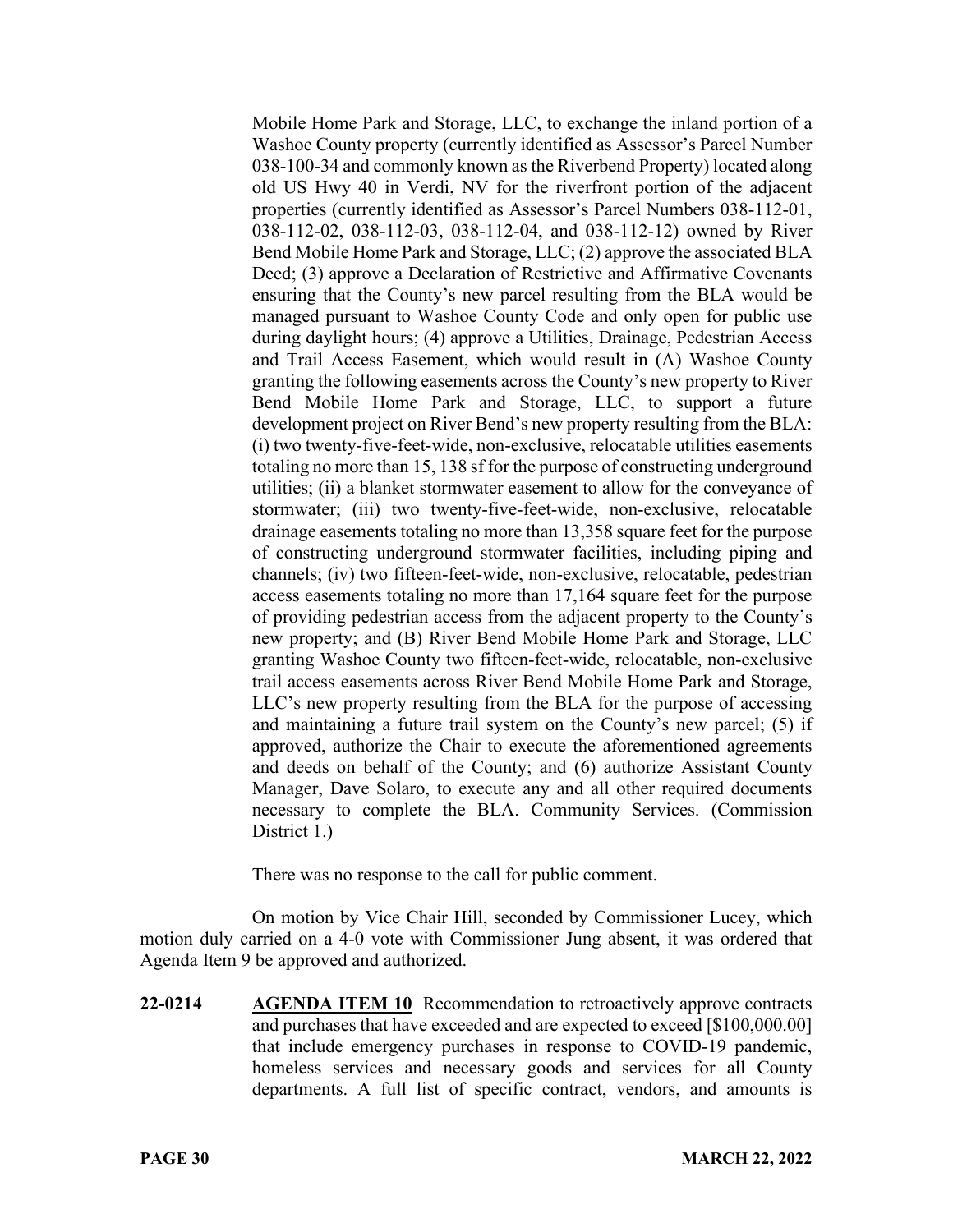viewable in the staff report. The aggregate amount of known expenditures under these contracts to date is \$21,418,019.64. Comptroller. (All Commission Districts.)

There was no response to the call for public comment.

On motion by Vice Chair Hill, seconded by Commissioner Lucey, which motion duly carried on a 4-0 vote with Commissioner Jung absent, it was ordered that Agenda Item 10 be approved.

**22-0215 AGENDA ITEM 11** Recommendation to approve an Interlocal Contract between the Department of Health and Human Services (Division of Health Care Financing and Policy) and the County of Washoe to authorize Human Services Agency to participate in claiming allowable reimbursements covered under Federal Title XIX of the Social Security Act, for activities performed for Medicaid Targeted Case Management (TCM) Services, Adult Day Health Care Direct Services, and Medicaid Administrative Services, July 1, 2022 to June 30, 2026 for approximately [\$7,526,000.00] for SFY 2023, [\$7,902,300.00] for SFY 2024, [\$8,297,416.00] for SFY 2025, and [\$8,712,286.00] for SFY 2026 with a total reimbursement not to exceed [\$32,438,002.00] for the term of the contract; and if approved, authorize Chairman to execute Contract. Human Services Agency. (All Commission Districts.)

There was no response to the call for public comment.

On motion by Vice Chair Hill, seconded by Commissioner Lucey, which motion duly carried on a 4-0 vote with Commissioner Jung absent, it was ordered that Agenda Item 11 be approved and authorized. The Interlocal Contract for same is attached hereto and made a part of the minutes thereof.

**22-0216 AGENDA ITEM 12** Recommendation to approve an Interlocal Contract Between Public Agencies between the State of Nevada Department of Health and Human Services Health Care Financing and Policy and Welfare and Supportive Services Divisions and Washoe County to maintain the County Match Program, under Title XIX of the Social Security Act, assistance to individuals in long term care facilities retroactive to July 1, 2021 to June 30, 2023 in total amount not to exceed [\$13,152,047.50 (\$6,525,162.00 for FY22; \$6,626,885.50 for FY23)]; and if approved authorize the Chair to execute the Contract. Human Services Agency. (All Commission Districts.)

There was no response to the call for public comment.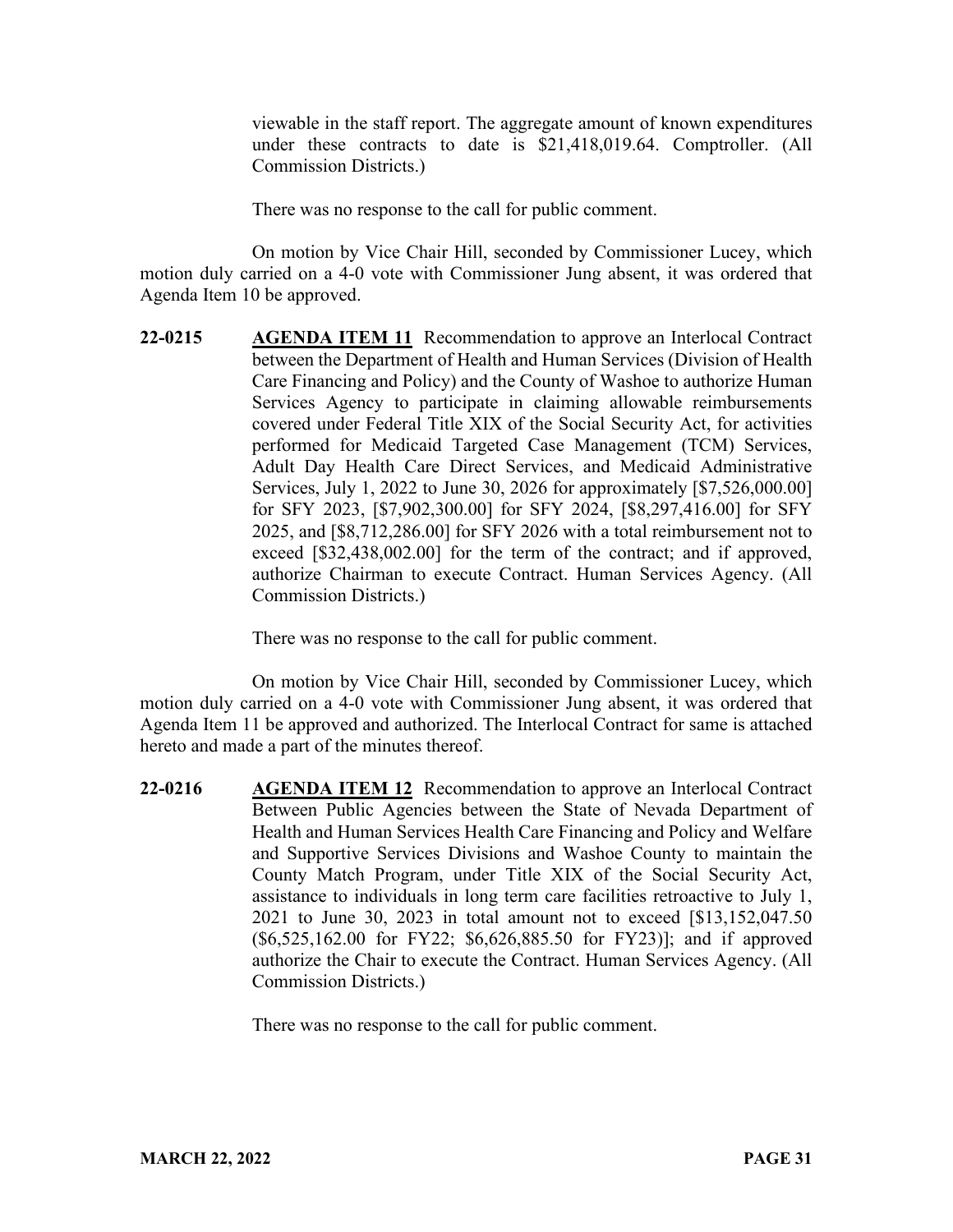On motion by Vice Chair Hill, seconded by Commissioner Lucey, which motion duly carried on a 4-0 vote with Commissioner Jung absent, it was ordered that Agenda Item 12 be approved and authorized. The Interlocal Contract for same is attached hereto and made a part of the minutes thereof.

**22-0217 AGENDA ITEM 13** Recommendation to retroactively approve an amendment to an Agreement for Professional Services between Washoe County and the Housing Authority of the City of Reno for payment processing services in support of the County's Emergency Rental Assistance 2 allocation from the U.S. Department of the Treasury for a period retroactive from February 22, 2022; to extend term of agreement from June 30, 2022 to December 31, 2022 and increase the cap of emergency rental assistance funds to be disbursed from \$1,525,000 to \$4,300,000 [administrative cost billable at 1.6% remains unchanged]; authorize the Purchasing and Contracts Manager to execute the amended agreement. Item supports Washoe County residents facing possible eviction and/or experiencing housing instability during the COVID-19 pandemic. Manager's Office. (All Commission Districts.)

There was no response to the call for public comment.

On motion by Vice Chair Hill, seconded by Commissioner Lucey, which motion duly carried on a 4-0 vote with Commissioner Jung absent, it was ordered that Agenda Item 13 be approved and authorized.

**22-0218 AGENDA ITEM 16** Public Hearing: Appeal of the Washoe County Board of Adjustment's approval of: Special Use Permit Case Number WSUP21- 0035 (Resort at Tahoe and Residences) to approve a special use permit for major grading of the project site and connector roadways to prepare for the redevelopment of the Tahoe Biltmore property. The applicant is also seeking to vary the following standards from Article 438; Section 110.438.45(a); 110.438.45(b); 110.438.45(c); 110.438.45(f); and 110.438.45(i). The applicant is proposing the excavation of 197,500 cubic yards of material, and 42,000 cubic yards of fill material, and exportation of 155,500 cubic yards of material The applicant for the special use permit is EKN Development Group, owner of 47 Reservoir Road, 101 Lakeview Avenue, 0 Wassou Road, 5 SR 28 and 0 SR 28. (APN: 123-071-04; 123- 054-01; 123-053-04; 123-053-02; 123-052-04; 123-052-02; 123-052-03; 123-071-35; 123-071-36; 123-291-01).

> There are three appellants: (1) North Tahoe Preservation Alliance (NTPA), represented by Ann Nichols; (2) Doug Flaherty, a resident of Incline Village; and (3) Granite Place Owners Association, represented by Justin Townsend.

> The Board of County Commissioners (Board) may affirm, reverse or modify the decision of the Board of Adjustment. The Board's analysis may also include a finding on the issue of standing to bring the appeal in the first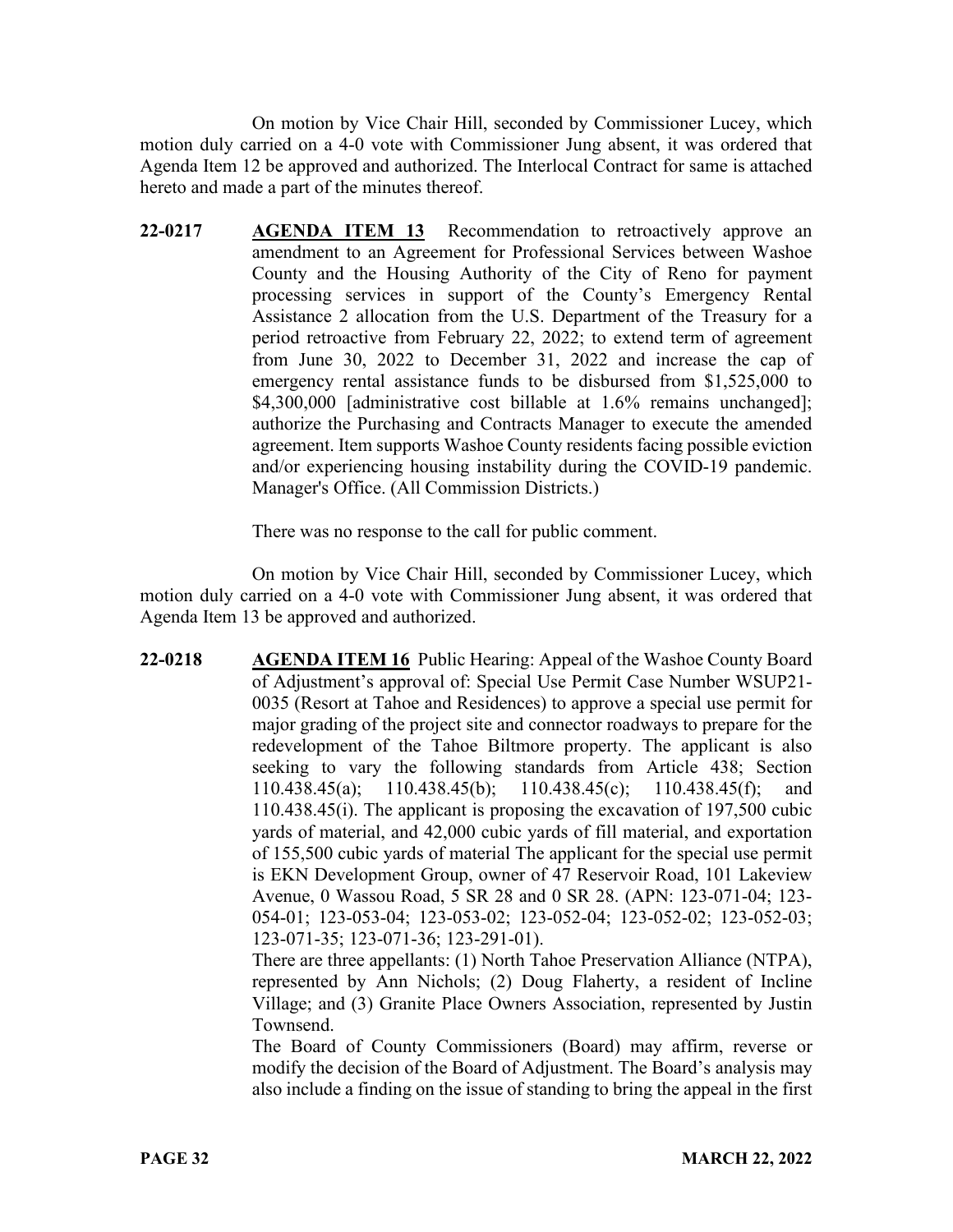place. If the Board modifies or reverses, it may remand the matter back to the Board of Adjustment with instructions. Community Services. (Commission District 1.)

The Chair opened the public hearing.

Assistant County Manager Dave Solaro conducted a PowerPoint presentation, a copy of which was placed on file with the Clerk. He reviewed slides with the following titles: Resort at Tahoe and Residences; Vicinity Map; History; Special Use Permit; Overview; Resort at Tahoe; Major Grading SUP; Authority; Overview of the Development Review Process; Three Appellants; and Determining Standing.

Mr. Solaro said this item involved a series of appeals for a major grading special use permit (SUP) that was heard by the Board of Adjustment (BOA). He noted the BOA most recently approved an SUP for this project. He mentioned the consistency finding was how the project met the intent of the Area Plan and the Master Plan. He said the project had been reviewed by County staff and several conditions were associated with the SUP, as included in the packets provided to the Board. He stated the purpose of the SUP was for a preliminary review of the grading plans, which would be a 30 or 60 percent design review allowing for the agencies to provide initial feedback and conditions to mitigate any inadvertent effects of the grading. He noted an SUP was not necessarily a permit allowing construction to begin. He clarified that an SUP was a land entitlement offering a preliminary review of the grading strategy to include mitigations. In this case, the applicant was requesting additional variances to the development code. He said the Washoe County SUP was one step in the local review process and one of the many requirements for future associated building permits. He indicated this item would determine whether the issuance of an SUP could be met with the findings as determined by the review of the BOA. He noted future actions included an application for actual grading permits to ensure the conditions of the SUP were met such as approvals by other agencies. He said the SUP did not guarantee or grant the ability to start work on the site. He reviewed the basis for the three appeals received for the SUP.

County Clerk Jan Galassini distributed a document submitted by North Tahoe Preservation Alliance (NTPA) President Ann Nichols, a copy of which was placed on file with the Clerk.

Ms. Nichols said the NTPA was a non-profit organization that represented over 400 residents who signed the petition regarding concerns about the Boulder Bay Project. She stated the community was very motivated to see a new, appropriately sized, development of Boulder Bay. She said the community had tolerated dilapidated buildings, trash, and piles of dirt for years. She noted that only 18 condos had been built due to a lack of financing. She mentioned the development had been sold to EKN Development Group, but they had not hosted any community meetings to allow residents to ask questions about the project. She observed the project had changed although no details had been shared with community members. She noted two site plans had been included in the application, one was the approved project of 2011, and one was the newly changed version. She opined that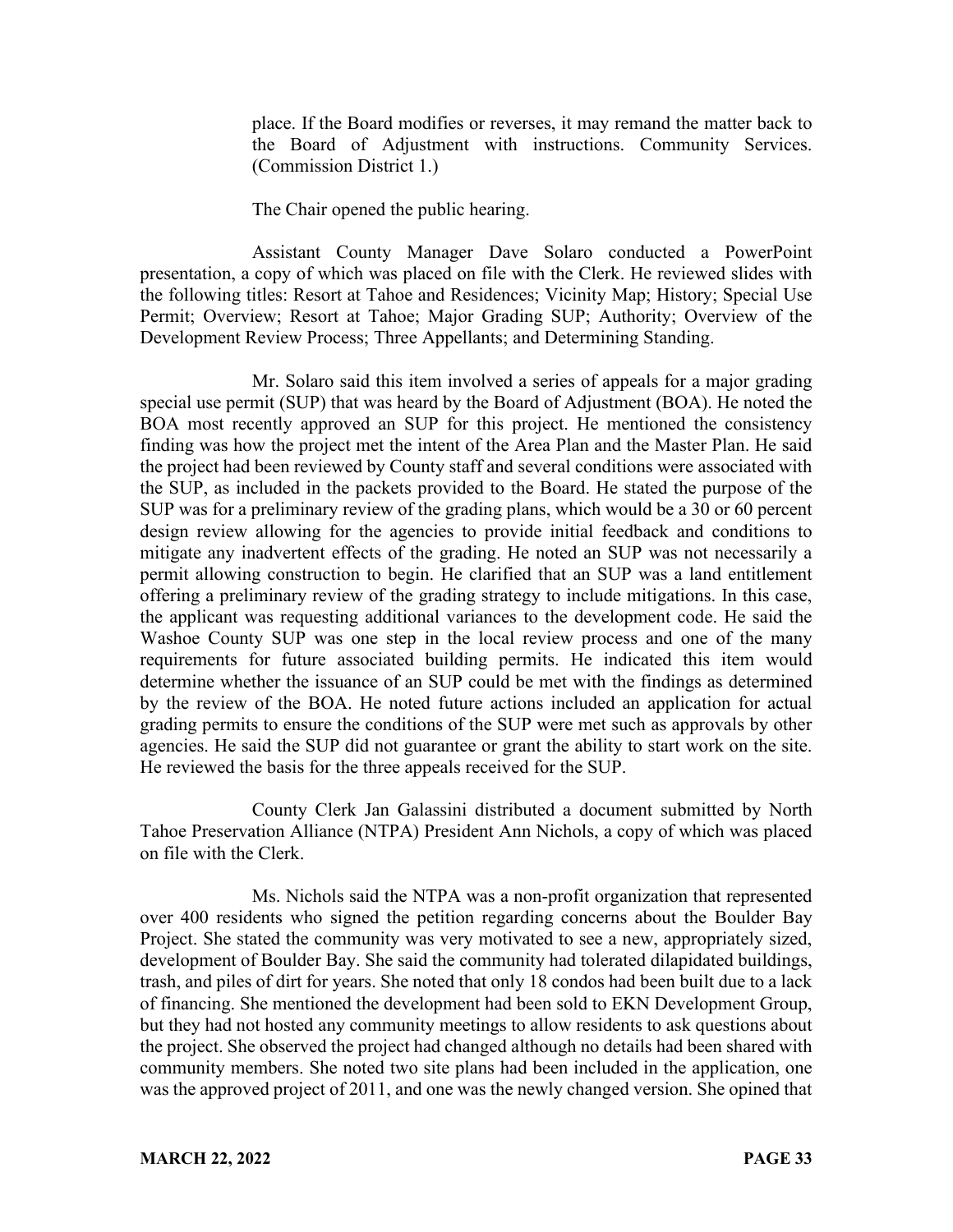EKN had not elaborated on the new version because they did not want to trigger a new environmental review by the Tahoe Regional Planning Agency (TRPA). She said EKN had failed to acknowledge the TRPA permit from 2014 until she pointed it out. She noted EKN had received approval to move 200,000 cubic yards of dirt and they planned to take away one of the four exits out of Crystal Bay with their phased abandonment. She believed expecting the project to be done in one season was unrealistic. She noted the community appealed to the Board in 2008 and got a fourth exit; it retained the exit in June 2021 when the developer tried to take it away. She expressed distress because the community had spent thousands of dollars and 15 years working to maintain an evacuation route. She objected to the 500-foot proximity requirement for anyone objecting to the project because traffic, safety, and evacuation access affected individuals who lived further abroad. She believed the mass grading permit was premature and reckless and she noted the developer had not fully disclosed what they would be doing. She reiterated that residents wanted a safe exit out of the community in case of fire and urged the Board to continue its commitment to protecting residents.

Granite Place (GP) Owners Association President Earl Nemser mentioned GP was the direct neighbor of the proposed project. He said Washoe County Code 110.810.30 indicated the BOA needed to make five specific findings, the fourth of which was that the permit would not significantly be detrimental to the public health, safety, or welfare of property or improvements of adjacent properties. He asserted the project would adversely affect GP and be detrimental to the character of the surrounding area. He said the current developer and the previous developer had not drawn the boundary lines of GP and they wanted to perform grading on what he conjectured was part of the GP property, effectively encroaching on GP's property. He believed the proposal to grade on GP's property without permission was sufficient reason to send the proposal back to the BOA. He questioned why the developer had not informed the BOA that the grading would encroach on an adjacent property. He said the grading would adversely impact GP including grading in anticipation of a road that would have unsafe conditions, a steep decline where cars could run into GP's property, a public road that could go within six feet of GP's front doors, light pollution, noise pollution, exhaust pollution, dirt and debris, and extended construction hours from 7:00 a.m. to 7:00 p.m. He believed the issue was comprised of two things, the application that was approved in 2007 and the SUP. He thought the changed circumstances required a re-examination of the conditions of the predicate permit. He said GP had been carved out of the project plan, so the circumstances of the predicate application had changed and needed to be re-examined. He thought the Board had an obligation to protect public safety and the neighboring properties, and Engineering and Capital Projects would merely implement the decisions of the Board and the BOA. He mentioned he heard that GP waived rights in the purchase agreement which he asserted was not the case because that would entail waiving the protection of zoning laws. He asked the Board to ponder encroachment, safety, and reasonable hours of operation rather than only considering a finding of no adverse impact when reviewing this permit. He said the integrity of the approval process needed to be protected, and he believed the BOA was unable to consider everything because the developer had not disclosed everything.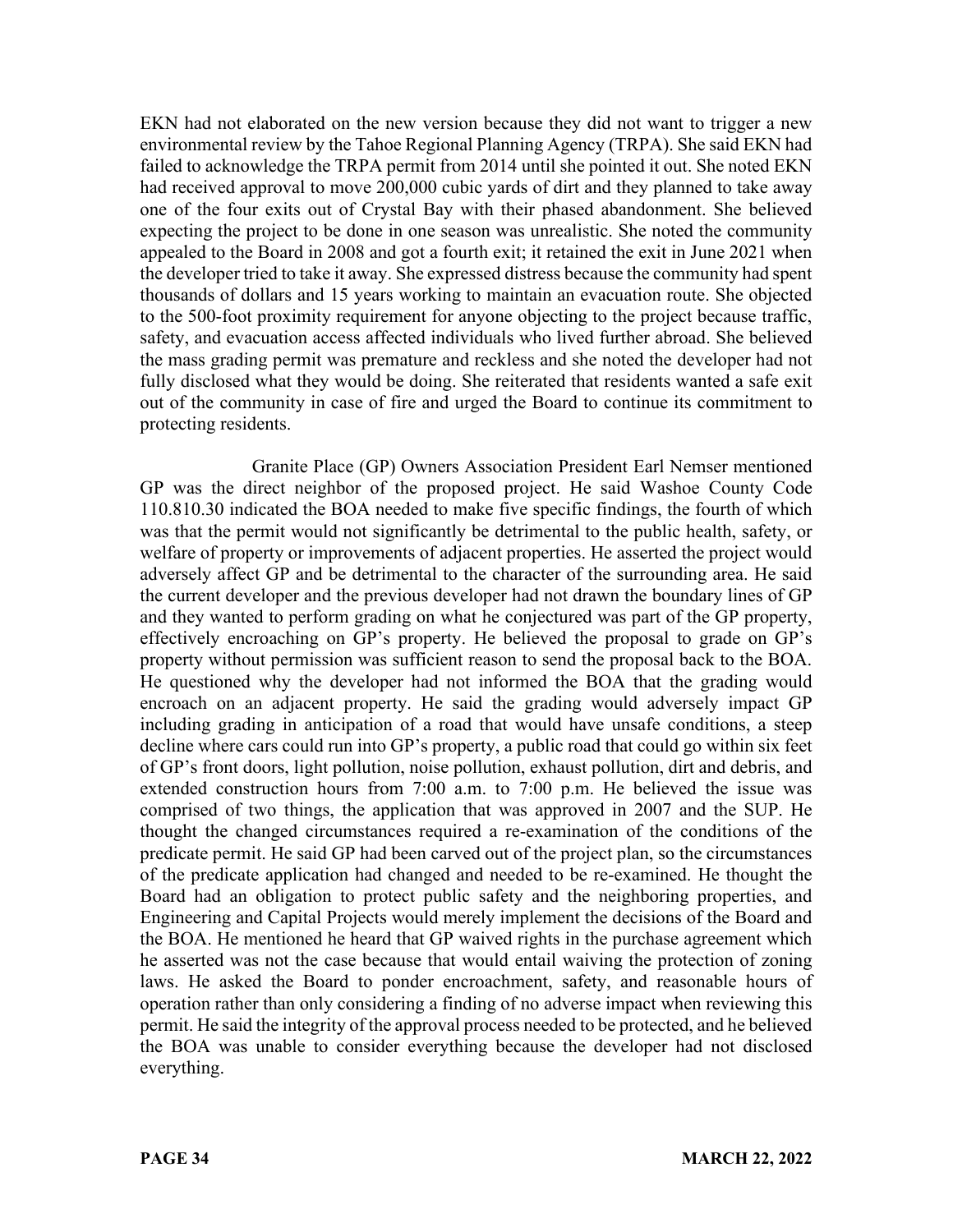County Clerk Jan Galassini distributed a document submitted by Mr. Doug Flaherty, a copy of which was placed on file with the Clerk.

On behalf of Mr. Flaherty, Attorney Stephen Silva said the merits of the SUP had been discussed by prior speakers so he would address the issue of standing. He noted an individual needed to be an aggrieved person to challenge something in Washoe County; an appellant had certain procedural protections and rights, so the first step was to determine whether a person had standing. He said the staff report included a good analysis of standing which referenced a City of North Las Vegas case and it explained how the Nevada Supreme Court (NSC) looked at standing for local land-use decisions. He asserted the North Las Vegas case was different from this item. He said North Las Vegas codes and ordinances only authorized standing as an appellant if a person could demonstrate injury to their property, but Washoe County Code also allowed a person standing as an appellant if they could illustrate the damage to their personal rights. He said the four factors Mr. Solaro suggested the Board review were useful. He stated the nature, extent, and likelihood of harm identified by the appellant could stand independent from proximity. He said the appellant did not need to be within 500 feet if they could show a reason why the proximity factor should be expanded. He indicated the proximity of the property, and the identification of harm were two separate and independent areas of consideration. He noted Mr. Flaherty lived in the area, his real property was not within 500 feet of the project, but he identified a distinct harm to himself due to the approval of the SUP in his appeal.

Mr. Silva said the grading had impacts on roadways and circulation elements of Lake Tahoe because it was a closed system in which roads ran into each other with frequent traffic gridlocks. He stated that a project affecting circulation elements would inevitably impact the people who utilized those roads. He noted the SUP was predicated on prior approvals, which had previously been explained, but there had been a significant change in circumstances from the time of the prior approvals. He said three distinct things had changed which could give rise to an injury sufficient to provide standing for Mr. Flaherty's appeal. He noted the roads had changed so the prior traffic analysis underpinning the permit on which the SUP was layered had changed. Secondly, he said, traffic had increased so there would need to be another traffic study. He said the third change was the significant increase in wildfires getting closer to Lake Tahoe over the past five years. He noted the NSC previously ruled that traffic safety concerns could be sufficient to deny a SUP when making land-use decisions. He stated the NSC's identification of a particular factor for consideration meant it was the sort of right that a person could assert, and it was the basis for Mr. Flaherty's appeal. He outlined that the basis for the appeal was that, in the absence of the Memorandum of Understanding (MOU), the changed circumstances could not be fairly considered by the BOA, particularly because the amount of material being moved had changed considerably from 2011 to the current plan. He acknowledged the process would include additional layers of protection and review, but he thought that did not excuse the lack of particularized findings concerning consistency with the Tahoe Regional Plan which required an MOU. He said this was the time to condition permissions instead of deferring issues to the future.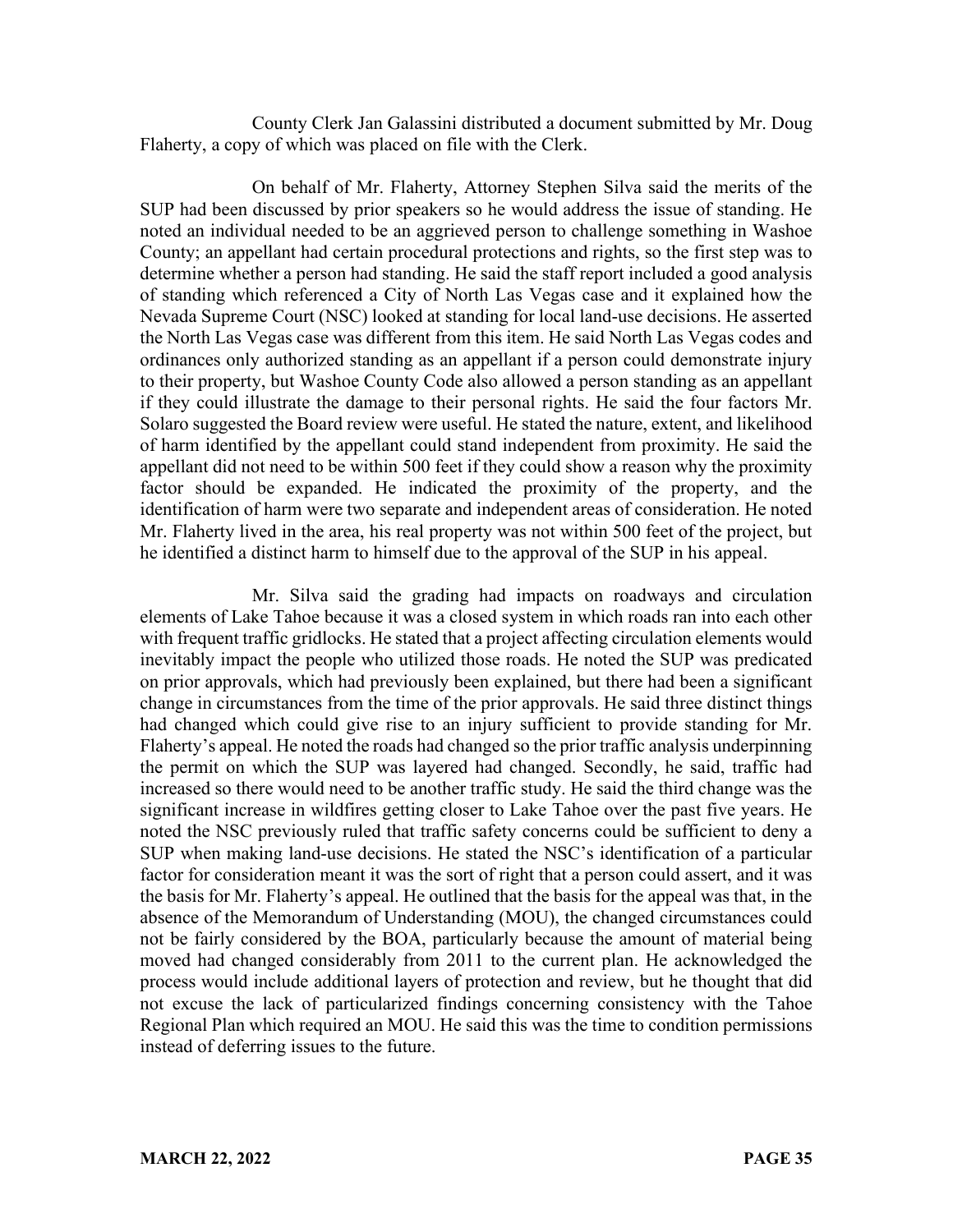Commissioner Lucey observed that in past years the Board allowed applicants time to speak if they wished. Mr. Solaro said he was unsure whether it would be appropriate for the applicant to speak at this point. He said the Board needed to address the standing issue first and then they could address the SUP.

Commissioner Lucey asked whether the SUP under consideration was to identify and review the plans for potential future permits. Mr. Solaro said that was correct. Commissioner Lucey asked for confirmation that this item was not an issuance of the actual grading permit; it was an evaluation of the proposal as it related to local code and mandates, to plans and area structure, where it fits within County Code, and how it related to the ability for staff to interact with the developer on future permitting needs. Mr. Solaro said that was correct, the process allowed staff and the Board to condition the SUP to ensure that any conditions were taken care of before moving forward with the project.

Chair Hartung asked whether the property boundaries would be identified before a grading permit was issued. Mr. Solaro said the boundaries would need to be identified before grading took place. Chair Hartung asked about the 7:00 a.m. to 7:00 p.m. operating hours. Mr. Solaro said the hours were a condition placed on the project, but the Board could amend them as part of the process if it felt the hours were an issue.

Vice Chair Hill opined that the NTPA and GP had standing for an appeal, but she did not see that Mr. Flaherty had standing for this particular grading SUP. Commissioner Lucey agreed with Vice Chair Hill regarding GP's standing but felt neither Mr. Flaherty nor the NTPA had standing. He noted this item was a review of the plan, so standing required impact and detriment and he did not see those for Mr. Flaherty or the NTPA. He said he failed to see that the BOA made any errors with regard to its review of the case.

Chair Hartung asked whether this had to go through the TRPA. Mr. Solaro said the SUP itself did not, but the grading permits would need to have the TRPA's review.

Vice Chair Hill said she agreed with Commissioner Lucey's statements, but she thought there might be an opportunity for the Board to place a condition on this SUP to ensure a fourth exit was retained as requested by the NTPA appeal from 2009.

Assistant District Attorney Nathan Edwards said this item was styled so the Board's analysis might also include a finding on this issue of standing. He said it would make sense for the Board to vote on the issue of standing separately since it was discussed as a preliminary matter; the Board could then proceed with the rest of the item.

Commissioner Lucey moved to dismiss standing for Mr. Doug Flaherty and the NTPA.

Vice Chair Hill asked whether the condition to have a fourth exit could be added even if the NTPA was found to have no standing for an appeal. Mr. Solaro said the Board could amend the conditions associated with this project with the caveat that conditions to a project or variance previously approved could not be changed.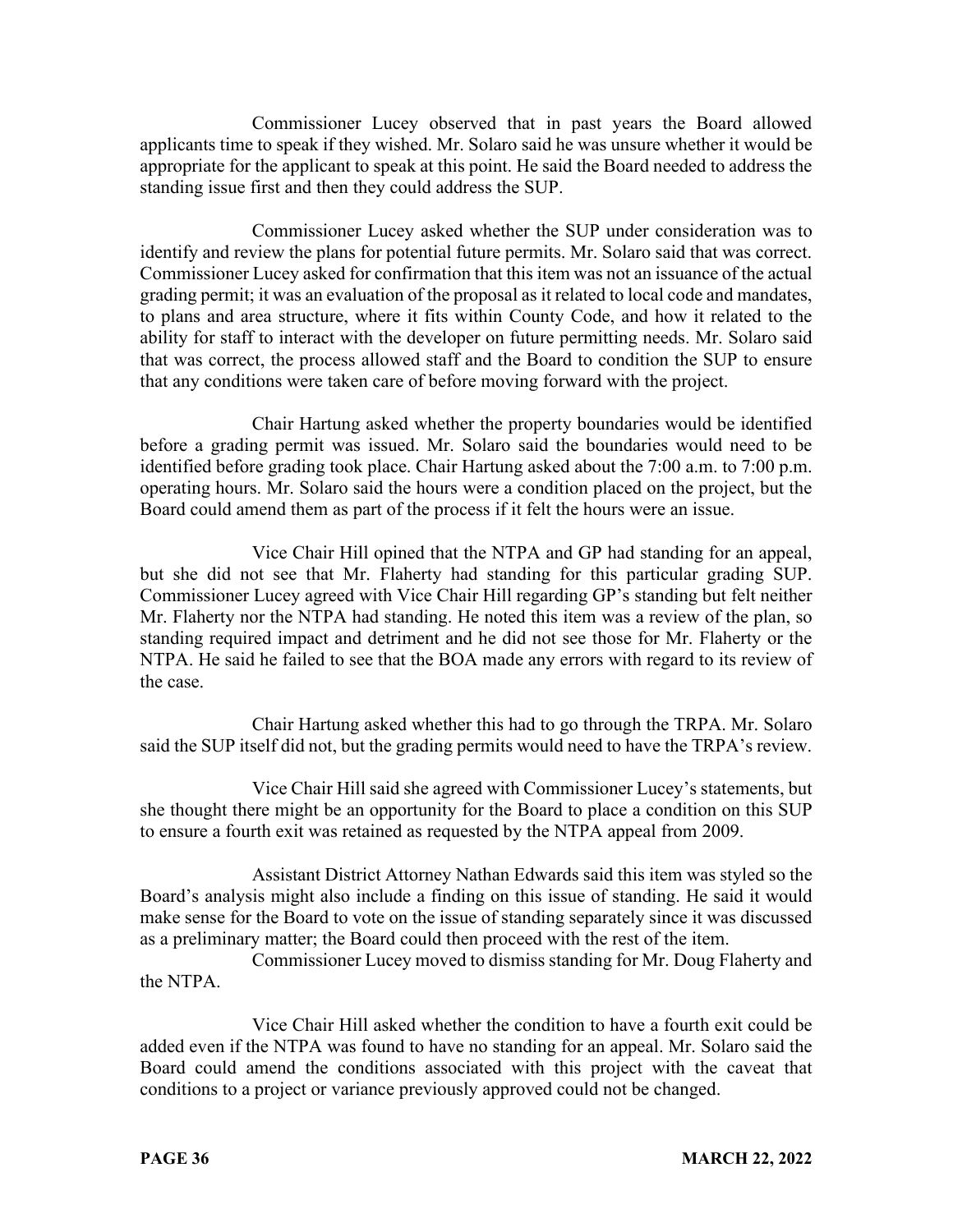Chair Hartung asked whether any changes made by the Board would need to go back to the BOA. Mr. Edwards replied no.

Vice Chair Hill seconded Commissioner Lucey's motion.

Mr. Edwards clarified the following public comment would pertain to standing.

On the call for public comment, Ms. Ellie Waller expressed disagreement with the motion. She thought the project would be of detriment to any member of the public and anyone who visited Lake Tahoe. She believed the Las Vegas case cited by Mr. Silva was fundamentally different from this project. She spoke about the need for emergency response to have access to Lake Tahoe. She said this project would affect tourists, residents, and much of the local workforce.

Mr. Ron Volle said he and other residents of Crystal Bay relied on the NTPA to represent them. He believed the NTPA should have standing for this appeal.

Mr. Scott Tieche was called but he asked to defer his public comment to the next vote for this agenda item.

Mr. Omar Rains said his property was adjacent to the proposed development, and his house was designated a Nevada State Preservation Area. He said his house was grandfathered in and was the only house between Reservoir Road and Tuscarora Road. He believed he had standing on this issue because the additional traffic would directly affect him. He thought the additional 3,985 estimated cars resulting from the proposed plan would create gridlock. He mentioned the excavation would create an estimated 7,000 loads of dumped material, which was originally going to be put at Sierra Park, but would no longer be placed there because of a condition imposed by the TRPA. He expressed concern about emergency vehicle access being impeded by the grading project.

Ms. Ann Nichols thought the Board had confused the standing of a variance in which only people who lived adjacent to the property would be involved. She said the complaint was regarding the material change in the conditions of abandonment from June 2021 to March 2022. She noted the prior plan was for phased abandonment and the new plan was for the immediate takeover of Wassou Road west of Reservoir Road, which would mean residents would no longer have access. She said the previous abandonment had indicated the developer would not take title until replacement roads were built. She asserted the NTPA had standing and noted the Board had protected residents when they came before the Board in 2009.

Commissioner Lucey said he understood Mr. Rains' situation, but he clarified that only the standing of the three appellants would be considered in this matter. He believed the time period to appeal had expired, so the Board would only be able to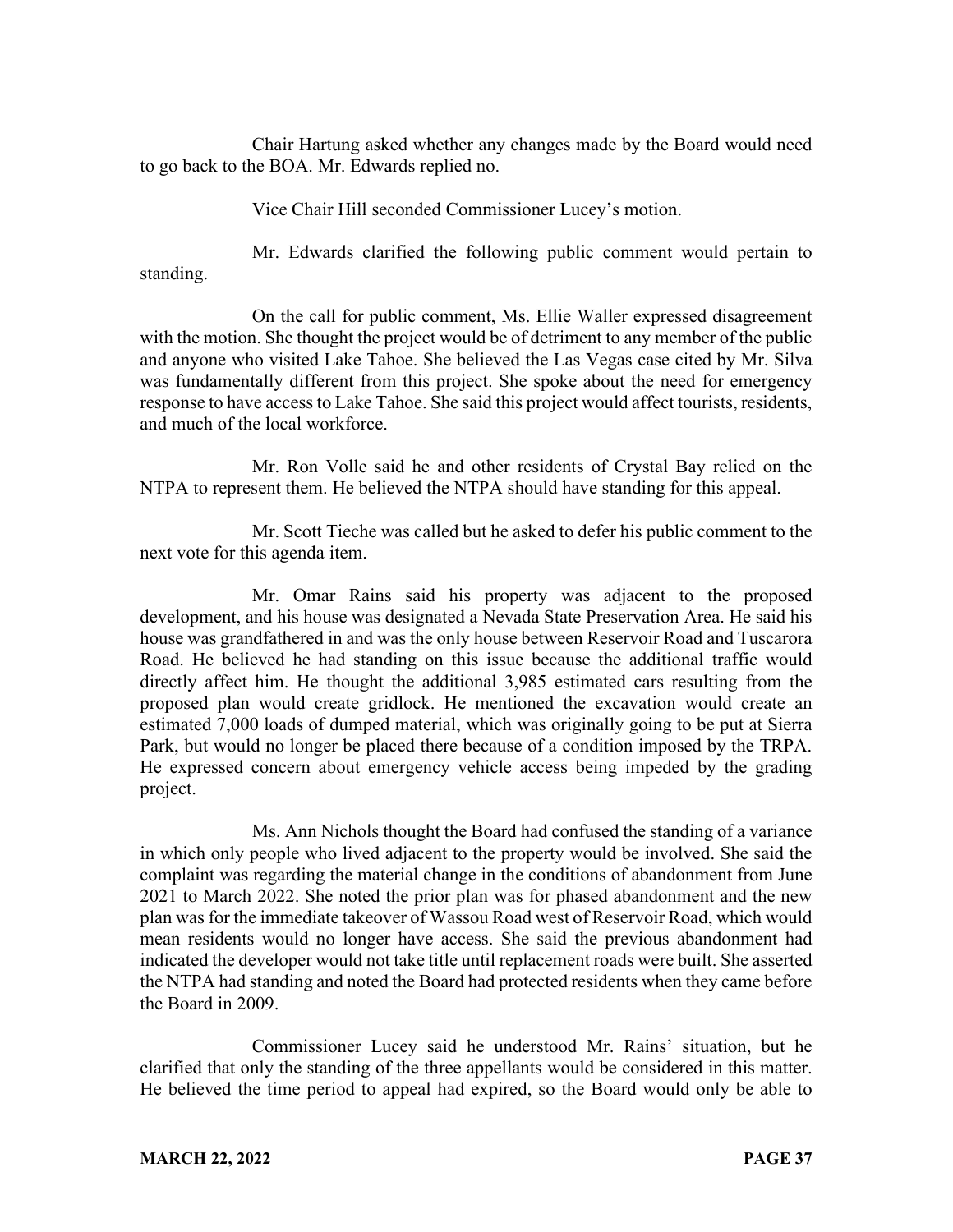discuss the three existing appellants. He acknowledged Ms. Nichols' concerns, noting those issues would be discussed in the remainder of the item and this vote was for the issue of standing as it pertained to the County Code and the Board's findings. He mentioned State Route 28 was currently under construction, with the Nevada Department of Transportation making improvements, so the impact on roads would present additional challenges in the future.

On motion by Commissioner Lucey, seconded by Vice Chair Hill, which motion duly carried on a 4-0 vote with Commissioner Jung absent, it was ordered that the standing for Mr. Doug Flaherty and the North Tahoe Preservation Alliance be dismissed.

Mr. Solaro continued the presentation and reviewed slides with the following titles: Local Review; Vicinity Map: Resort at Tahoe; Resort at Tahoe: Major Grading; Project: Grading Scope (2 slides); Standards to be Varied; Overview Request: Vary Standards; Exhibit: Varied Standards; Exhibit: Retaining Walls; Conditions Summary; SUP Conditions of Approval (5 slides); Resort at Tahoe: Major Grading; Major Grading SUP; Special Use Permit Findings; Possible Motions Special Use Permit (3 slides); Thank You; Reference Slides for Q & A; Grading Phasing Strategy; Phase 1; Phase 2; Phase 3; and Phase 4.

Mr. Solaro reviewed the location of the project. He said many of the abandonments had already been taken care of through the Planning Commission and the Board, so this discussion was simply to consider whether the merits of the overall site grading met with the intent of the code with the inclusion of the conditions by County staff. He reviewed standards that the applicant requested be varied based on the scope and size of the project. He said part of the reason for the retaining walls was to prepare the site for underground parking, but the deep slopes would be backfilled to a suitable grade at the completion of the project. He stated all the reviewing agencies had reviewed the proposal against County Code; he summarized the conditions they provided. He noted the condition limiting construction hours from 7:00 a.m. to 7:00 p.m. was a standard condition that was applied to SUPs across the County. He said the Board could change those hours if it chose to do so. He reiterated the SUP for major grading was a preliminary review of the grading plan, but it was not necessarily a permit; it was a land entitlement offering a preliminary review of the grading strategy. In this case, the applicant was also requesting the variance to the development code for constructability as they phased and constructed their project. He explained the findings the Board was being asked to consider and the possible motions.

Vice Chair Hill wanted some clarification from staff about the grading strategy on the SUP versus the bigger project. Mr. Solaro explained the developer needed to understand whether they could make changes to the development code, which was the variance portion of this item, to understand how they would construct the project. He said staff generally had an understanding of how much grading would be needed for the project. The project would be evaluated for any detrimental items and mitigation options for conditions placed on the variance. He indicated the full construction drawings submitted for a permit were created if the variance was granted. He said this was not about the project itself, it pertained to the general nature of the project. He stated the Board had the ability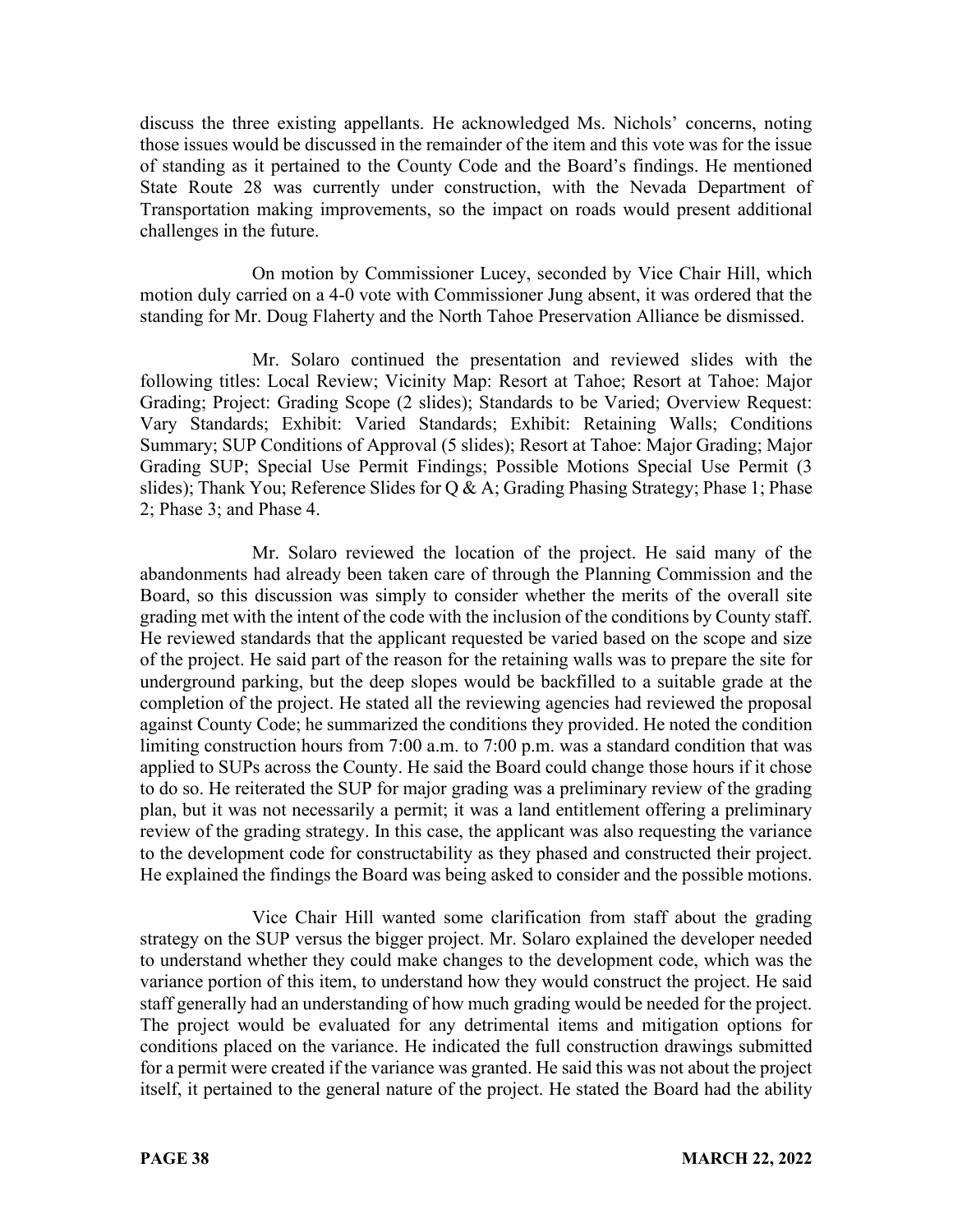to condition the project at this stage to allow the developer to create plans that would then be checked and verified by staff as part of the process of finalizing those plans with variances and conditions. He said staff would check the permit documents for conformance with approvals by the Board and the BOA. He summarized that this item was a preliminary way for the developer to be able to understand the parameters they could work with as they developed construction plans for their project.

Vice Chair Hill asked for confirmation that 100 percent of the plans would be required before any major grading happened. Mr. Solaro said that was correct. He noted Lake Tahoe had a limited window of constructability each year so the project would take several seasons. He noted the County would receive various sets of plans as the developer progressed through the project including foundation plans and structural plans for buildings.

Vice Chair Hill mentioned the public concern about the project being different from what was preliminarily approved based on the documents included with the SUP. She asked whether this was the project that had been approved, and whether or not the pads on the SUP request were different. Deputy District Attorney Michael Large said the grading SUP submitted to Washoe County went under the previously approved project from 2009 and the land entitlements. He said staff knew that there might be a project which could change in the future, but the land entitlements themselves that Washoe County reviewed were based on the prior approved project. Chair Hartung asked for confirmation that the Board needed to honor the previous project. Mr. Large said yes noting the developer had property rights in that project which the Board must honor.

Vice Chair Hill mentioned concerns about half-finished roads and asked what the developer was required to submit to the County to ensure road work was completed. Mr. Solaro referred to the conditions associated with the project where the requirements for financial assurances to be provided to the County for the estimated amount for full engineering design, testing, and inspection were listed. He said that condition would ensure the roadways would be completed if construction stopped for any unforeseen reason.

Regarding the 7:00 a.m. to 7:00 p.m. construction and grading times, Vice Chair Hill asked how staff would ensure GP was taken care of. She asked whether grading had been performed so close to a property in the past and how those circumstances had been mitigated. Mr. Solaro said grading adjacent to residential properties had been performed in the past and there were many different ways to mitigate those situations. He suggested the developer and GP discuss the project schedule. He said the owners of GP had been provided with contact information for the County for any situation that might arise. He mentioned that inspections would be performed once construction began and inspectors usually formed relationships with the contractor so they could reach out to the contractor if necessary. He said the project could go through the code compliance process just like any other code compliance issue within the County.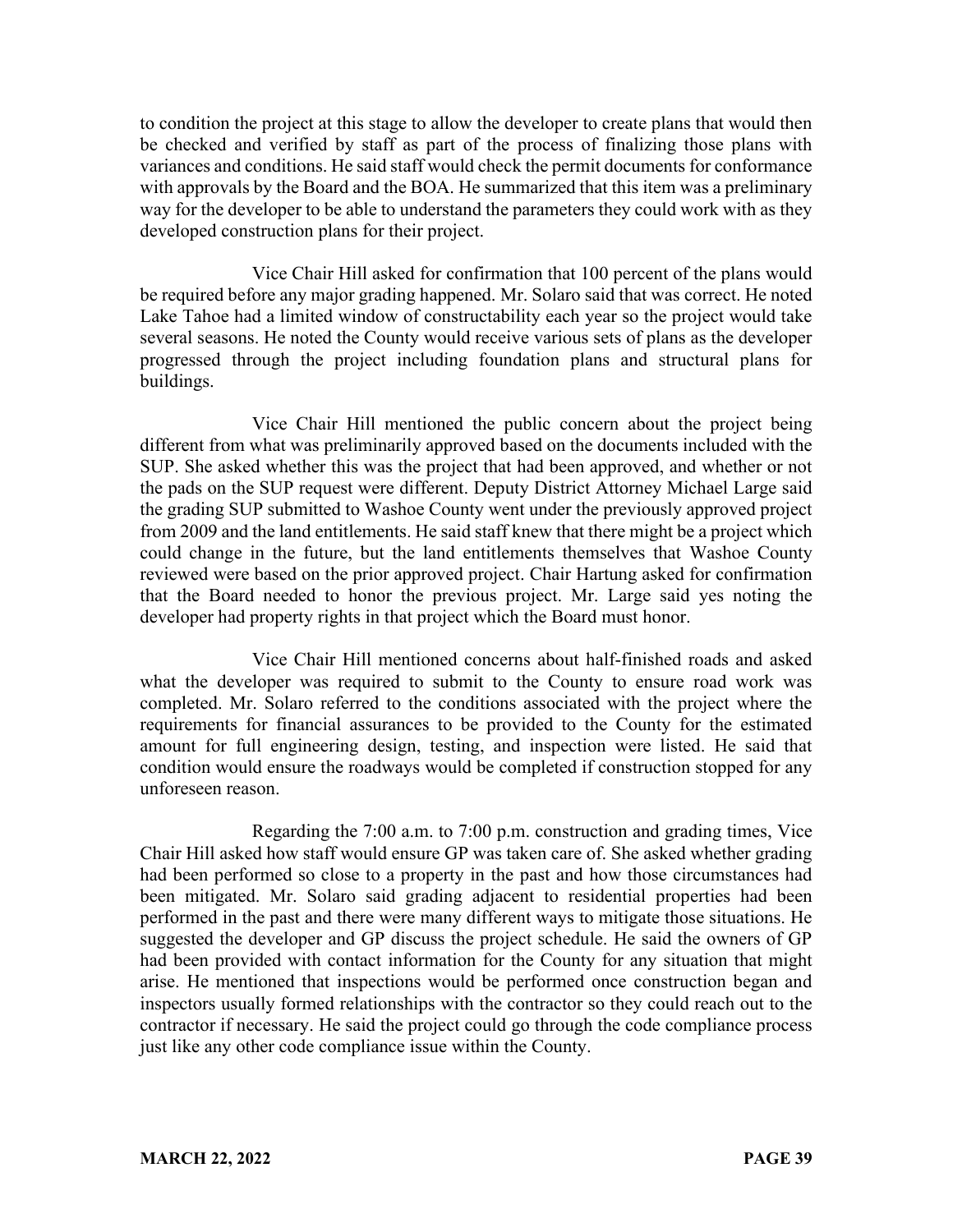Vice Chair Hill asked whether the appellant being deemed to have standing would make a difference in the construction hours and in working with the developer. Mr. Solaro said the issue of standing only allowed the process to continue for the Board to hear the remainder of the item. He indicated the Board could give direction to staff to change the hours as a condition.

Commissioner Lucey observed this item provided the Board the opportunity to look into the SUP on behalf of the general public and the adjacent landowners to ensure safety was maintained during the construction process. He noted the SUP was the conduit for the Board to evaluate the full set of plans prior to construction. He asked for confirmation that the Board would be allowed to ensure certain phasing before construction to safeguard emergency vehicle access and road availability for property owners during the process. Mr. Solaro said that was correct.

Commissioner Lucey asked whether the timelines would be described in the next step. Mr. Solaro said staff had some preliminary phasing plans for roadway construction based on the variance request received with the SUP. He noted some conditions were included in the documentation to ensure that certain roads were open. He said staff was also relying on the testimony that occurred with the Board when Wellness Way was created, which included some conditioning associated with that specific abandonment and variance process.

Commissioner Lucey asked whether the next step would be to go to the TRPA even if the Board placed certain conditions. He asked whether those conditions could be altered by the TRPA and whether they would supersede the conditions of the Board. Mr. Solaro said the TRPA would review the grading permits much like the Board reviewed the grading permits. He stated the TRPA would review the grading permits based on the approved project, so if the developer produced something different from the approved project the TRPA would not approve the permit to be released to the developer.

Commissioner Lucey asked whether any further conditions could be placed on the project by the TRPA. Mr. Solaro said the TRPA could place conditions specific to this SUP for major grading.

On the call for public comment, Mr. Scott Tieche said the applicant purchased the property with reservations around its design and had not approved or signed the permit awarded to the previous investors until earlier in the day. He understood the challenging conditions to the permit, but he thought the neighborhood should not have to wait while the developer figured out what to do. He asked how public roads could be taken in major earthworks without the applicant disclosing the final design. He noted the SUP asked for a five-year permit instead of the standard two-year permit. He expressed gladness about the bond to guarantee in case the development stopped. He asked the Board to deny the grading permit until the applicant submitted a complete plan.

Ms. Ellie Waller requested the Board reverse the decision of the BOA and deny the SUP based on the Board's inability to make all findings. She spoke about findings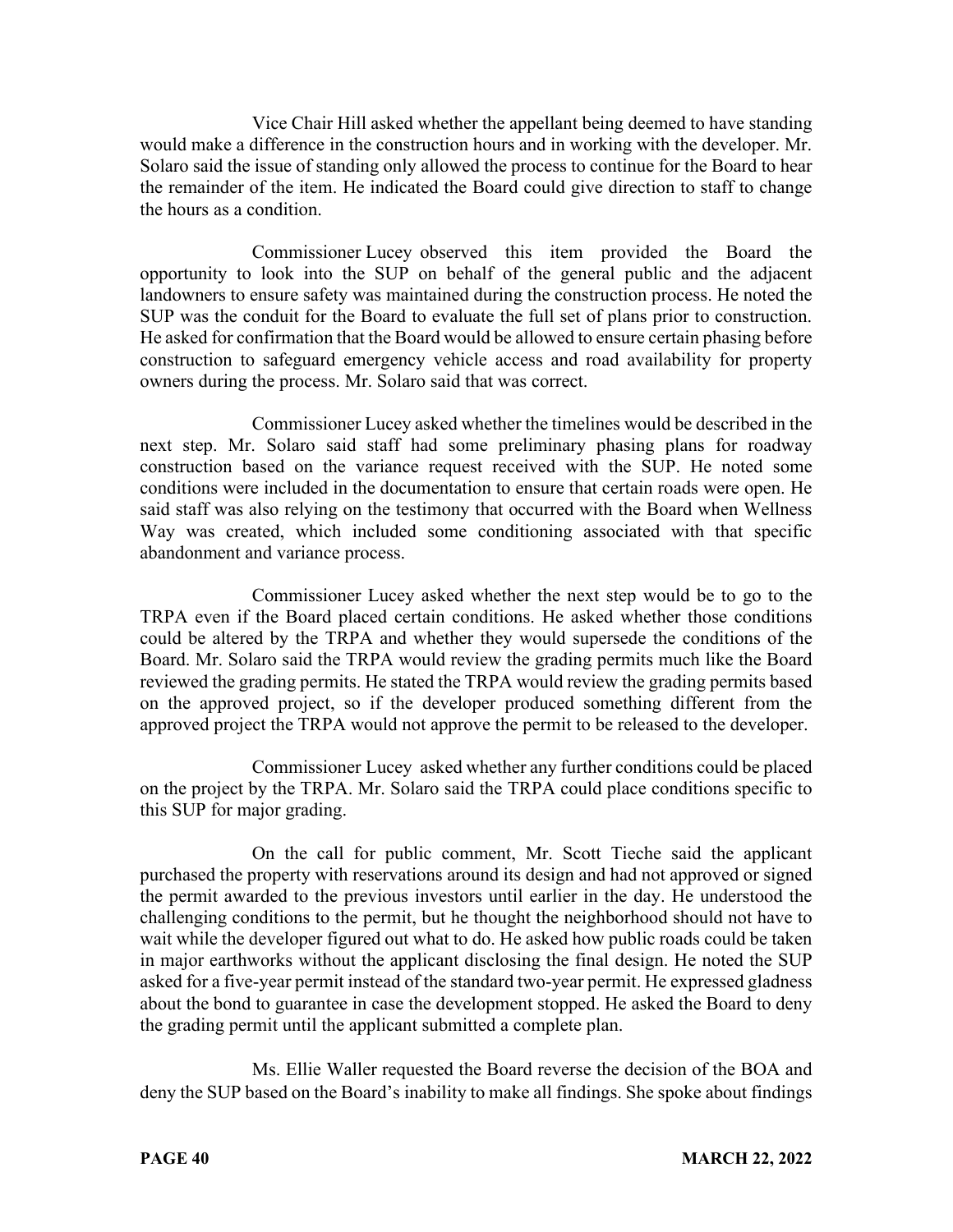for consistency as outlined in Washoe County Code 110.810.30. She disagreed with the statement about the intent of consistency being to ensure that discretionary projects were consistent with the Master Plan. She asked why consistency was not applicable to a specific project. She opined that approving grading or any SUP without proof of concept did not make sense. She inquired about the permit approved by EKN earlier in the day. She spoke about her concerns relating to access for evacuation and emergency response.

Mr. Ron Volle said he did not oppose the project, but he wanted to understand what the project was. He referred to a previous statement made by Commissioner Lucey about vigorously vetting details and facts, stating this was the time to do so. He mentioned a Zoom meeting he attended during which the developer spoke about the project but did not provide information about the height, exterior look, elevations, occupancy level, or parking spaces. He spoke about the traffic on Wassou Road, particularly during the summer, and asked about a new traffic study for this project. He believed the bond should be posted for the entire project not only for the roads. He asked for traffic calming and reduced construction hours.

Mr. Omer Rains stated work had already begun and it had affected the electricity in his home. He said people had been evicted because the developer purchased property on both sides of State Route 28. He stated Lakeview Avenue was the most pedestrian-oriented place anywhere in North Tahoe; it was used by several hundred people per day. He thought that deferring issues with the project would lead to National Environmental Policy Act and California Environmental Quality Act concerns in the future. He believed the County would become involved in litigation for this project in the future.

Mr. Earl Nemser stated GP had a very narrow interest; they applauded and encouraged the project, but they wanted to prevent encroachment onto the GP property. He reiterated his concern about the extended construction hours and suggested they be limited from 9:00 a.m. to 5:00 p.m. Monday through Friday. He understood extended hours had been used for other projects in the County, but he believed the closeness to the GP property and the downhill slope would have significant adverse effects. He asked the Board to amend the conditions to prevent encroachment and to provide a zoning setback for a public road as it related to the GP property line. He said the reason there was an error at the BOA was because they did not have specific findings related to the adverse impact on the GP property.

Mr. Doug Flaherty said he would submit an appeal to the TRPA on the following day since he exhausted his appeal process with Washoe County. He believed the Board missed an opportunity to work with the appellants by denying them standing. He contended that substantial changes to the 2011 TRPA-approved project were apparent to County staff. He believed the County varied the 2011 Environmental Impact Statement when it varied the 2011 TRPA approved project. He acknowledged the SUP had been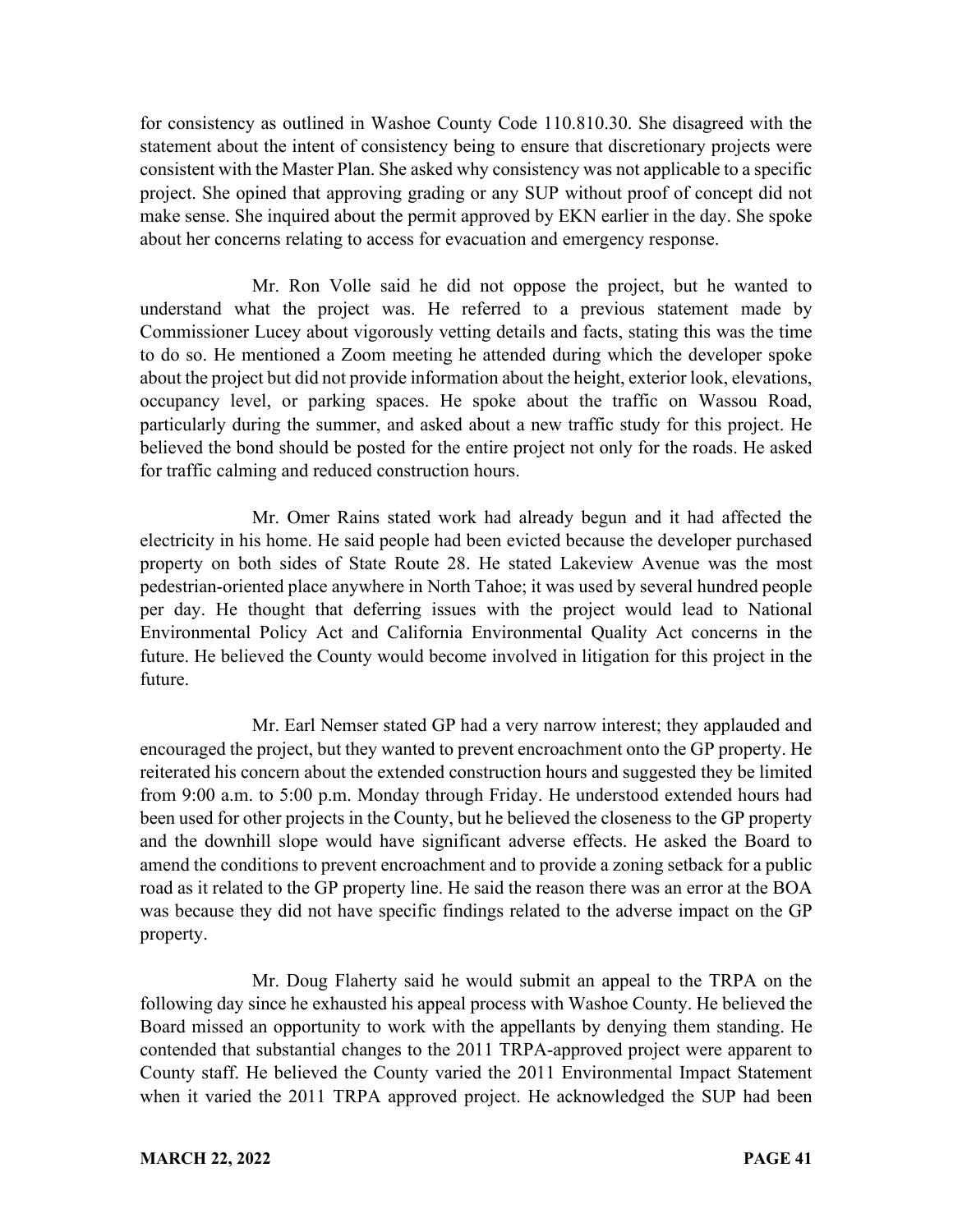presented to the fire district for review, but he said the SUP information had not included the Emergency Management Office (EMO) which was responsible for evacuation plans. He believed the oversight was significant when considering the wildfire situations encountered in the community. He thought the Board should not approve the SUP until the County EMO reviewed the project.

Ms. Ann Nichols was called but was not present to speak.

County Clerk Jan Galassini advised the Board she had a list of 12 people signed up for public comment, but they had to leave due to the time. She noted she received emailed public comments from Ms. Peggy McKee, Mr. Justin Townsend, and Ms. Kara Thiel, which she placed on the record.

Vice Chair Hill wanted to add to condition 3.i. under Washoe County Engineering and Capital Improvement Projects the final location of Wellness Way and the associated legal description to be consistent with the Board's 2009 action and be approved by Engineering prior to approval for construction. She requested the developer work with GP and the community on the location of the fourth exit. She thought it was a good opportunity to work with the community. She said she wanted to add notifications and acceptable alternative routing for the residents to condition e. under Traffic and Roadway. She indicated community members expressed concerns about notifications of street closures. She suggested the condition should say "Construction activities that impact public access, mandatory fire access, and emergency medical services will require the applicant to provide adequate advanced warnings, notifications, and acceptable alternative routes to the affected residents." She thought a condition should be added to restrict the construction schedule to 8:00 a.m. to 5:00 p.m. Monday through Friday.

Commissioner Lucey asked whether a member of EKN could be asked to discuss potential additional conditions with the Board.

Chair Hartung mentioned the request for a traffic calming condition, noting a developer had been conditioned to provide speed bumps in a past neighborhood development of which he was aware. He asked whether the Board could make a condition to require posting a bond for the entire project. Mr. Large said the only issue before the Board was the grading SUP, so the bonding would only be for that component.

Vice Chair Hill acknowledged the concerns about traffic because it was an issue throughout her District, but she thought the Board could not put a traffic condition on this permit which was just for grading. She believed funds were available for additional studies and suggested the Engineering Department consider the community traffic needs holistically outside of the meeting.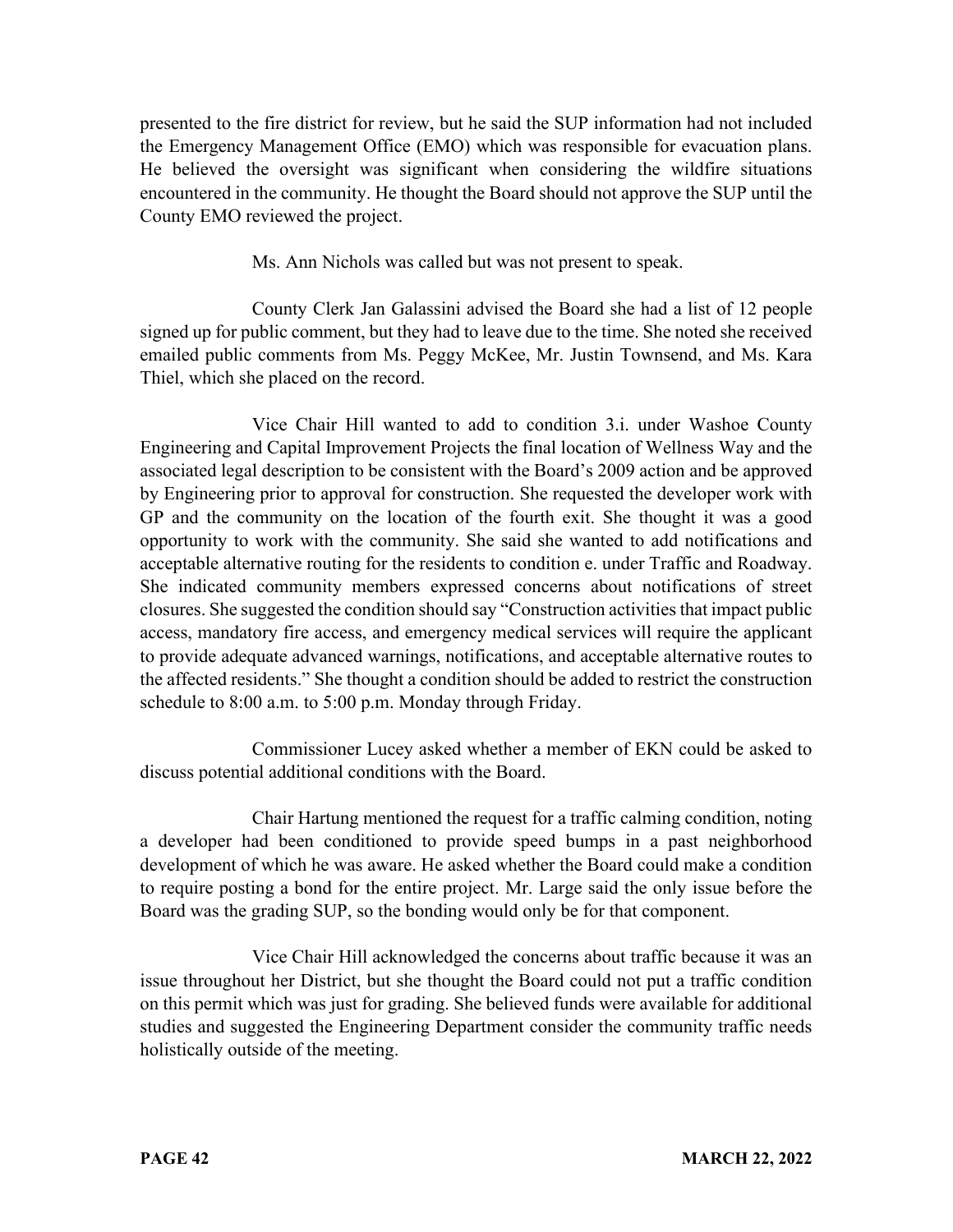Commissioner Lucey indicated he toured the property with the previous owner and agreed with Vice Chair Hill's statement about the challenges of imposing traffic conditions at this point. He knew the larger project would be presented to the Board in the future. He asked the developer to work with the community to divert any traffic away from the existing residents on Lakeview Avenue and the surrounding streets. He observed those streets were narrow and very challenging to navigate for emergency vehicles and the general public. He noted that adding certain types of traffic calming at this point could add to drainage issues in the community, but he suggested having the developer work with community members through the phasing of the project.

In response to Commissioner Lucey's question about asking a member of EKN some questions, Mr. Edwards said that was allowable.

Commissioner Lucey asked EKN Chief Executive Officer Ebbie Khan Nakhjavani whether he understood the conditions Vice Chair Hill stated on the record. Mr. Nakhjavani agreed to work with members of the community, noting EKN had taken steps to reach out to community members, Board members, and some GP residents. He said EKN held a Zoom call and drafted several versions of an agreement to install traffic calming devices. He mentioned GP raised other issues such as headlights on Wellness Way, so EKN was working to implement those types of mitigation measures.

Commissioner Lucey observed the amount of grading would be substantial and expressed concerns about the construction window because traffic was high during the summer in the Lake Tahoe Basin. He suggested the construction be limited to the hours of 8:00 a.m. to 5:00 p.m., allowing assembly to take place from 7:00 a.m. to 8:00 a.m. He knew that assembling people and getting equipment ready was challenging so the hour prior to 8:00 a.m. could be used for that purpose. Mr. Nakhjavani commented that limiting the construction hours would extend the amount of time it would take to accomplish the grading. He said EKN would be able to work with the suggestions made by the Board.

Commissioner Lucey acknowledged the construction hours would affect the length of the project, but he also understood that GP experienced a significant amount of construction on that site. He reiterated that he previously toured the property, and he was aware of the dilapidation and disrepair of roads and infrastructure. He wanted to ensure the developer would adhere to the code as outlined in the plans and through the TRPA planning process, as well as be cognizant and address the issues that surrounding neighbors would experience. Mr. Nakhjavani asserted EKN worked with the community, noting multiple community meetings had been scheduled. He said EKN had just acquired this property and getting to the point where plans could be submitted had been a lot of work. He asserted EKN worked with neighbors on all their past projects because the last thing they wanted was a negative mark for not working with community members.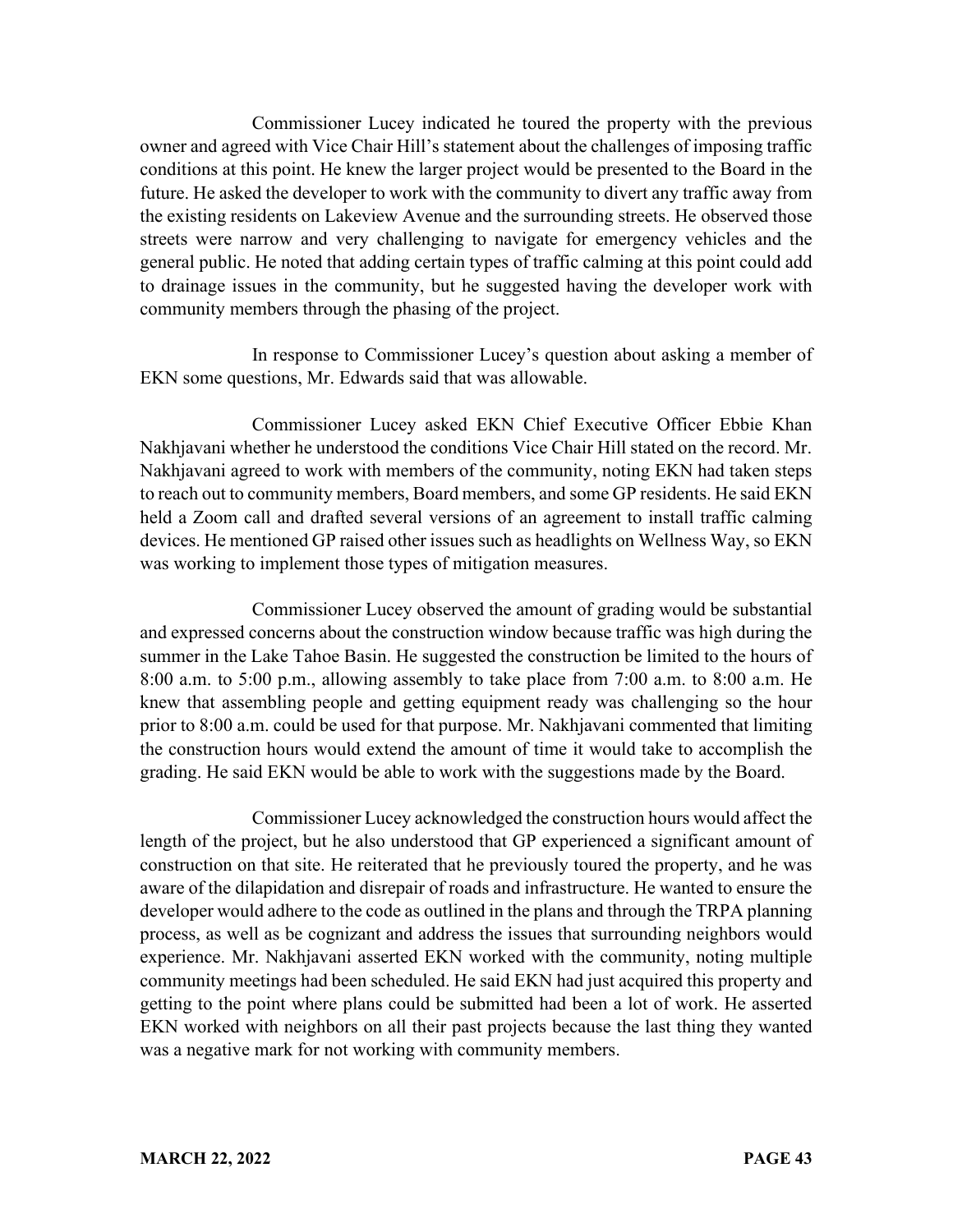Vice Chair Hill asked whether a motion needed to reiterate the decision on standing. Mr. Edwards replied the Board had already ruled on standing; the staff report pointed out another possibility for the final motion which was whether the Board would uphold or overturn the decision of the BOA. He said the Board could include a provisional ruling on the other two appellants who did not have standing, meaning if they had had standing the Board would have ruled one way or another. He said the inclusion of the provisional ruling would become relevant in court down the road if a court disagreed with the standing conclusion in the future.

Vice Chair Hill asked whether she would add the two parties who had no standing to the motion. Mr. Edwards said she could make that provisional ruling if she wanted to do so.

Vice Chair Hill moved to modify the decision of the Board of Adjustment and modify the Special Use Permit case number WSUP21-0035 (Resort at Tahoe and Residences) in the following manner. She asked staff to refer to the three conditions she stated on the record. The modification was based on the Board's ability to make all the findings required by Washoe County Code section 110.810.30. She added a provisional ruling that had the other two parties had standing she would have made the same motion with the same changes of conditions. Commissioner Lucey seconded the motion.

Chair Hartung asked Mr. Solaro whether he understood the modifications and requested he repeat them. Mr. Solaro said yes and repeated the modifications. First, under Washoe County Planning and Building Division 1.f., "Construction hours shall be limited to 8:00 a.m. to 5:00 p.m. Monday through Friday." Second, under Washoe County Engineering and Capital Projects condition 2.i., a number 3. would be added with the language regarding the location for Wellness Way as stated by Vice Chair Hill. Third, under Traffic and Roadway item e. the word "notice" would be added after "…advanced warnings…" and that same piece would be duplicated under North Lake Tahoe Fire Protection District for changes to emergency vehicles.

Chair Hartung noted the applicant agreed to do some traffic calming.

Commissioner Lucey mentioned the agreement for light construction to be allowed between 7:00 a.m. and 8:00 a.m., and 5:00 p.m. and 7:00 p.m. Vice Chair Hill asked for clarification of the hours and what would be allowable. Commissioner Lucey said it would allow for set up between 7:00 a.m. and 8:00 a.m. and takedown of equipment from 5:00 p.m. to 7:00 p.m. Vice Chair Hill asked whether that condition could be enforced through code enforcement. Mr. Solaro said staff would find a way to enforce that if it was a condition associated with this SUP. Commissioner Lucey indicated this had been done for other projects in the past. Vice Chair Hill asked for confirmation that no construction would take place on Saturday.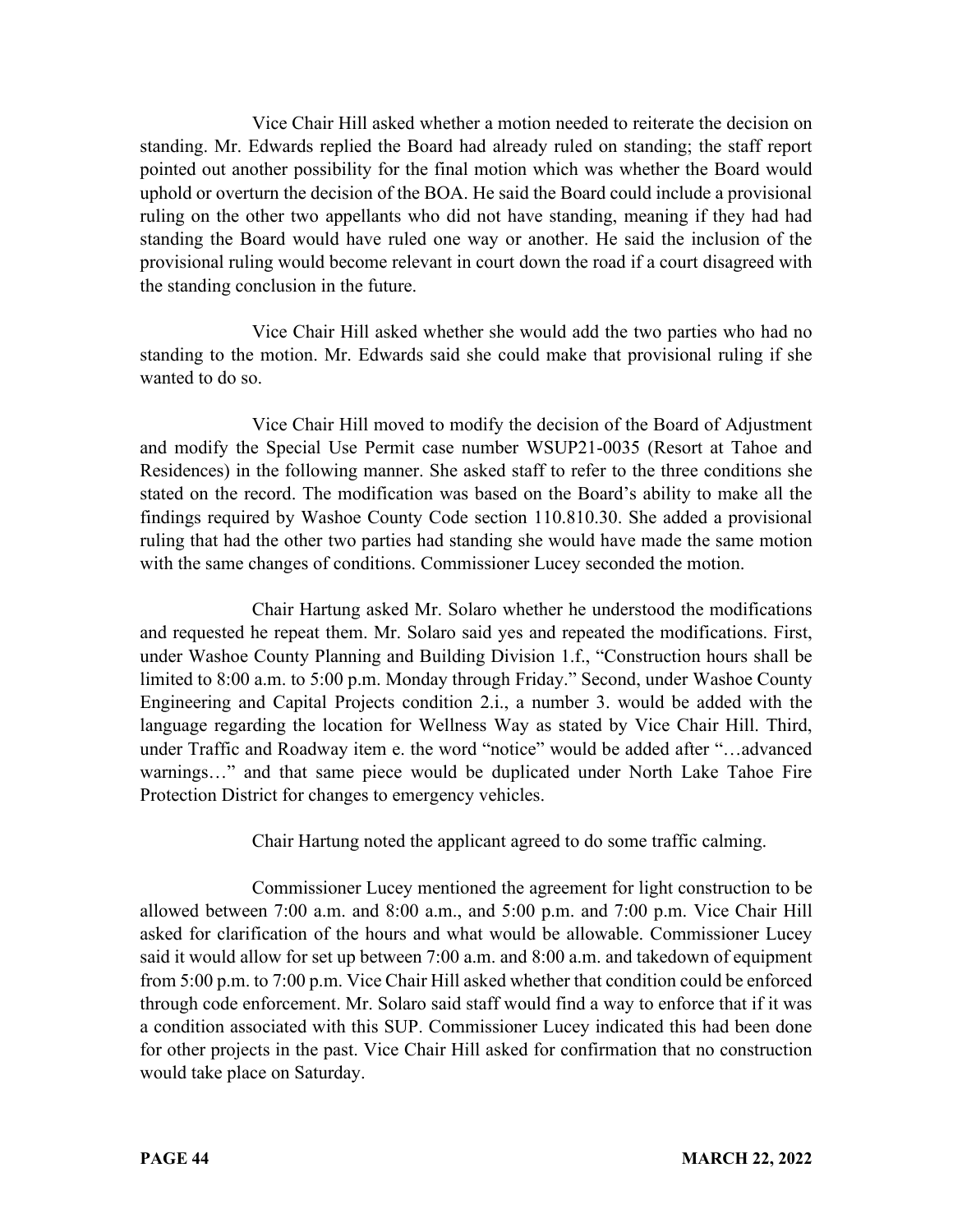Chair Hartung asked for further clarification. Commissioner Lucey explained that workers would normally be unable to assemble at the site prior to construction hours. He said the condition modification would allow workers to assemble at the site and have access to the site during the extended hours, but actual construction would only occur during the designated construction hours.

Vice Chair Hill asked whether stating "set up and takedown" would provide clarity to staff, or whether staff had a clear way to present it to the community. Mr. Solaro indicated light construction would include taking workers to the site, having safety meetings, potentially fueling vehicles, setting up traffic control, and everything short of actually moving dirt or heavy construction. He noted there were also cleanup activities that would need to occur after construction was finished for the day. Vice Chair Hill said she agreed with that revision.

On motion by Vice Chair Hill, seconded by Commissioner Lucey, which motion duly carried on a 4-0 vote with Commissioner Jung absent, it was ordered that the motion as discussed be approved.

**22-0219 AGENDA ITEM 18** Public Hearing: For possible action to conduct a Public Hearing under the Tax Equity Fiscal Responsibility Act ("TEFRA") and adopt a resolution approving the issuance by the Arizona Industrial Development Authority (Arizona) of not to exceed \$30,000,000 of education revenue bonds on behalf of Pinecrest Academy of Northern Nevada Foundation for purposes, and as required by Internal Revenue code of 1986 section 147(f), as amended. The bonds or a portion thereof will be "private activity bonds" and "qualified  $501(c)(3)$  bonds" for purposes of the Internal Revenue Code of 1986, as amended (the "code"). The revenue from the bond issuance will be used to finance, from time to time, pursuant to a plan of finance (1) existing charter school facilities located at 1150 silent sparrow drive, sparks, in Washoe county, Nevada (the "facilities"); (2) the funding of a debt service reserve fund for the bonds; and (3) the payment of certain costs of issuance of the bonds. the bonds are not a debt or obligation of the county, the county is not a party to the financing and bears no risk in this transaction, either financial or reputational, and has received a letter of indemnification from the borrower, which was prepared by the county's bond counsel firm, Sherman & Howard, LLC. Manager's Office. (All Commission Districts.)

There was no response to the call for public comment.

Chief Financial Officer Christina Vuletich explained the bonds were not a debt of the County and would bear no financial or reputational risk in the transaction. She mentioned the Board had taken similar action in March of 2021. She said a letter had been received to indemnify the County.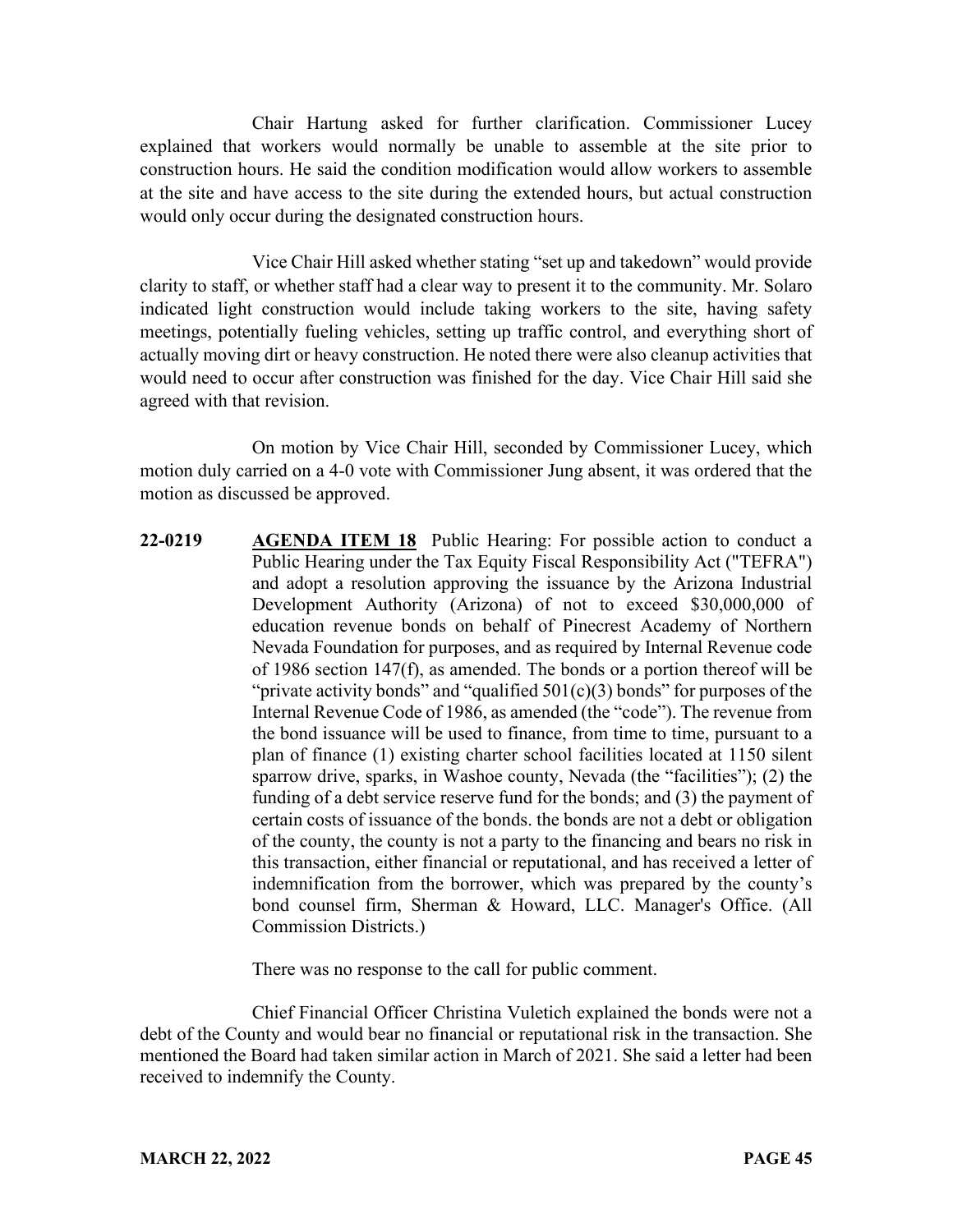Chair Hartung clarified that there was no debt or risk to the County. Ms. Vuletich said that was correct. Pinecrest Academy would issue bonds through the Arizona Financing Authority. She said the Internal Revenue Service required that the County hold a public hearing and adopt the resolution.

Commissioner Lucey said the County was acting as a conduit in the matter. Sherman and Howard Attorney Kendra Follett explained the conduit issuer was the Arizona Industrial Development Authority. She said the County was simply holding the public hearing and approving the project under the tax code.

On motion by Commissioner Lucey, seconded by Commissioner Herman, which motion duly carried on a 4-0 vote with Commissioner Jung absent, it was ordered that Agenda Item 18 be approved. The Resolution for same is attached hereto and made a part of the minutes thereof.

**22-0220 AGENDA ITEM 14** Introduction and first reading of an ordinance amending Washoe County Code Chapter 5- Administration and Personnel, Chapter 490, Office of the Public Guardian- Retention of Attorney, authorizing the Washoe County Public Guardian to obtain the assistance of the Washoe County District Attorney's Office for the proper administration of guardianship cases. Approval shall not be construed to authorize the Washoe County District Attorney's Office to represent protected persons directly, including but not limited to any ancillary matters of a private nature such as divorce, trust or estate administration, bankruptcy, criminal defense, civil suits such as breach of contract or tort, or otherwise. Approval shall apply retroactively to any representation heretofore provided by the Washoe County District Attorney's Office to the Washoe County Public Guardian, and for other matters necessarily connected therewith and pertaining thereto; and set a public hearing for possible adoption of the ordinance, for April 12, 2022. Manager's Office. (All Commission Districts.)

Janis Galassini, County Clerk, read the title for Bill No. 1873.

There was no response to the call for public comment.

Bill No. 1873 was introduced by Commissioner Lucey, and legal notice for final action of adoption was directed.

### **22-0221 AGENDA ITEM 19** Public Comment.

Mr. Doug Flaherty said findings one and four from the Washoe County Board of Adjustment were incomplete, not thoroughly substantiated, arbitrary, capricious, selective to the desired outcome, and controversial. He said the findings were based on insufficient evidence versus substantial evidentiary support as required by the Bi-State Contract. He opined the Board of Adjustment and the Board of County Commissioners practiced prejudicial abuse of discretion.